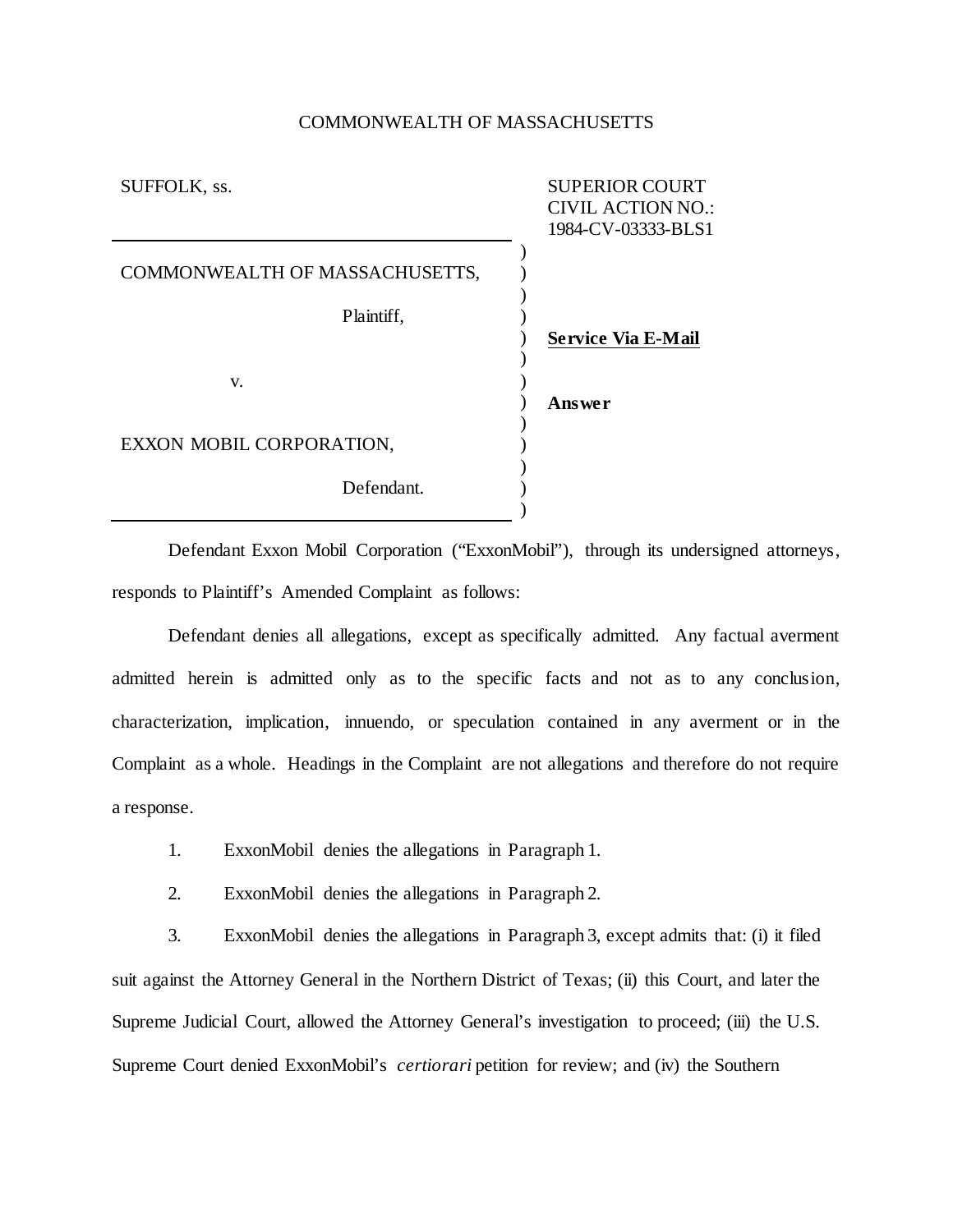District of New York dismissed the action filed in federal court, and ExxonMobil has appealed that decision.

4. ExxonMobil denies the allegations in Paragraph 4.

5. ExxonMobil denies the allegations in Paragraph 5.

6. ExxonMobil denies knowledge or information sufficient to form a belief as to the truth of the allegations in Paragraph 6.

7. ExxonMobil denies the allegations in Paragraph 7, and refers the Court to the document referenced by Plaintiff for its contents.

8. ExxonMobil denies the allegations in Paragraph 8.

9. ExxonMobil denies the allegations in Paragraph 9, and refers the Court to the document referenced by Plaintiff for its contents.

10. ExxonMobil denies the allegations in Paragraph 10, and refers the Court to the document referenced by Plaintiff for its contents.

11. ExxonMobil denies the allegations in Paragraph 11, and refers the Court to the document referenced by Plaintiff for its contents.

12. ExxonMobil denies the allegations in Paragraph 12.

13. ExxonMobil denies the allegations in Paragraph 13.

14. ExxonMobil denies the allegations in Paragraph 14, and refers the Court to the documents referenced by Plaintiff for their contents.

15. ExxonMobil denies the allegations in Paragraph 15, and refers the Court to the documents referenced by Plaintiff for their contents.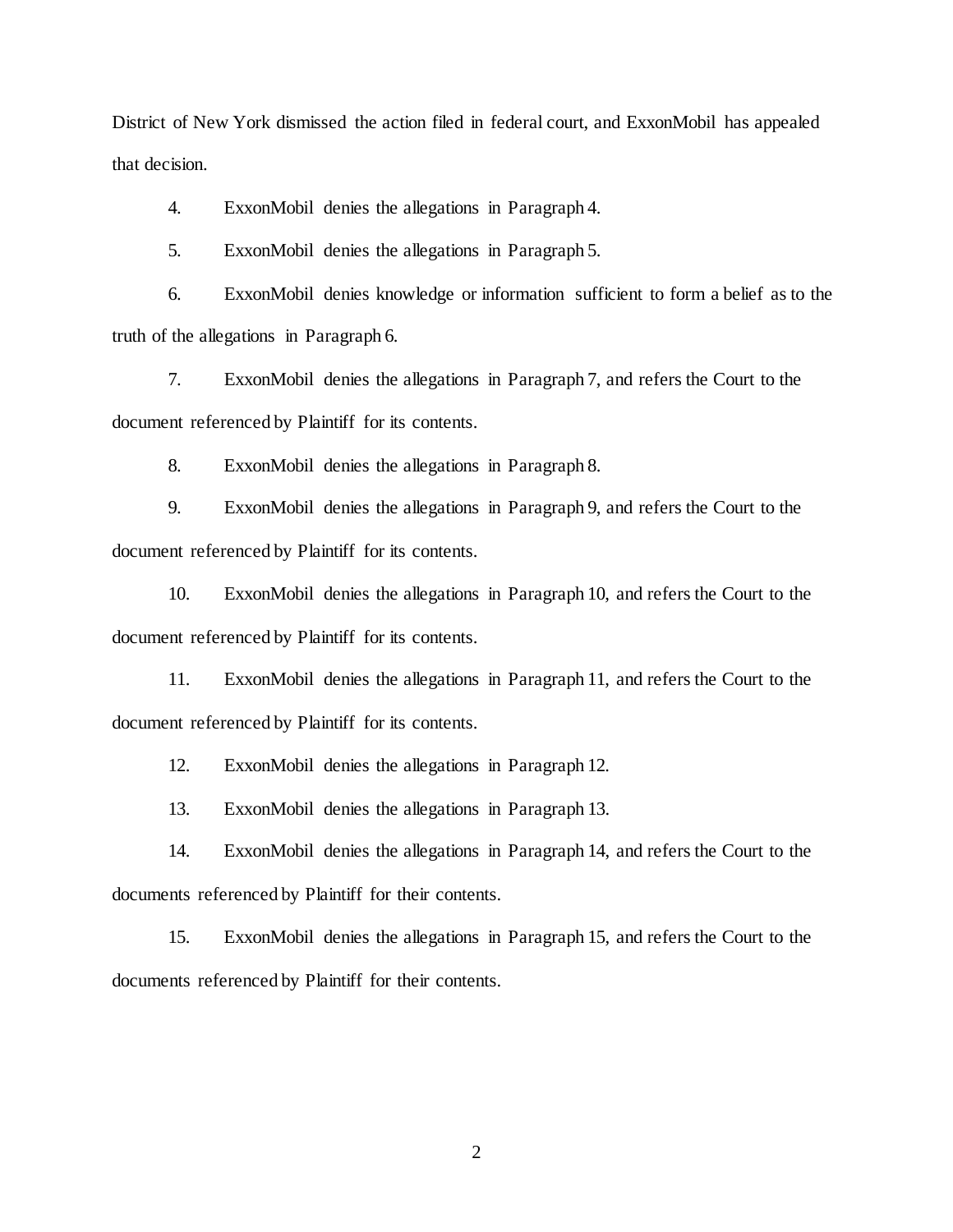16. ExxonMobil denies the allegations in Paragraph 16 pertaining to Exxon and Mobil, and denies knowledge or information sufficient to form a belief as to the truth of the remaining allegations in Paragraph 16.

- 17. ExxonMobil denies the allegations in Paragraph 17.
- 18. ExxonMobil denies the allegations in Paragraph 18.
- 19. ExxonMobil denies the allegations in Paragraph 19.
- 20. ExxonMobil denies the allegations in Paragraph 20.
- 21. ExxonMobil denies the allegations in Paragraph 21.
- 22. ExxonMobil denies the allegations in Paragraph 22.
- 23. ExxonMobil denies the allegations in Paragraph 23.
- 24. ExxonMobil denies the allegations in Paragraph 24.

25. ExxonMobil denies the allegations in Paragraph 25 pertaining to ExxonMobil, and denies knowledge or information sufficient to form a belief as to the truth of the remaining

allegations in Paragraph 25.

26. ExxonMobil denies the allegations in Paragraph 26.

27. ExxonMobil denies the allegations in Paragraph 27, and refers the Court to the documents referenced by Plaintiff for their contents.

28. ExxonMobil denies the allegations in Paragraph 28 pertaining to ExxonMobil, and denies knowledge or information sufficient to form a belief as to the truth of the remaining allegations in Paragraph 28.

29. ExxonMobil denies the allegations in Paragraph 29 pertaining to ExxonMobil, and denies knowledge or information sufficient to form a belief as to the truth of the remaining allegations in Paragraph 29.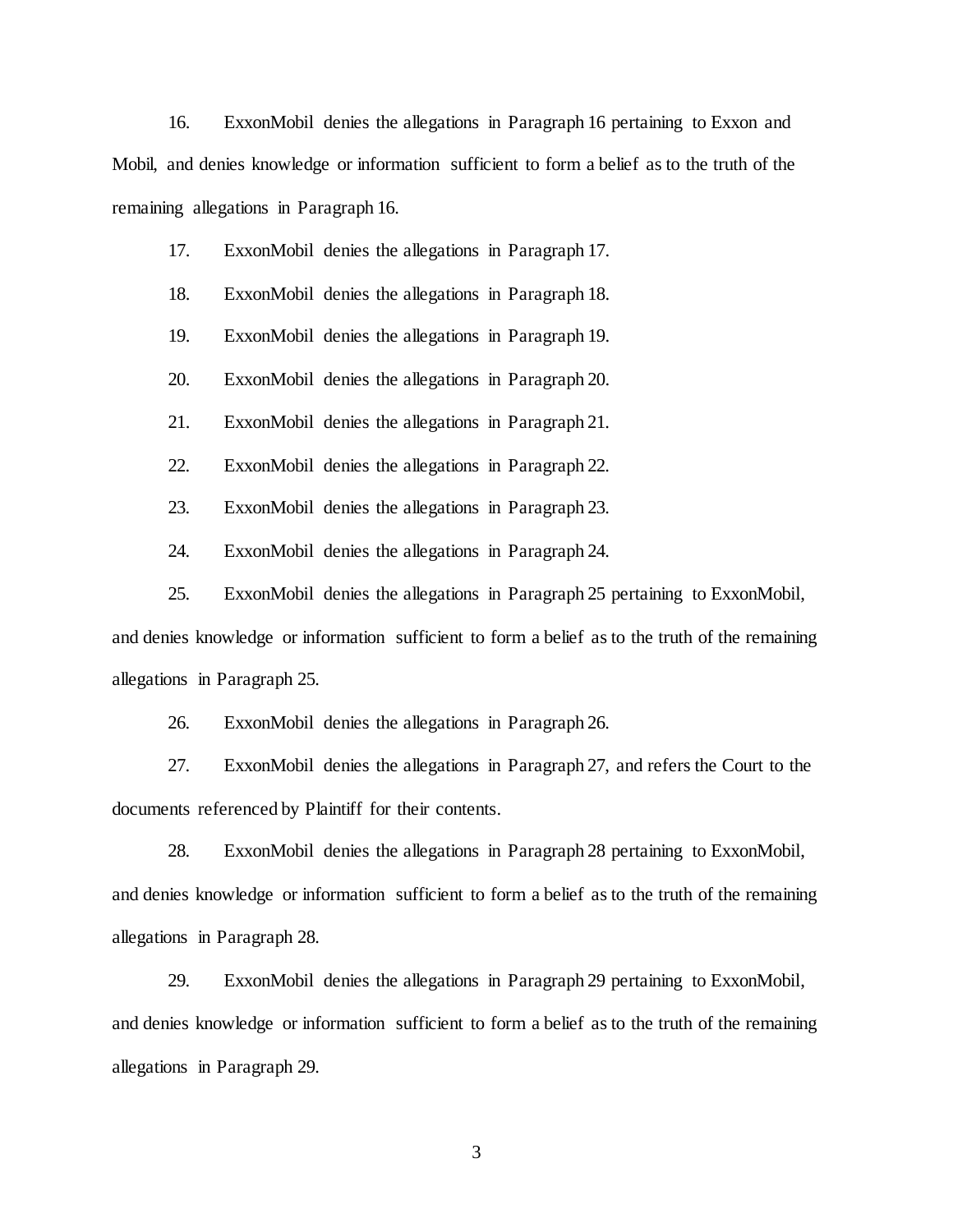30. ExxonMobil denies the allegations in Paragraph 30 pertaining to ExxonMobil,

and denies knowledge or information sufficient to form a belief as to the truth of the remaining allegations in Paragraph 30.

31. ExxonMobil denies the allegations in Paragraph 31.

32. ExxonMobil denies the allegations in Paragraph 32.

33. ExxonMobil denies the allegations in Paragraph 33.

34. ExxonMobil denies the allegations in Paragraph 34.

35. ExxonMobil denies the allegations in Paragraph 35.

36. ExxonMobil denies the allegations in Paragraph 36.

37. ExxonMobil denies the allegations in Paragraph 37.

38. ExxonMobil denies the allegations in Paragraph 38.

39. ExxonMobil denies the allegations in Paragraph 39, and refers the Court to the document referenced by Plaintiff for its contents.

40. ExxonMobil denies the allegations in Paragraph 40, and refers the Court to the document referenced by Plaintiff for its contents.

41. ExxonMobil denies the allegations in Paragraph 41.

42. ExxonMobil denies the allegations in Paragraph 42.

43. ExxonMobil admits the allegations in Paragraph 43.

44. The allegations in Paragraph 44 contain legal conclusions to which no response is required. To the extent a response is required, ExxonMobil denies the allegations in Paragraph 44.

45. ExxonMobil admits the allegations in Paragraph 45.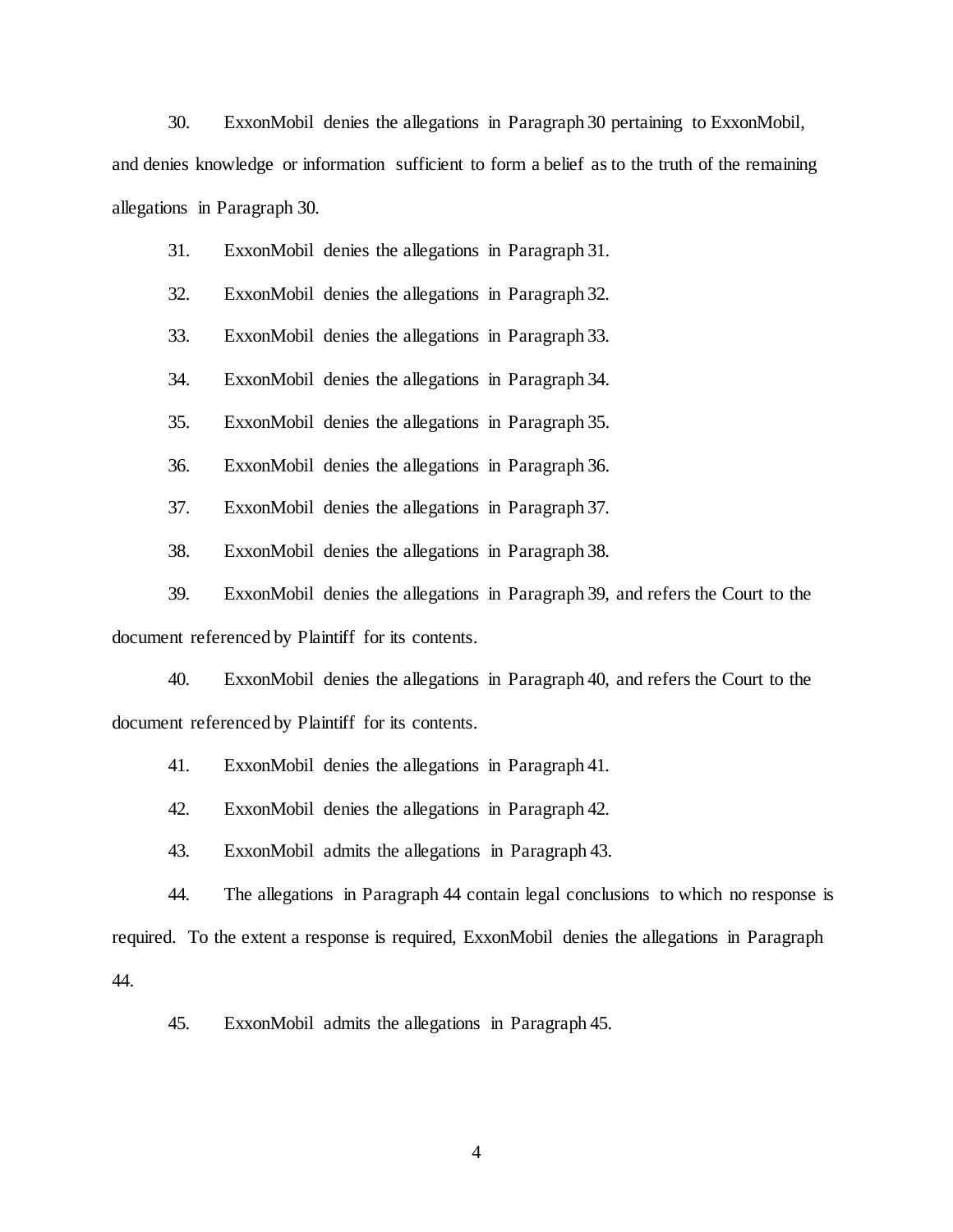46. ExxonMobil denies the allegations in Paragraph 46, except admits that Exxon Mobil Corporation is the corporation formed on November 30, 1999, by the merger of Exxon (formerly the Standard Oil Company of New Jersey) and Mobil (formerly the Standard Oil Company of New York).

47. The allegations in Paragraph 47 contain legal conclusions to which no response is required. To the extent a response is required, ExxonMobil denies the allegations in Paragraph 47.

48. The allegations in Paragraph 48 contain legal conclusions to which no response is required. To the extent a response is required, ExxonMobil denies the allegations in Paragraph 48.

49. The allegations in Paragraph 49 contain legal conclusions to which no response is required. To the extent a response is required, ExxonMobil denies the allegations in Paragraph 49.

50. ExxonMobil denies the allegations in Paragraph 50, except admits that the Attorney General provided ExxonMobil with written notice at least five days before commencing suit.

51. ExxonMobil denies the allegations in Paragraph 51, except admits that (i) it is a large investor-owned oil and gas company, and (ii) as of December 31, 2019, the weighted average number of common shares outstanding was 4.27 billion.

52. ExxonMobil denies knowledge or information sufficient to form a belief as to the truth of the allegations in Paragraph 52.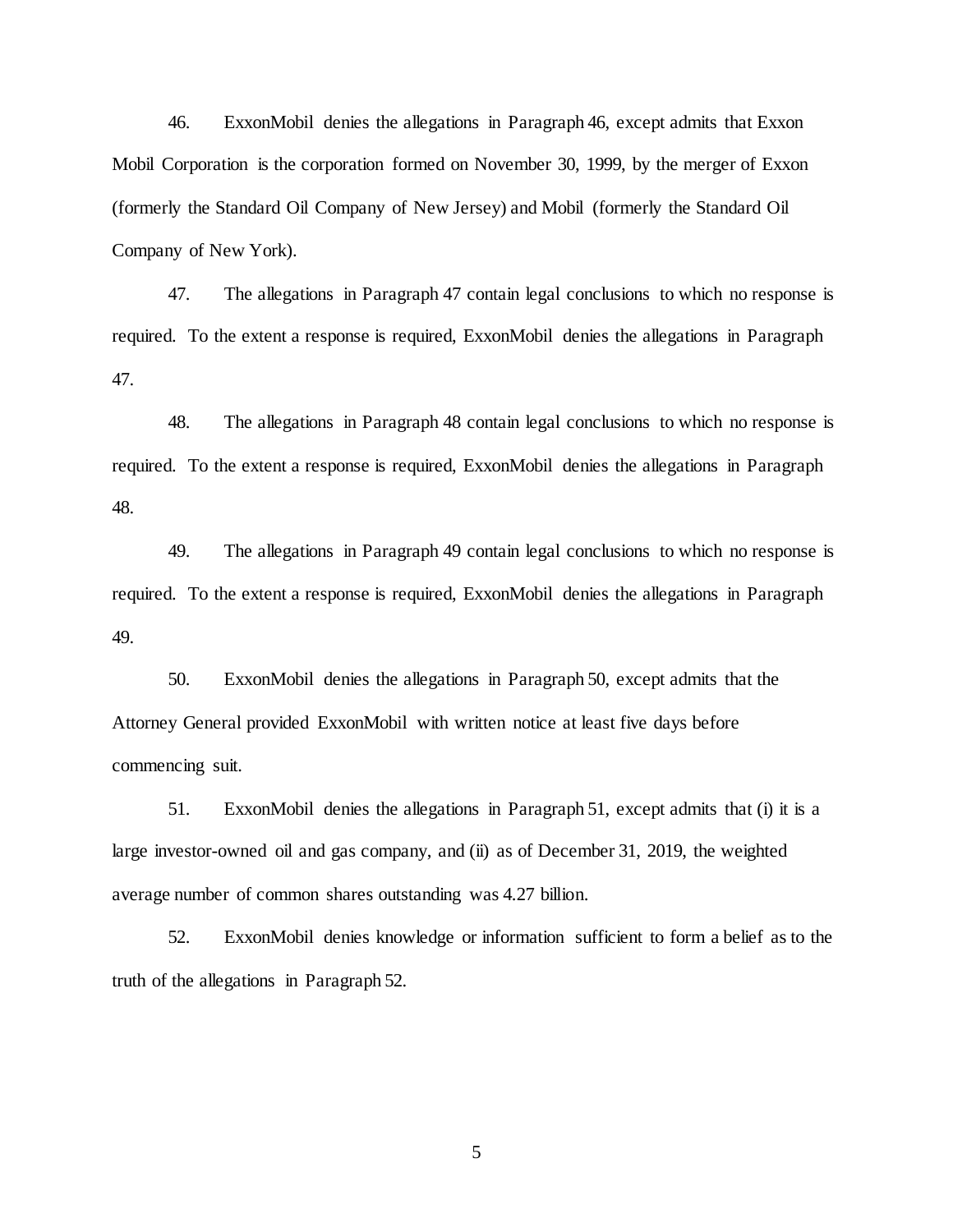53. ExxonMobil denies the allegations in Paragraph 53, except admits that ExxonMobil is, in part, an integrated oil and gas company and that, among other things ExxonMobil locates, extracts, refines, transports, markets, and sells fossil fuel products.

54. ExxonMobil denies the allegations in Paragraph 54, except admits that ExxonMobil has an upstream business segment, a downstream business segment, and a chemicals business segment.

55. ExxonMobil denies the allegations in Paragraph 55.

56. ExxonMobil denies the allegations in Paragraph 56, except admits that ExxonMobil sells oil and natural gas.

57. ExxonMobil denies the allegations in Paragraph 57.

58. ExxonMobil denies knowledge or information sufficient to form a belief as to the truth of the allegations in Paragraph 58.

59. ExxonMobil denies the allegations in Paragraph 59.

60. ExxonMobil denies the allegations in Paragraph 60, except admits that in its 2017 10-K, ExxonMobil reported proved reserves of 21.2 billion oil-equivalent barrels and a resource base of 97 billion oil-equivalent barrels.

61. ExxonMobil denies the allegations in Paragraph 61, except admits that in its 2018 10-K, ExxonMobil reported proved reserves of 24.3 billion oil-equivalent barrels and that it had added 1.3 billion oil-equivalent barrels to its resource base that year.

62. ExxonMobil denies the allegations in Paragraph 62, except admits that in its 2019 10-K, ExxonMobil reported proved reserves of 22.4 billion oil-equivalent barrels.

63. ExxonMobil denies knowledge or information sufficient to form a belief as to the truth of the allegations in Paragraph 63, except admits that greenhouse gas emissions are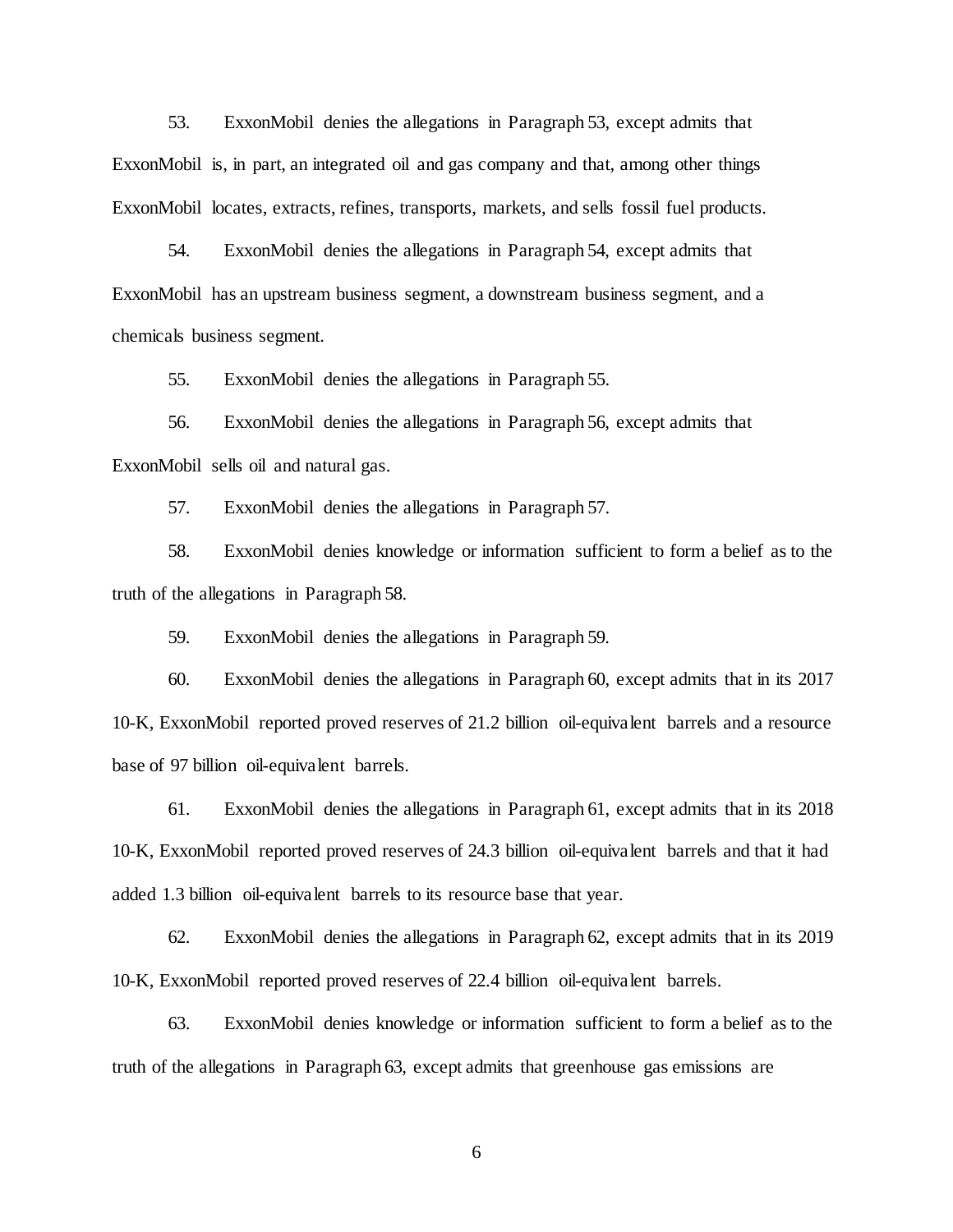believed to be among the causes of an increase in the Earth's global average surface and ocean temperatures.

64. ExxonMobil denies the allegations in Paragraph 64.

65. ExxonMobil denies the allegations in Paragraph 65.

66. ExxonMobil denies knowledge or information sufficient to form a belief as to the truth of the allegations in Paragraph 66.

67. ExxonMobil denies the allegations in Paragraph 67, except admits that ExxonMobil reported greenhouse gas emissions, absolute (net equity, CO2-equivalent emissions) of 124 millions of tonnes for 2018.

68. ExxonMobil denies the allegations in Paragraph 68.

69. ExxonMobil denies the allegations in Paragraph 69.

70. ExxonMobil denies the allegations in Paragraph 70.

71. ExxonMobil denies the allegations in Paragraph 71, and refers the Court to the document referenced by Plaintiff for its contents.

72. ExxonMobil denies the allegations in Paragraph 72, and refers the Court to the document referenced by Plaintiff for its contents.

73. ExxonMobil denies the allegations in Paragraph 73, and refers the Court to the document referenced by Plaintiff for its contents.

74. ExxonMobil denies the allegations in Paragraph 74, except admits that Exxon Corporation equipped a tanker ship named the *Esso Atlantic* with equipment for an ocean and atmosphere sampling program.

75. ExxonMobil denies the allegations in Paragraph 75, and refers the Court to the document referenced by Plaintiff for its contents.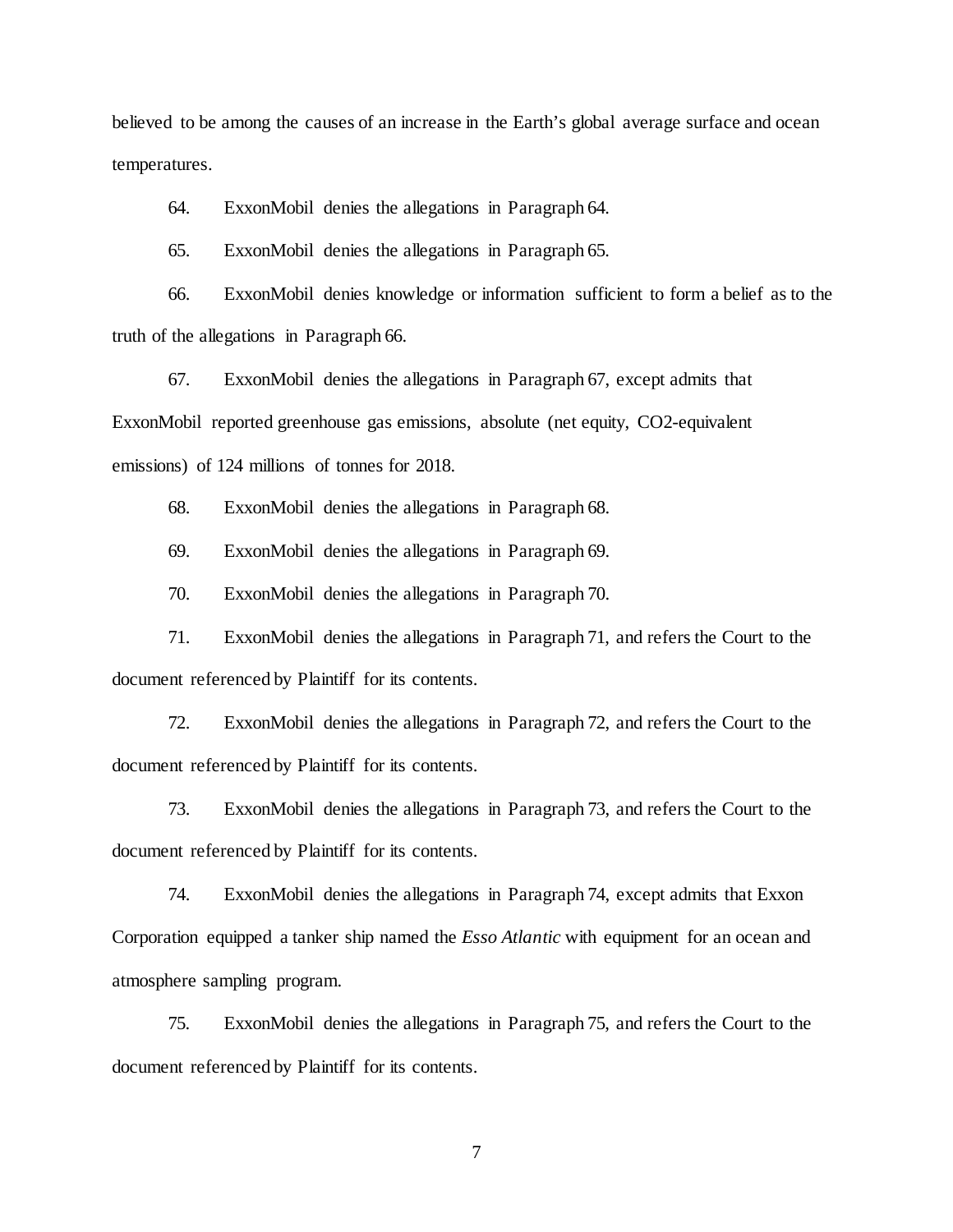76. ExxonMobil denies the allegations in Paragraph 76, and refers the Court to the document referenced by Plaintiff for its contents.

77. ExxonMobil denies the allegations in Paragraph 77, and refers the Court to the document referenced by Plaintiff for its contents.

78. ExxonMobil denies the allegations in Paragraph 78, and refers the Court to the document referenced by Plaintiff for its contents.

79. ExxonMobil denies knowledge or information sufficient to form a belief as to the truth of the allegations in Paragraph 79.

80. ExxonMobil denies the allegations in Paragraph 80, and refers the Court to the document referenced by Plaintiff for its contents.

81. ExxonMobil denies the allegations in Paragraph 81, and refers the Court to the document referenced by Plaintiff for its contents.

82. ExxonMobil denies the allegations in Paragraph 82, and refers the Court to the document referenced by Plaintiff for its contents.

83. ExxonMobil denies the allegations in Paragraph 83, and refers the Court to the document referenced by Plaintiff for its contents.

84. ExxonMobil denies the allegations in Paragraph 84, and refers the Court to the document referenced by Plaintiff for its contents.

85. ExxonMobil denies the allegations in Paragraph 85, and refers the Court to the document referenced by Plaintiff for its contents.

86. ExxonMobil denies the allegations in Paragraph 86, and refers the Court to the document referenced by Plaintiff for its contents.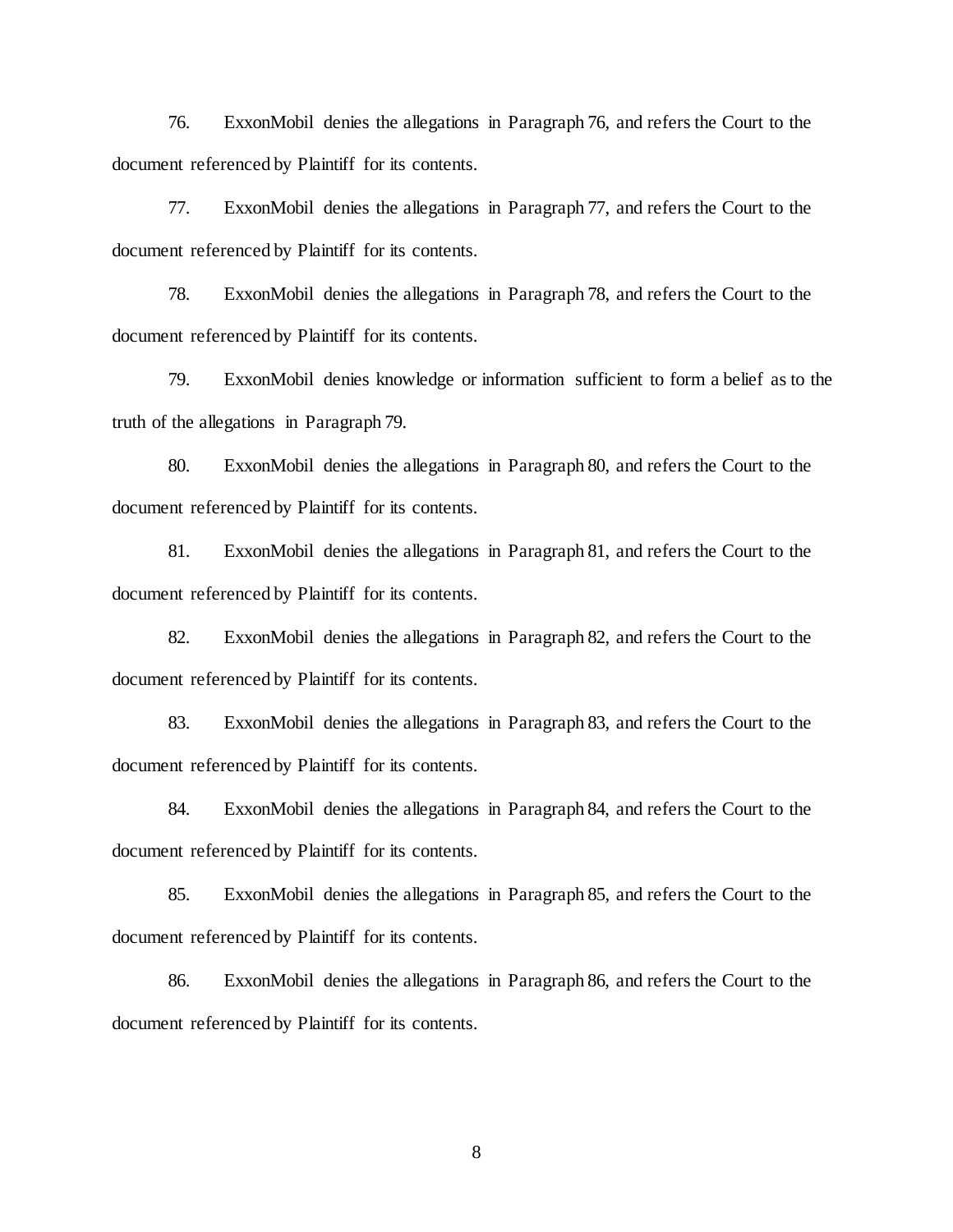87. ExxonMobil denies the allegations in Paragraph 87, and refers the Court to the document referenced by Plaintiff for its contents.

88. ExxonMobil denies the allegations in Paragraph 88, and refers the Court to the document referenced by Plaintiff for its contents.

89. ExxonMobil denies the allegations in Paragraph 89, and refers the Court to the document referenced by Plaintiff for its contents.

90. ExxonMobil denies the allegations in Paragraph 90, and refers the Court to the document referenced by Plaintiff for its contents.

91. ExxonMobil denies the allegations in Paragraph 91, and refers the Court to the document referenced by Plaintiff for its contents.

92. ExxonMobil denies the allegations in Paragraph 92, and refers the Court to the document referenced by Plaintiff for its contents.

93. ExxonMobil denies the allegations in Paragraph 93, and refers the Court to the document referenced by Plaintiff for its content.

94. ExxonMobil denies the allegations in Paragraph 94, and refers the Court to the document referenced by Plaintiff for its content.

95. ExxonMobil denies the allegations in Paragraph 95, and refers the Court to the document referenced by Plaintiff for its content.

96. ExxonMobil denies the allegations in Paragraph 96, and refers the Court to the document referenced by Plaintiff for its content.

97. ExxonMobil denies the allegations in Paragraph 97, except admits that Exxon and Mobil were members of the API in March 1982, and refers the Court to the document referenced by Plaintiff for its contents.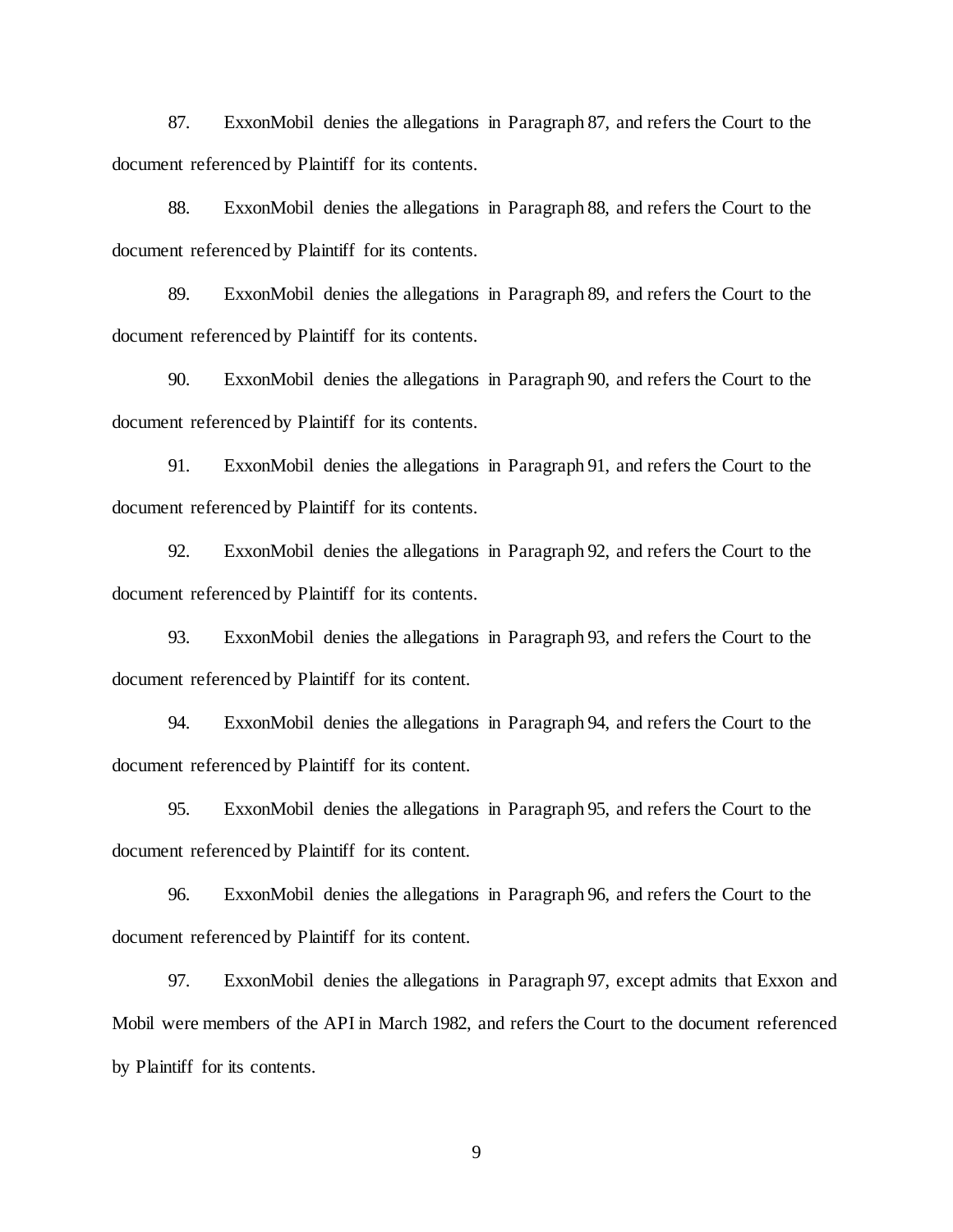98. ExxonMobil denies the allegations in Paragraph 98, and refers the Court to the document referenced by Plaintiff for its contents.

99. ExxonMobil denies the allegations in Paragraph 99, and refers the Court to the document referenced by Plaintiff for its contents.

100. ExxonMobil denies the allegations in Paragraph 100, and refers the Court to the document referenced by Plaintiff for its contents.

101. ExxonMobil denies the allegations in Paragraph 101, and refers the Court to the document referenced by Plaintiff for its contents.

102. ExxonMobil denies the allegations in Paragraph 102, and refers the Court to the document referenced by Plaintiff for its contents.

103. ExxonMobil denies the allegations in Paragraph 103, and refers the Court to the document referenced by Plaintiff for its contents.

104. ExxonMobil denies the allegations in Paragraph 104.

105. ExxonMobil denies the allegations in Paragraph 105, and refers the Court to the document referenced by Plaintiff for its contents.

106. ExxonMobil denies the allegations in Paragraph 106, and refers the Court to the document referenced by Plaintiff for its contents.

107. ExxonMobil denies the allegations in Paragraph 107, and refers the Court to the document referenced by Plaintiff for its contents.

108. ExxonMobil denies the allegations in Paragraph 108, and refers the Court to the document referenced by Plaintiff for its contents.

109. ExxonMobil denies the allegations in Paragraph 109, and refers the Court to the document referenced by Plaintiff for its contents.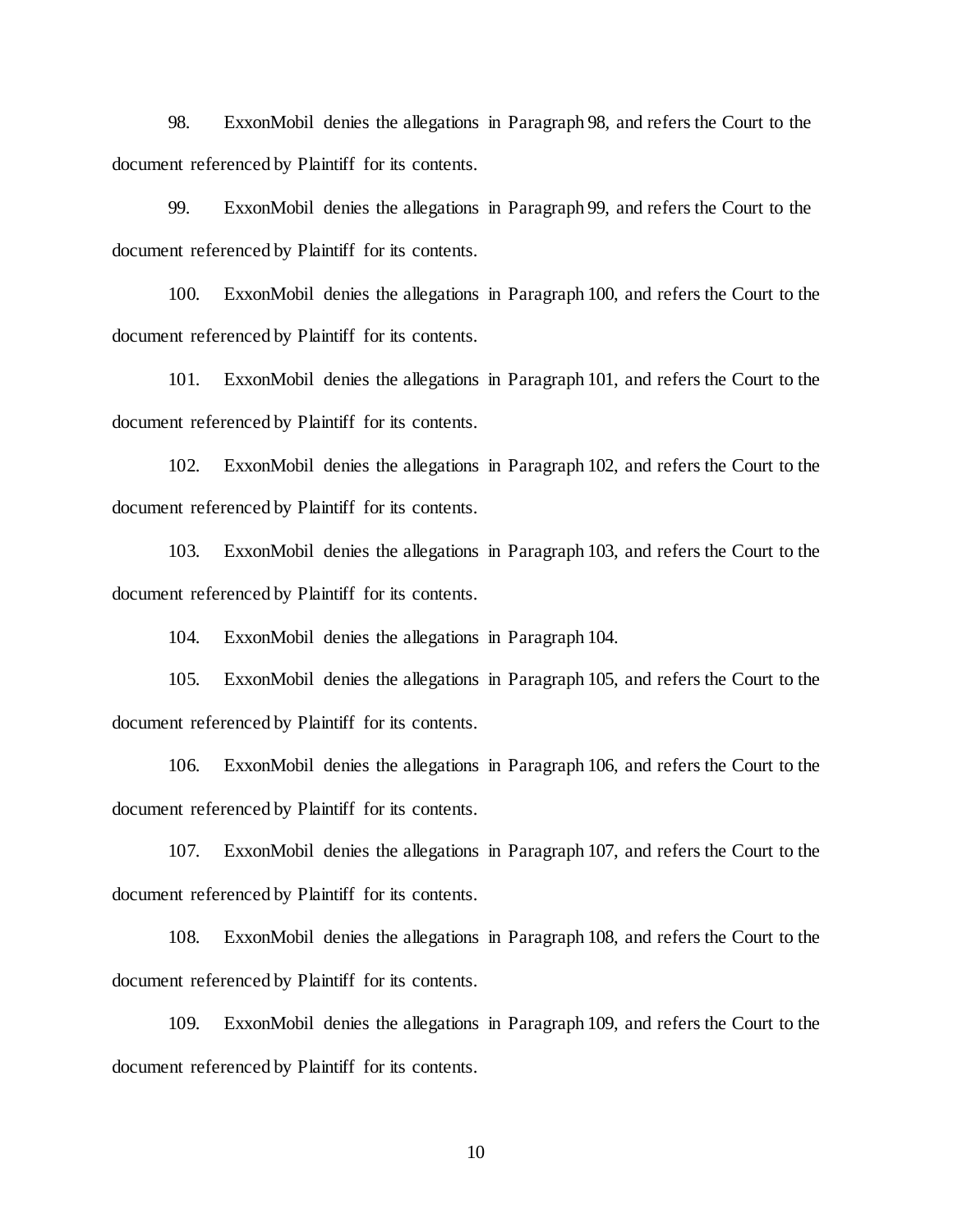110. ExxonMobil denies the allegations in Paragraph 110, and refers the Court to the documents referenced by Plaintiff for their contents.

111. ExxonMobil denies the allegations in Paragraph 111, and refers the Court to the document referenced by Plaintiff for its contents.

112. ExxonMobil denies the allegations in Paragraph 112, and refers the Court to the document referenced by Plaintiff for its contents.

113. ExxonMobil denies the allegations in Paragraph 113, and refers the Court to the document referenced by Plaintiff for its contents.

114. ExxonMobil denies the allegations in Paragraph 114.

115. ExxonMobil denies the allegations in Paragraph 115.

116. ExxonMobil denies the allegations in Paragraph 116.

117. ExxonMobil denies the allegations in Paragraph 117.

118. ExxonMobil denies the allegations in Paragraph 118, except admits that it has worked with Edelman.

119. ExxonMobil denies knowledge or information sufficient to form a belief as to the truth of the allegations in Paragraph 119.

120. ExxonMobil denies the allegations in Paragraph 120, and refers the Court to the document referenced by Plaintiff for its contents.

121. ExxonMobil denies the allegations in Paragraph 121, and refers the Court to the document referenced by Plaintiff for its contents.

122. ExxonMobil denies the allegations in Paragraph 122, and refers the Court to the document referenced by Plaintiff for its contents.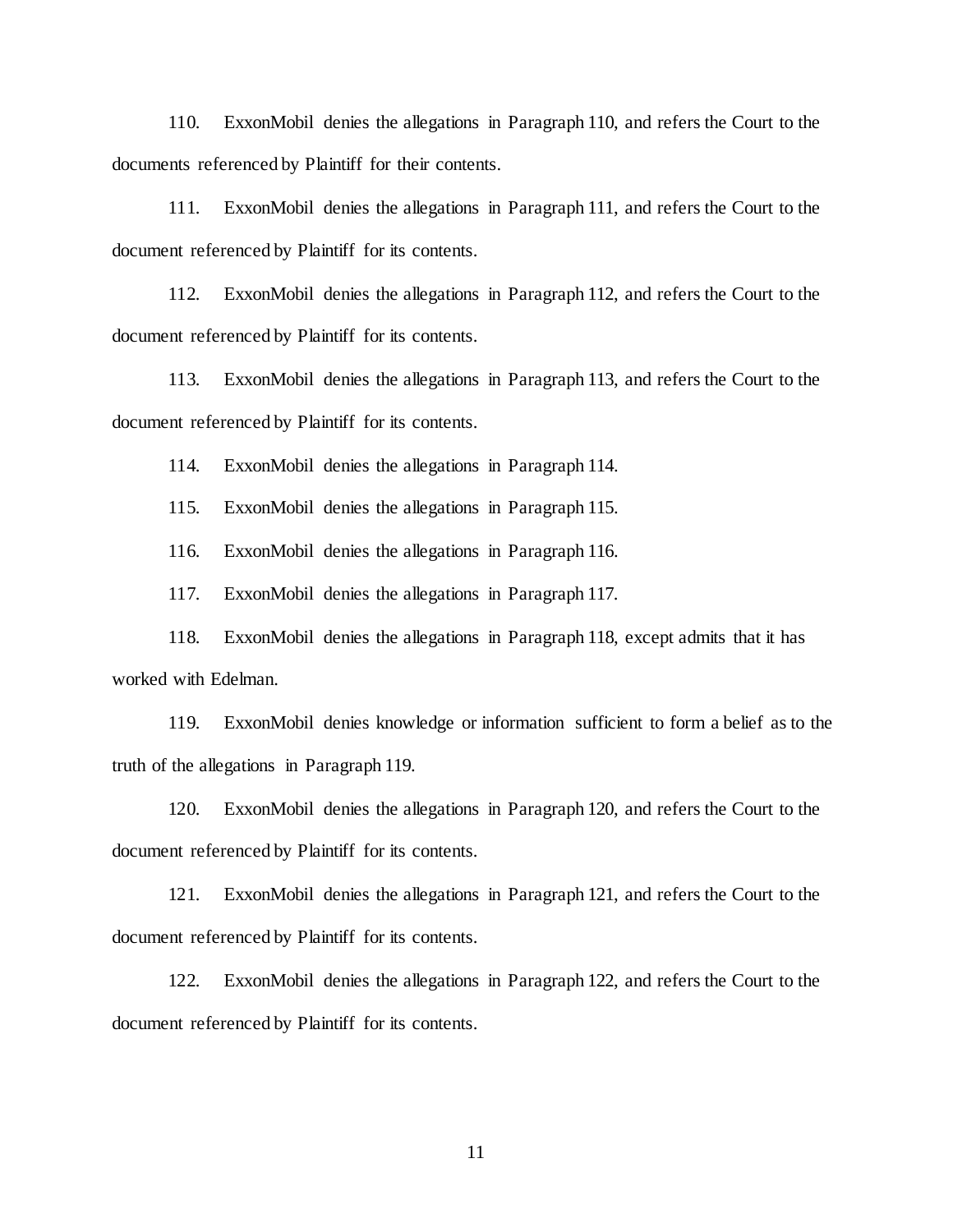123. ExxonMobil denies the allegations in Paragraph 123, and refers the Court to the document referenced by Plaintiff for its contents.

124. ExxonMobil denies the allegations in Paragraph 124, and refers the Court to the document referenced by Plaintiff for its contents.

125. ExxonMobil denies the allegations in Paragraph 125, and refers the Court to the document referenced by Plaintiff for its contents.

126. ExxonMobil denies the allegations in Paragraph 126, and refers the Court to the document referenced by Plaintiff for its contents.

127. ExxonMobil denies the allegations in Paragraph 127, except admits that the Global Climate Coalition was formed in or around 1989 and at some point Exxon became a member of the Global Climate Coalition.

128. ExxonMobil denies the allegations in Paragraph 128, and refers the Court to the documents referenced by Plaintiff for their contents.

129. ExxonMobil denies the allegations in Paragraph 129, and refers the Court to the documents referenced by Plaintiff for their contents.

130. ExxonMobil denies the allegations in Paragraph 130.

131. ExxonMobil denies the allegations in Paragraph 131, and refers the Court to the document referenced by Plaintiff for its contents.

132. ExxonMobil denies the allegations in Paragraph 132, and refers the Court to the document referenced by Plaintiff for its contents.

133. ExxonMobil denies the allegations in Paragraph 133, and refers the Court to the statement referenced by Plaintiff for its contents.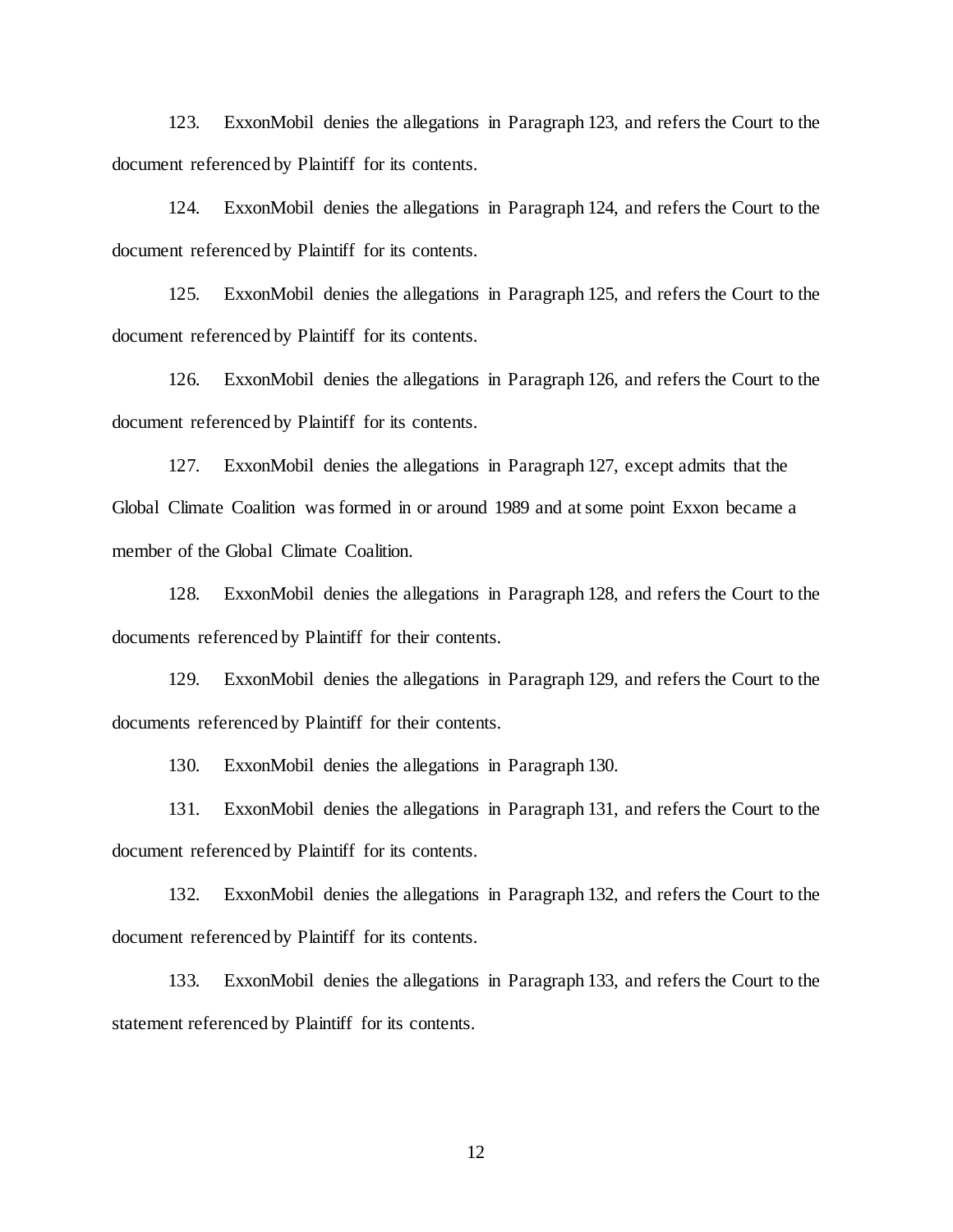134. ExxonMobil denies the allegations in Paragraph 134, and refers the Court to the document referenced by Plaintiff for its contents.

135. ExxonMobil denies the allegations in Paragraph 135, and refers the Court to the statements referenced by Plaintiff for their contents.

136. ExxonMobil denies the allegations in Paragraph 136, and refers the Court to the statements referenced by Plaintiff for their contents.

137. ExxonMobil denies the allegations in Paragraph 137, and refers the Court to the statements referenced by Plaintiff for their contents.

138. ExxonMobil denies the allegations in Paragraph 138, and refers the Court to the statements referenced by Plaintiff for their contents.

139. ExxonMobil denies the allegations in Paragraph 139.

140. ExxonMobil denies the allegations in Paragraph 140, and refers the Court to the statements referenced by Plaintiff for their contents.

141. ExxonMobil denies the allegations in Paragraph 141, and refers the Court to the statements referenced by Plaintiff for their contents.

142. ExxonMobil denies the allegations in Paragraph 142, and refers the Court to the statements referenced by Plaintiff for their contents.

143. ExxonMobil denies the allegations in Paragraph 143, and refers the Court to the document referenced by Plaintiff for its contents.

144. ExxonMobil denies the allegations in Paragraph 144, and refers the Court to the document referenced by Plaintiff for its contents.

145. ExxonMobil denies the allegations in Paragraph 145, and refers the Court to the document referenced by Plaintiff for its contents.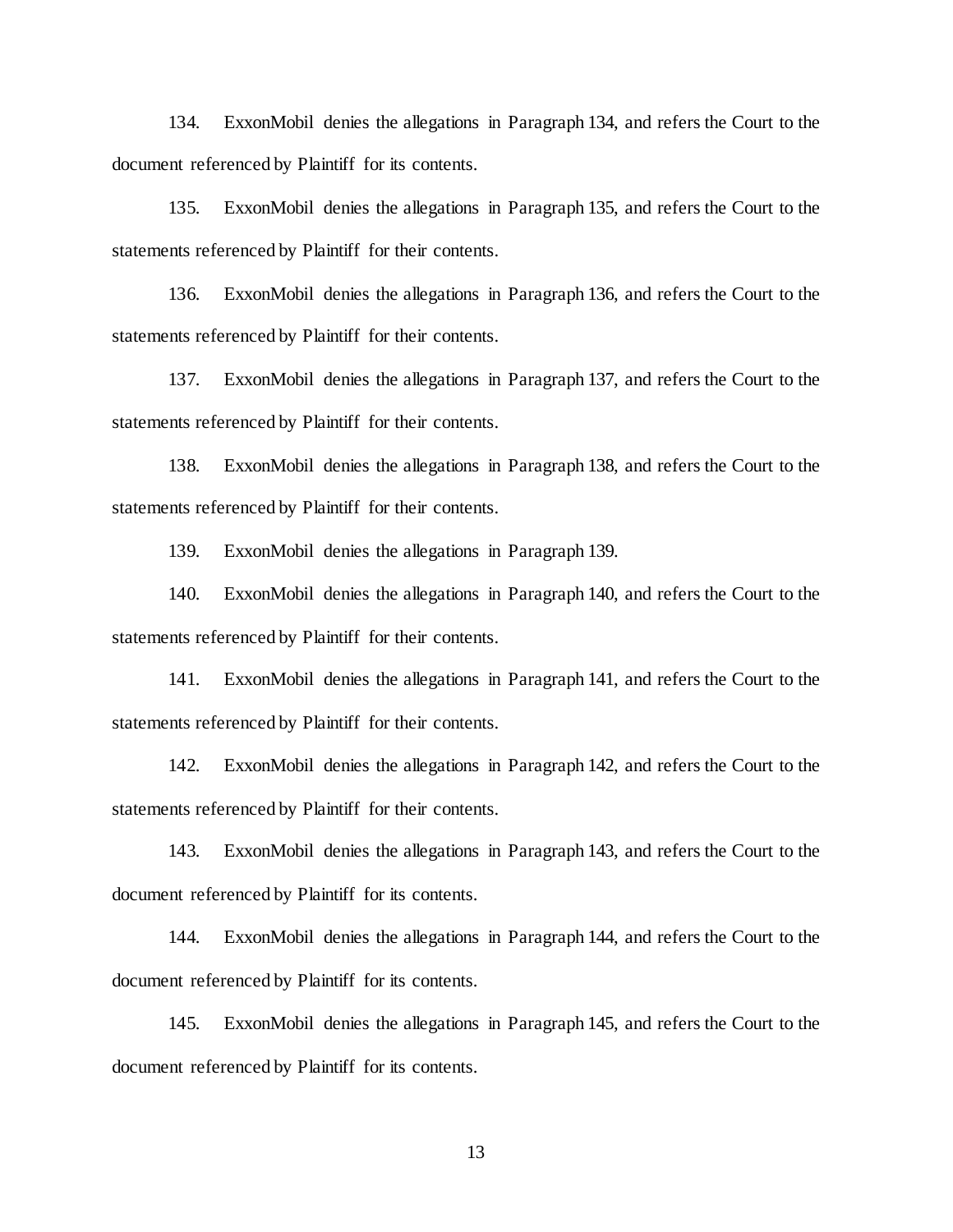146. ExxonMobil denies the allegations in Paragraph 146, and refers the Court to the document referenced by Plaintiff for its contents.

147. ExxonMobil denies the allegations in Paragraph 147, and refers the Court to the document referenced by Plaintiff for its contents.

148. ExxonMobil denies the allegations in Paragraph 148, and refers the Court to the document referenced by Plaintiff for its contents.

149. ExxonMobil denies the allegations in Paragraph 149, and refers the Court to the document referenced by Plaintiff for its contents.

150. ExxonMobil denies the allegations in Paragraph 150.

151. ExxonMobil denies the allegations in Paragraph 151 pertaining to ExxonMobil, and denies knowledge or information sufficient to form a belief as to the truth of the remaining allegations in Paragraph 151.

152. ExxonMobil denies knowledge or information sufficient to form a belief as to the truth of the allegations in Paragraph 152.

153. ExxonMobil denies the allegations in Paragraph 153.

154. ExxonMobil denies the allegations in Paragraph 154, and refers the Court to the document referenced by Plaintiff for its contents.

155. ExxonMobil denies the allegations in Paragraph 155, and refers the Court to the document referenced by Plaintiff for its contents.

156. ExxonMobil denies the allegations in Paragraph 156, and refers the Court to the document referenced by Plaintiff for its contents.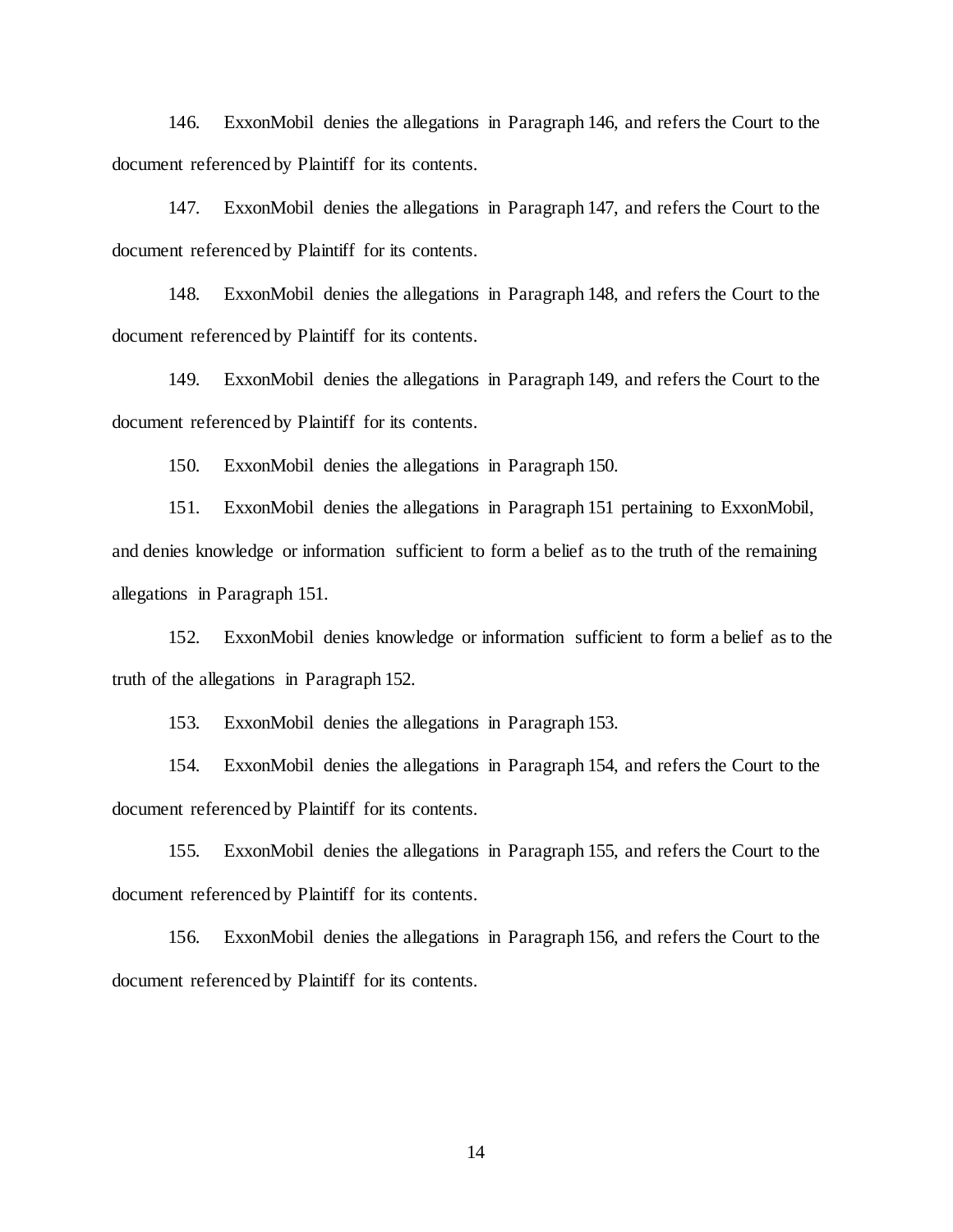157. ExxonMobil denies the allegations in Paragraph 157 to the extent the allegations concern ExxonMobil, and denies knowledge or information sufficient to form a belief as to the truth of the remaining allegations in Paragraph 157.

158. ExxonMobil denies the allegations in Paragraph 158, and refers the Court to the document referenced by Plaintiff for its contents.

159. ExxonMobil denies the allegations in Paragraph 159.

160. ExxonMobil denies the allegations in Paragraph 160, except admits that, prior to 2005, Mobil and ExxonMobil placed opinion pieces in national publications.

161. ExxonMobil denies the allegations in Paragraph 161, and refers the Court to the statements referenced by Plaintiff for their contents.

162. ExxonMobil denies the allegations in Paragraph 162 pertaining to ExxonMobil, and denies knowledge or information sufficient to form a belief as to the truth of the remaining allegations in Paragraph 162.

163. ExxonMobil denies the allegations in Paragraph 163.

164. ExxonMobil denies the allegations in Paragraph 164.

165. ExxonMobil denies the allegations in Paragraph 165.

166. ExxonMobil denies the allegations in Paragraph 166, and refers the Court to the document referenced by Plaintiff for its contents.

167. ExxonMobil denies the allegations in Paragraph 167, and refers the Court to the document referenced by Plaintiff for its contents.

168. ExxonMobil denies the allegations in Paragraph 168, and refers the Court to the documents referenced by Plaintiff for their contents.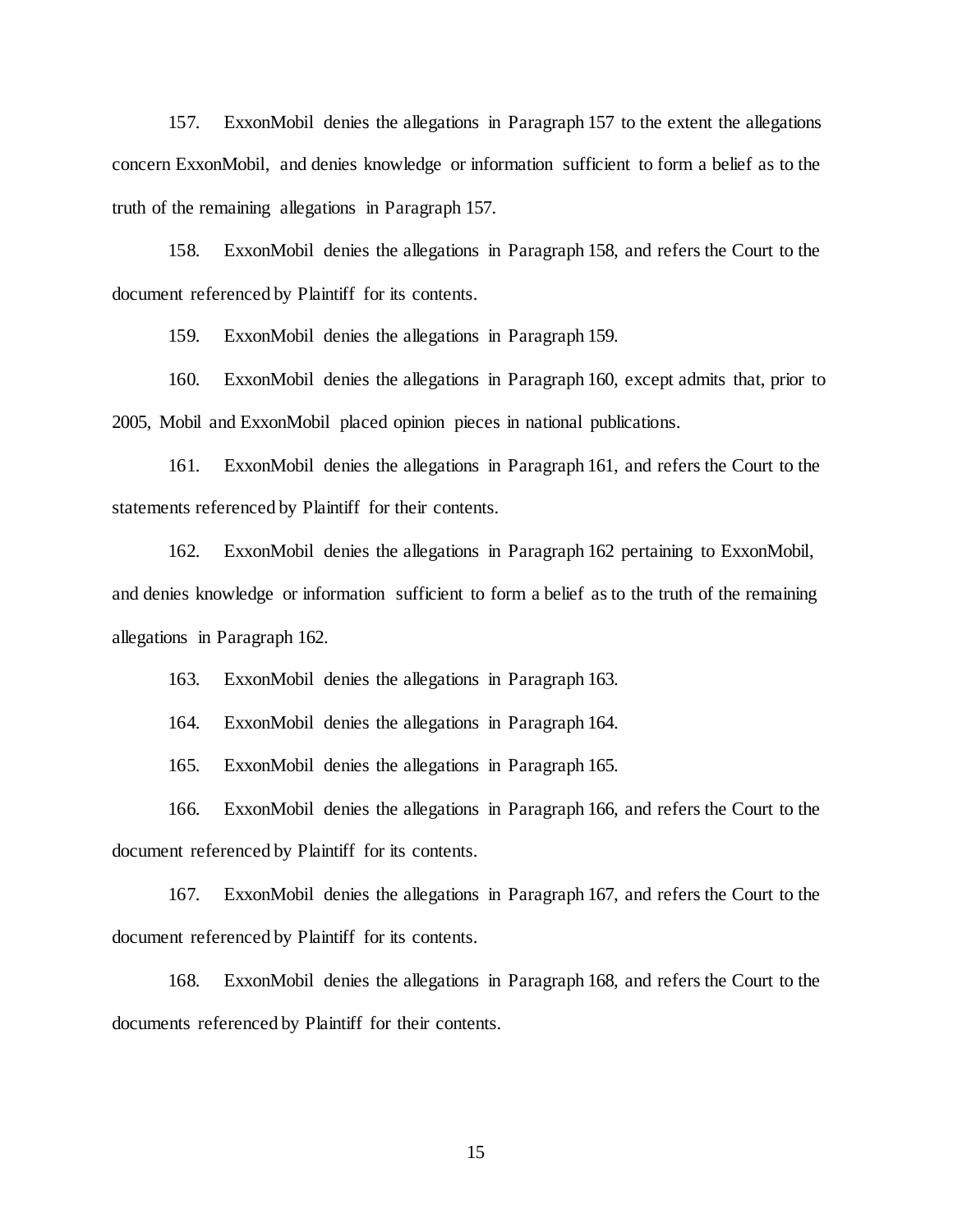169. ExxonMobil denies the allegations in Paragraph 169, and refers the Court to the document referenced by Plaintiff for its contents.

170. ExxonMobil denies the allegations in Paragraph 170, and refers the Court to the documents referenced by Plaintiff for their contents.

171. ExxonMobil denies the allegations in Paragraph 171, and refers the Court to the documents referenced by Plaintiff for their contents.

172. ExxonMobil denies the allegations in Paragraph 172, and refers the Court to the document referenced by Plaintiff for its contents.

173. ExxonMobil denies knowledge or information sufficient to form a belief as to the truth of the allegations in Paragraph 173.

174. ExxonMobil denies knowledge or information sufficient to form a belief as to the truth of the allegations in Paragraph 174.

175. ExxonMobil denies the allegations in Paragraph 175.

176. ExxonMobil denies the allegations in Paragraph 176, and refers the Court to the document referenced by Plaintiff for its contents.

177. ExxonMobil denies knowledge or information sufficient to form a belief as to the truth of the allegations in Paragraph 177.

178. ExxonMobil denies the allegations in Paragraph 178, and refers the Court to the document referenced by Plaintiff for its contents.

179. ExxonMobil denies the allegations in Paragraph 179, and refers the Court to the document referenced by Plaintiff for its contents.

180. ExxonMobil denies the allegations in Paragraph 180.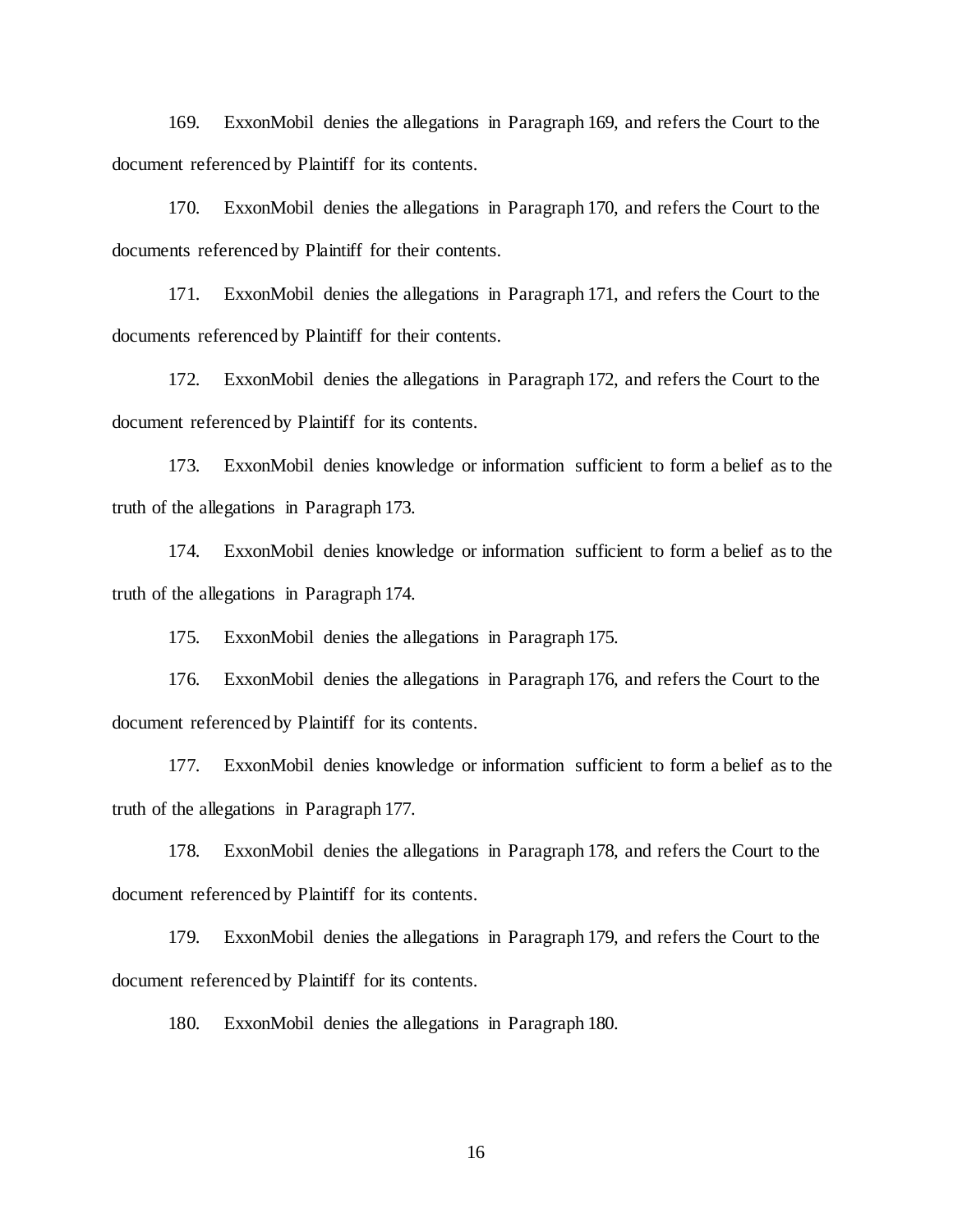181. ExxonMobil denies the allegations in Paragraph 181, and refers the Court to the document referenced by Plaintiff for its contents.

182. ExxonMobil denies the allegations in Paragraph 182, and refers the Court to the documents referenced by Plaintiff for their contents.

183. ExxonMobil denies knowledge or information sufficient to form a belief as to the truth of the allegations in Paragraph 183.

184. ExxonMobil denies the allegations in Paragraph 184.

185. ExxonMobil denies the allegations in Paragraph 185.

186. ExxonMobil denies knowledge or information sufficient to form a belief as to the truth of the allegations in Paragraph 186.

187. ExxonMobil denies the allegations in Paragraph 187, and refers the Court to the document referenced by Plaintiff for its contents.

188. ExxonMobil denies the allegations in Paragraph 188.

189. ExxonMobil denies the allegations in Paragraph 189.

190. ExxonMobil denies the allegations in Paragraph 190, and refers the Court to the document referenced by Plaintiff for its contents.

191. ExxonMobil denies the allegations in Paragraph 191, and refers the Court to the document referenced by Plaintiff for its contents.

192. ExxonMobil denies the allegations in Paragraph 192, and refers the Court to the document referenced by Plaintiff for its contents.

193. ExxonMobil denies the allegations in Paragraph 193, and refers the Court to the document referenced by Plaintiff for its contents.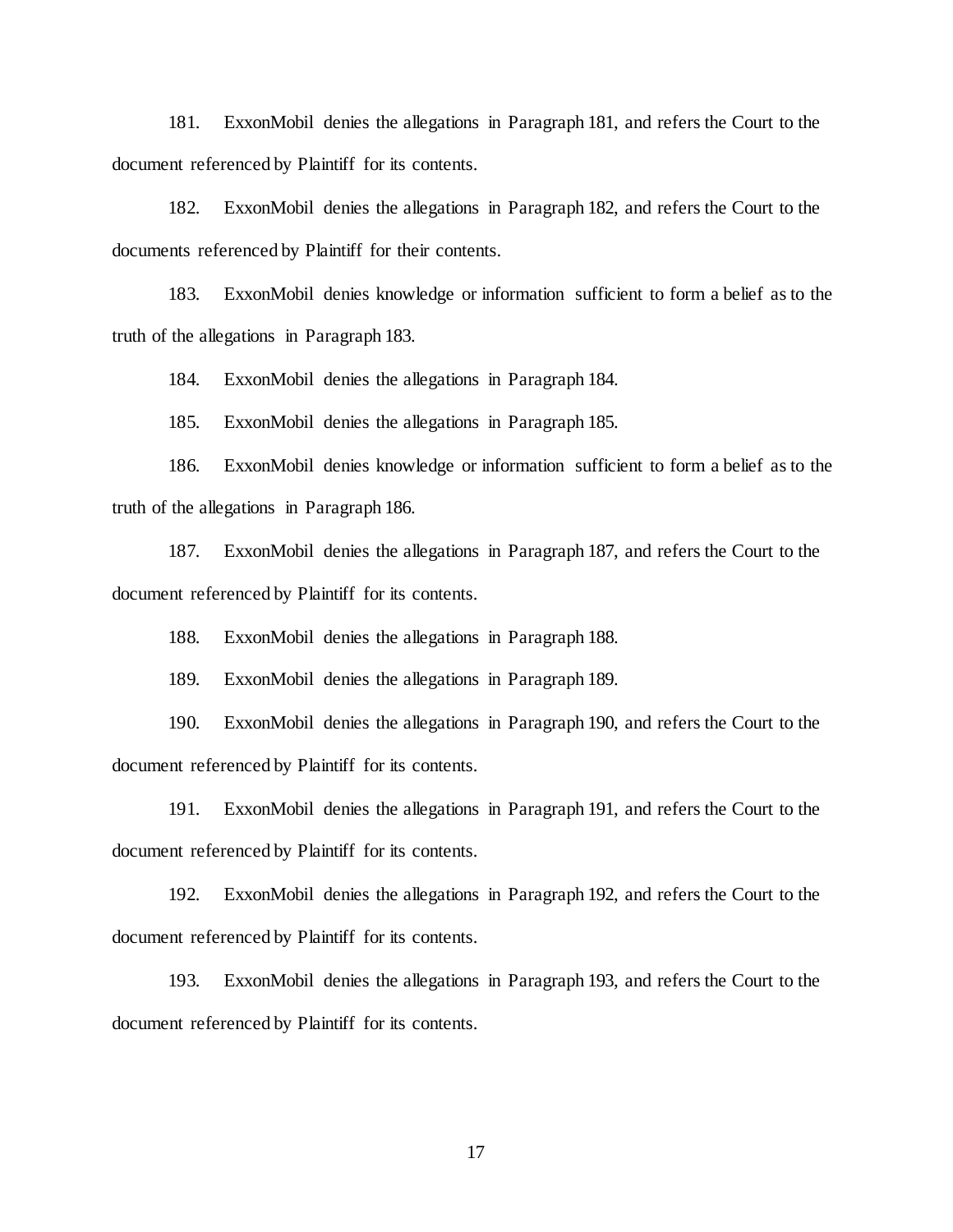194. ExxonMobil denies the allegations in Paragraph 194 generally, except admits that it provided general support to the Harvard-Smithsonian Center for Astrophysics prior to 2010.

195. ExxonMobil denies the allegations in Paragraph 195 pertaining to ExxonMobil, and denies knowledge or information sufficient to form a belief as to the truth of the remaining allegations in Paragraph 195.

196. ExxonMobil denies the allegations in Paragraph 196.

197. ExxonMobil denies the allegations in Paragraph 197, and refers the Court to the statements referenced by Plaintiff for their contents.

198. ExxonMobil denies the allegations in Paragraph 198, and refers the Court to the statements referenced by Plaintiff for their contents.

199. ExxonMobil denies knowledge or information sufficient to form a belief as to the truth of the allegations in Paragraph 199.

200. ExxonMobil denies knowledge or information sufficient to form a belief as to the truth of the allegations in Paragraph 200.

201. ExxonMobil denies knowledge or information sufficient to form a belief as to the truth of the allegations in Paragraph 201.

202. ExxonMobil denies knowledge or information sufficient to form a belief as to the truth of the allegations in Paragraph 202.

203. ExxonMobil denies knowledge or information sufficient to form a belief as to the truth of the allegations in Paragraph 203.

204. ExxonMobil denies knowledge or information sufficient to form a belief as to the truth of the allegations in Paragraph 204.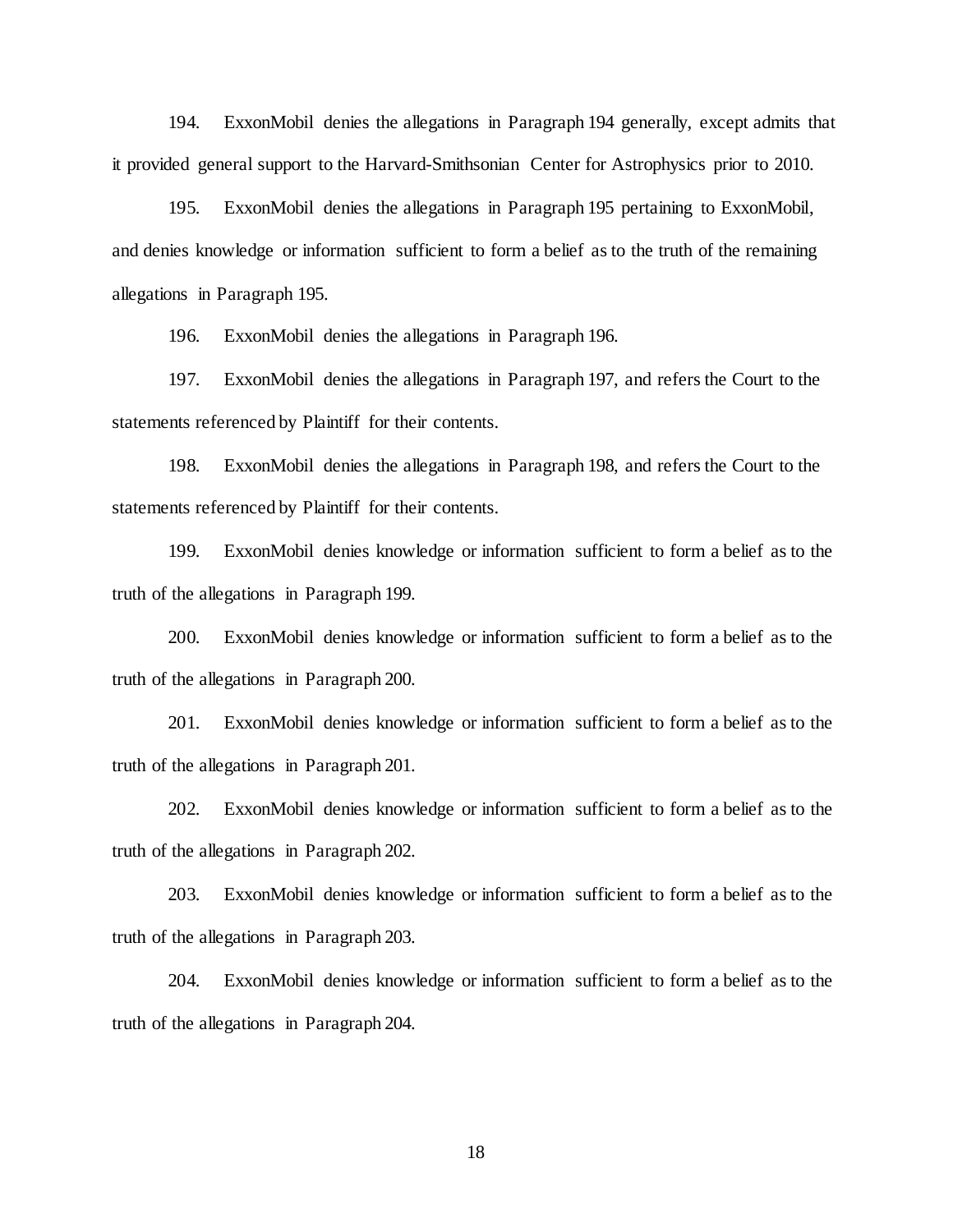205. ExxonMobil denies knowledge or information sufficient to form a belief as to the truth of the allegations in Paragraph 205.

206. ExxonMobil denies knowledge or information sufficient to form a belief as to the truth of the allegations in Paragraph 206, and refers the Court to the document referenced by Plaintiff for its contents.

207. ExxonMobil denies knowledge or information sufficient to form a belief as to the truth of the allegations in Paragraph 207, and refers the Court to the document referenced by Plaintiff for its contents.

208. ExxonMobil denies knowledge or information sufficient to form a belief as to the truth of the allegations in Paragraph 208, and refers the Court to the document referenced by Plaintiff for its contents.

209. ExxonMobil denies knowledge or information sufficient to form a belief as to the truth of the allegations in Paragraph 209, and refers the Court to the document referenced by Plaintiff for its contents.

210. ExxonMobil denies knowledge or information sufficient to form a belief as to the truth of the allegations in Paragraph 210, and refers the Court to the document referenced by Plaintiff for its contents.

211. ExxonMobil denies knowledge or information sufficient to form a belief as to the truth of the allegations in Paragraph 211, and refers the Court to the document referenced by Plaintiff for its contents.

212. ExxonMobil denies knowledge or information sufficient to form a belief as to the truth of the allegations in Paragraph 212, and refers the Court to the document referenced by Plaintiff for its contents.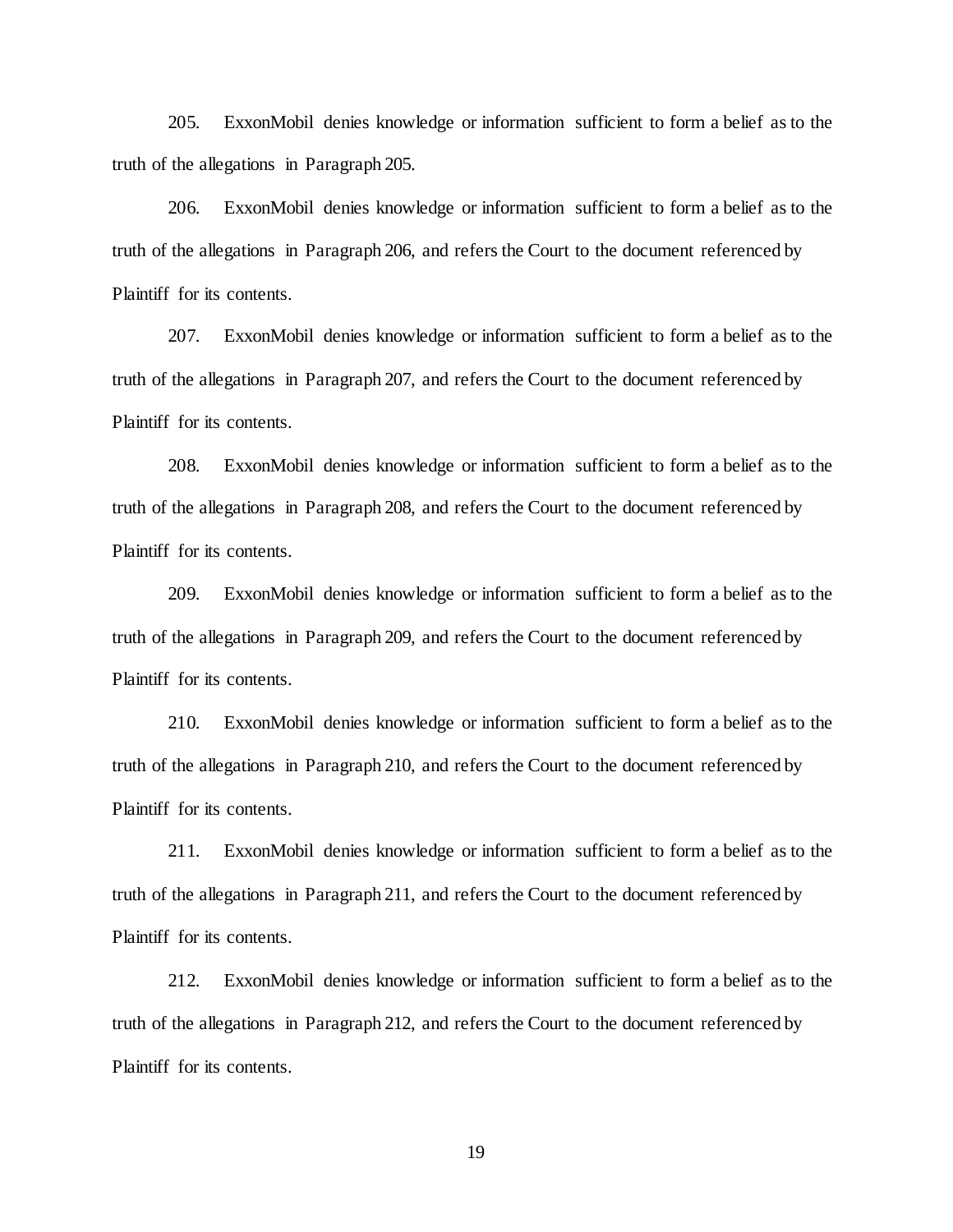213. ExxonMobil denies knowledge or information sufficient to form a belief as to the truth of the allegations in Paragraph 213.

214. ExxonMobil denies knowledge or information sufficient to form a belief as to the truth of the allegations in Paragraph 214.

215. ExxonMobil denies knowledge or information sufficient to form a belief as to the truth of the allegations in Paragraph 215, and refers the Court to the document referenced by Plaintiff for its contents.

216. ExxonMobil denies knowledge or information sufficient to form a belief as to the truth of the allegations in Paragraph 216, and refers the Court to the document referenced by Plaintiff for its contents.

217. ExxonMobil denies knowledge or information sufficient to form a belief as to the truth of the allegations in Paragraph 217, and refers the Court to the document referenced by Plaintiff for its contents.

218. ExxonMobil denies knowledge or information sufficient to form a belief as to the truth of the allegations in Paragraph 218, and refers the Court to the document referenced by Plaintiff for its contents.

219. ExxonMobil denies knowledge or information sufficient to form a belief as to the truth of the allegations in Paragraph 219.

220. ExxonMobil denies knowledge or information sufficient to form a belief as to the truth of the allegations in Paragraph 220.

221. ExxonMobil denies knowledge or information sufficient to form a belief as to the truth of the allegations in Paragraph 221, and refers the Court to the document referenced by Plaintiff for its contents.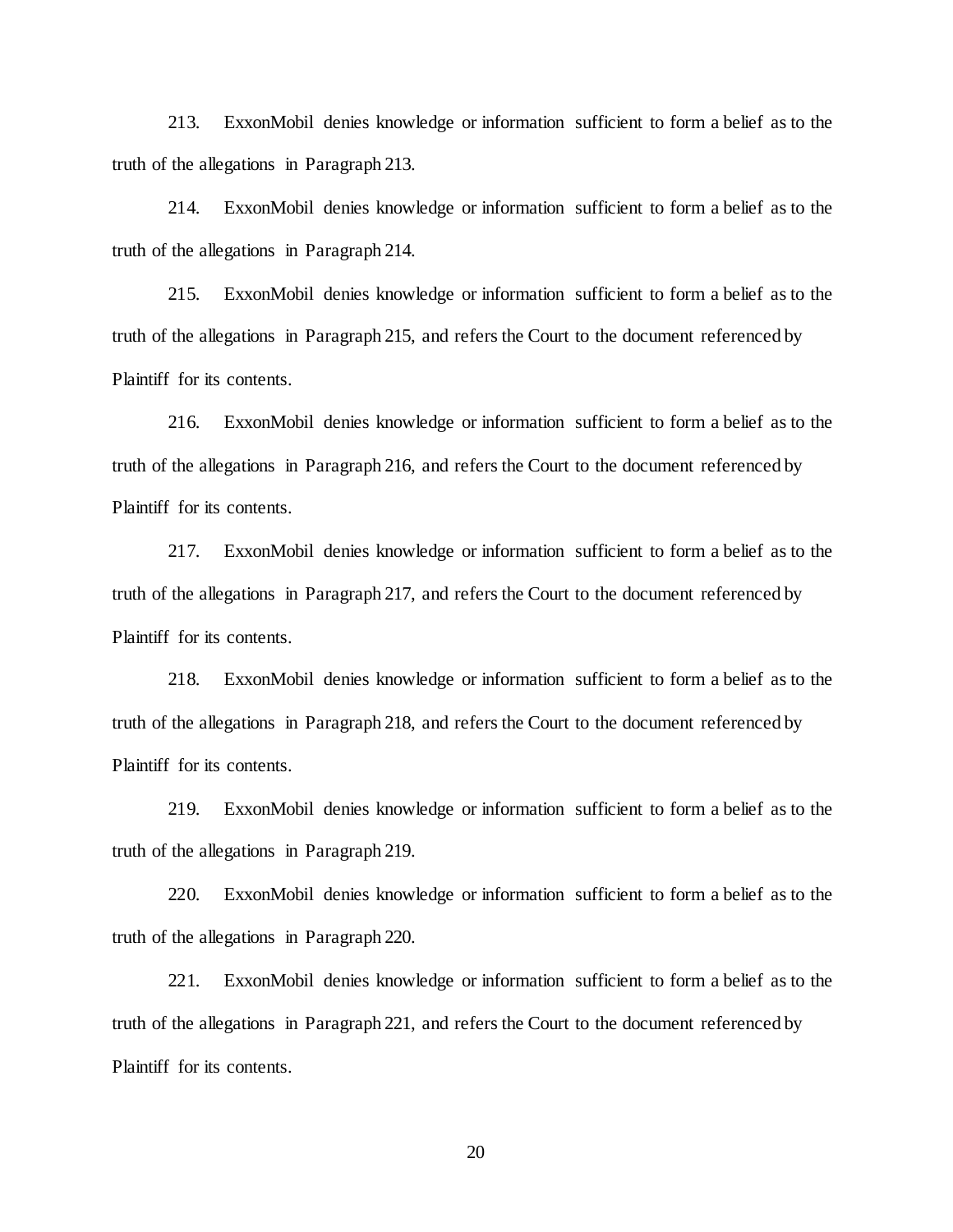222. ExxonMobil denies knowledge or information sufficient to form a belief as to the truth of the allegations in Paragraph 222, and refers the Court to the document referenced by Plaintiff for its contents.

223. ExxonMobil denies knowledge or information sufficient to form a belief as to the truth of the allegations in Paragraph 223.

224. ExxonMobil denies the allegations in Paragraph 224.

225. ExxonMobil denies knowledge or information sufficient to form a belief as to the truth of the allegations in Paragraph 225.

226. ExxonMobil denies knowledge or information sufficient to form a belief as to the truth of the allegations in Paragraph 226.

227. ExxonMobil denies knowledge or information sufficient to form a belief as to the truth of the allegations in Paragraph 227.

228. ExxonMobil denies knowledge or information sufficient to form a belief as to the truth of the allegations in Paragraph 228.

229. ExxonMobil denies knowledge or information sufficient to form a belief as to the truth of the allegations in Paragraph 229.

230. ExxonMobil denies knowledge or information sufficient to form a belief as to the truth of the allegations in Paragraph 230.

231. ExxonMobil denies knowledge or information sufficient to form a belief as to the truth of the allegations in Paragraph 231.

232. ExxonMobil denies knowledge or information sufficient to form a belief as to the truth of the allegations in Paragraph 232.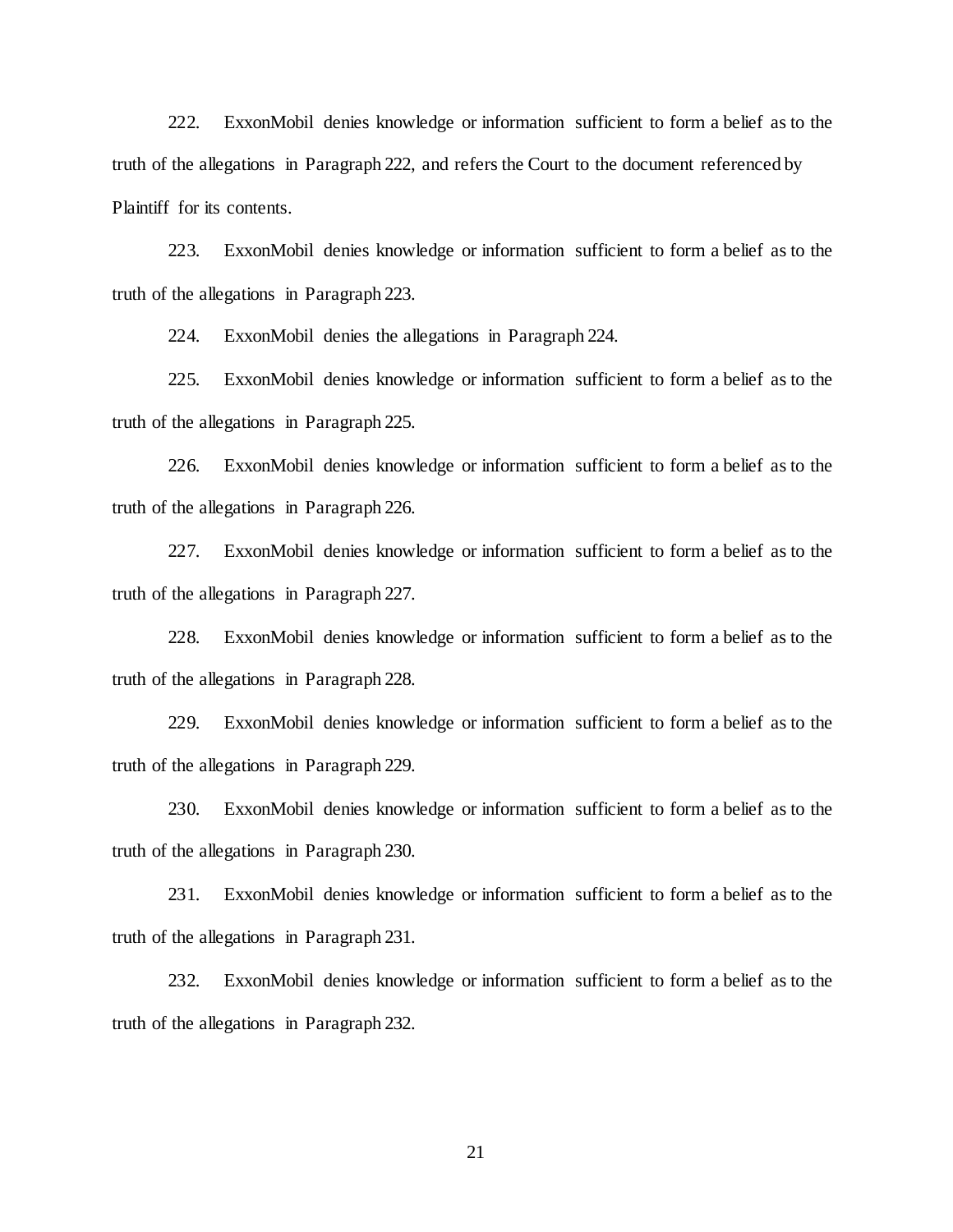233. ExxonMobil denies knowledge or information sufficient to form a belief as to the truth of the allegations in Paragraph 233.

234. ExxonMobil denies knowledge or information sufficient to form a belief as to the truth of the allegations in Paragraph 234.

235. ExxonMobil denies knowledge or information sufficient to form a belief as to the truth of the allegations in Paragraph 235.

236. ExxonMobil denies knowledge or information sufficient to form a belief as to the truth of the allegations in Paragraph 236, and refers the Court to the documents referenced by Plaintiff for their contents.

237. ExxonMobil denies knowledge or information sufficient to form a belief as to the truth of the allegations in Paragraph 237.

238. ExxonMobil denies knowledge or information sufficient to form a belief as to the truth of the allegations in Paragraph 238.

239. ExxonMobil denies knowledge or information sufficient to form a belief as to the truth of the allegations in Paragraph 239.

240. ExxonMobil denies knowledge or information sufficient to form a belief as to the truth of the allegations in Paragraph 240.

241. ExxonMobil denies knowledge or information sufficient to form a belief as to the truth of the allegations in Paragraph 241.

242. ExxonMobil denies knowledge or information sufficient to form a belief as to the truth of the allegations in Paragraph 242.

243. ExxonMobil denies knowledge or information sufficient to form a belief as to the truth of the allegations in Paragraph 243.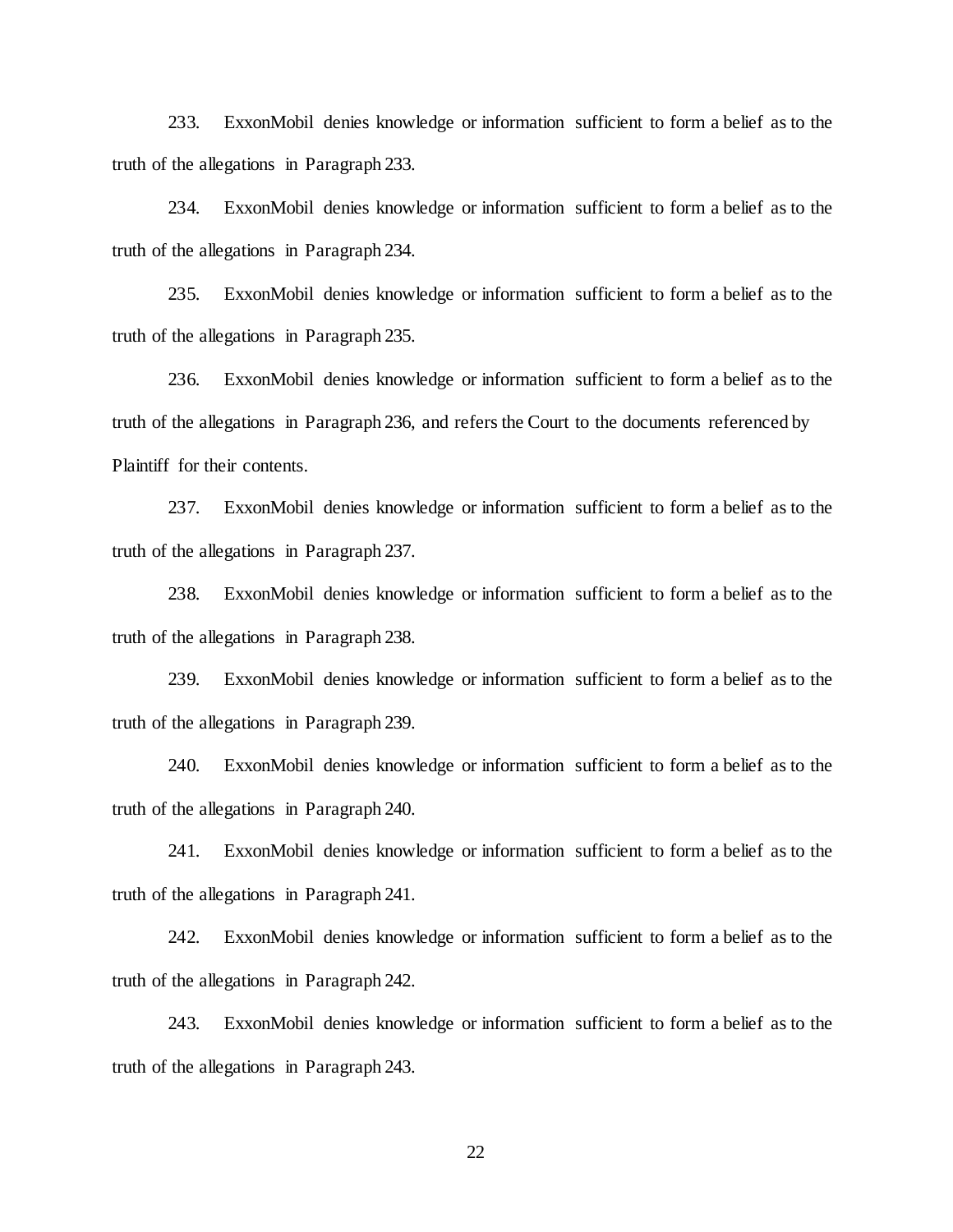244. ExxonMobil denies knowledge or information sufficient to form a belief as to the truth of the allegations in Paragraph 244.

245. ExxonMobil denies knowledge or information sufficient to form a belief as to the truth of the allegations in Paragraph 245.

246. ExxonMobil denies knowledge or information sufficient to form a belief as to the truth of the allegations in Paragraph 246.

247. ExxonMobil denies knowledge or information sufficient to form a belief as to the truth of the allegations in Paragraph 247.

248. ExxonMobil denies knowledge or information sufficient to form a belief as to the truth of the allegations in Paragraph 248.

249. ExxonMobil denies knowledge or information sufficient to form a belief as to the truth of the allegations in Paragraph 249.

250. ExxonMobil denies knowledge or information sufficient to form a belief as to the truth of the allegations in Paragraph 250.

251. ExxonMobil denies knowledge or information sufficient to form a belief as to the truth of the allegations in Paragraph 251.

252. ExxonMobil denies knowledge or information sufficient to form a belief as to the truth of the allegations in Paragraph 252.

253. ExxonMobil denies knowledge or information sufficient to form a belief as to the truth of the allegations in Paragraph 253.

254. ExxonMobil denies knowledge or information sufficient to form a belief as to the truth of the allegations in Paragraph 254.

255. ExxonMobil denies the allegations in Paragraph 255.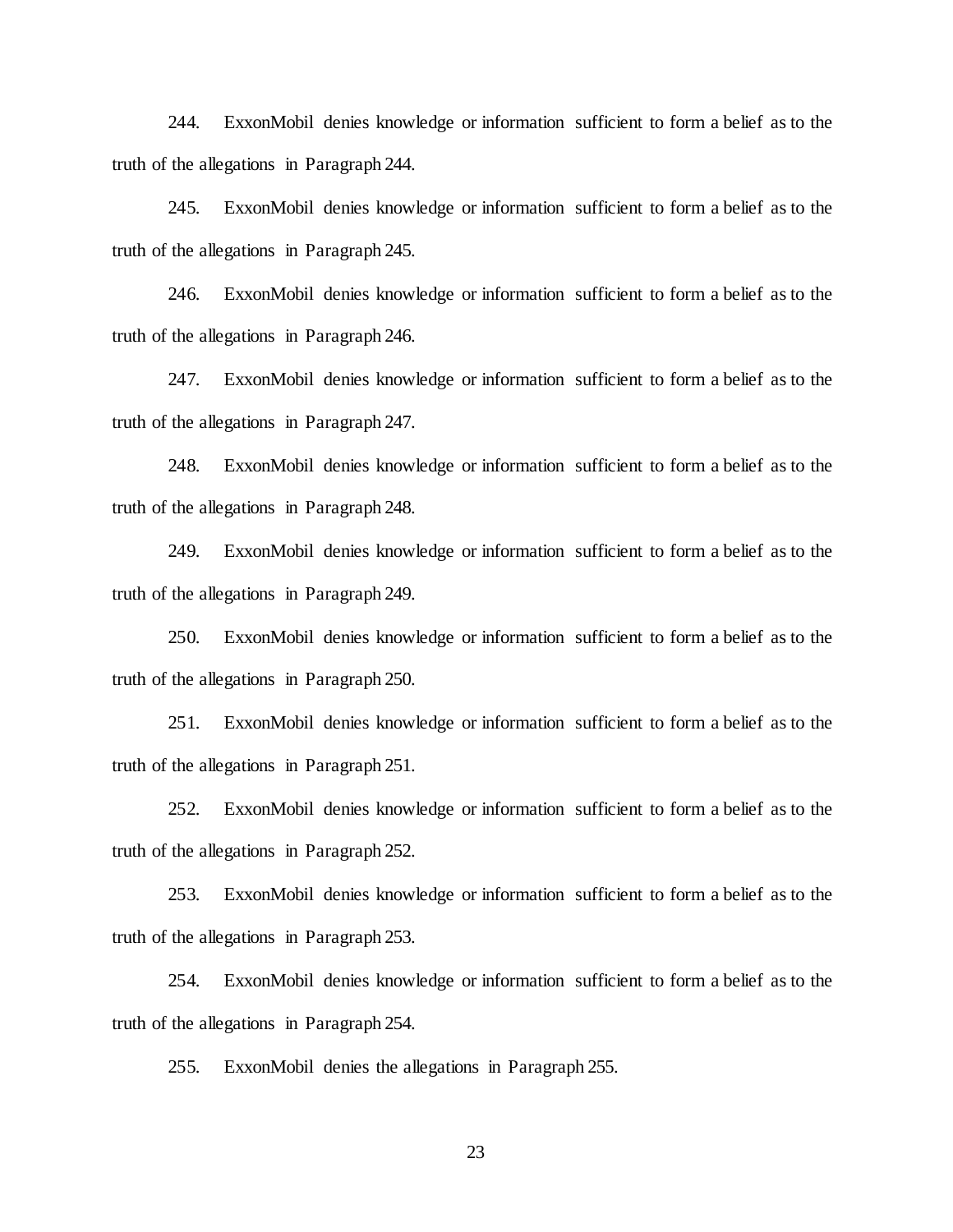256. ExxonMobil denies the allegations in Paragraph 256.

257. ExxonMobil denies the allegations in Paragraph 257, and refers the Court to the documents referenced by Plaintiff for their contents.

258. ExxonMobil denies the allegations in Paragraph 258, and refers the Court to the document referenced by Plaintiff for its contents.

259. ExxonMobil denies the allegations in Paragraph 259.

260. ExxonMobil denies the allegations in Paragraph 260, and refers the Court to the statements referenced by Plaintiff for their contents, except admits that ExxonMobil applies a proxy cost of carbon to model the effects of a wide variety of potential policies that might be adopted by governments to help stem GHG emissions on projected energy demand.

261. ExxonMobil denies the allegations in Paragraph 261.

262. ExxonMobil denies knowledge or information sufficient to form a belief as to the truth of the allegations in Paragraph 262.

263. ExxonMobil denies the allegations in Paragraph 263 pertaining to ExxonMobil, and denies knowledge or information sufficient to form a belief as to the truth of the remaining allegations in Paragraph 263.

264. ExxonMobil denies knowledge or information sufficient to form a belief as to the truth of the allegations in Paragraph 264.

265. ExxonMobil denies the allegations in Paragraph 265.

266. ExxonMobil denies the allegations in Paragraph 266.

267. ExxonMobil denies the allegations in Paragraph 267.

268. ExxonMobil denies the allegations in Paragraph 268.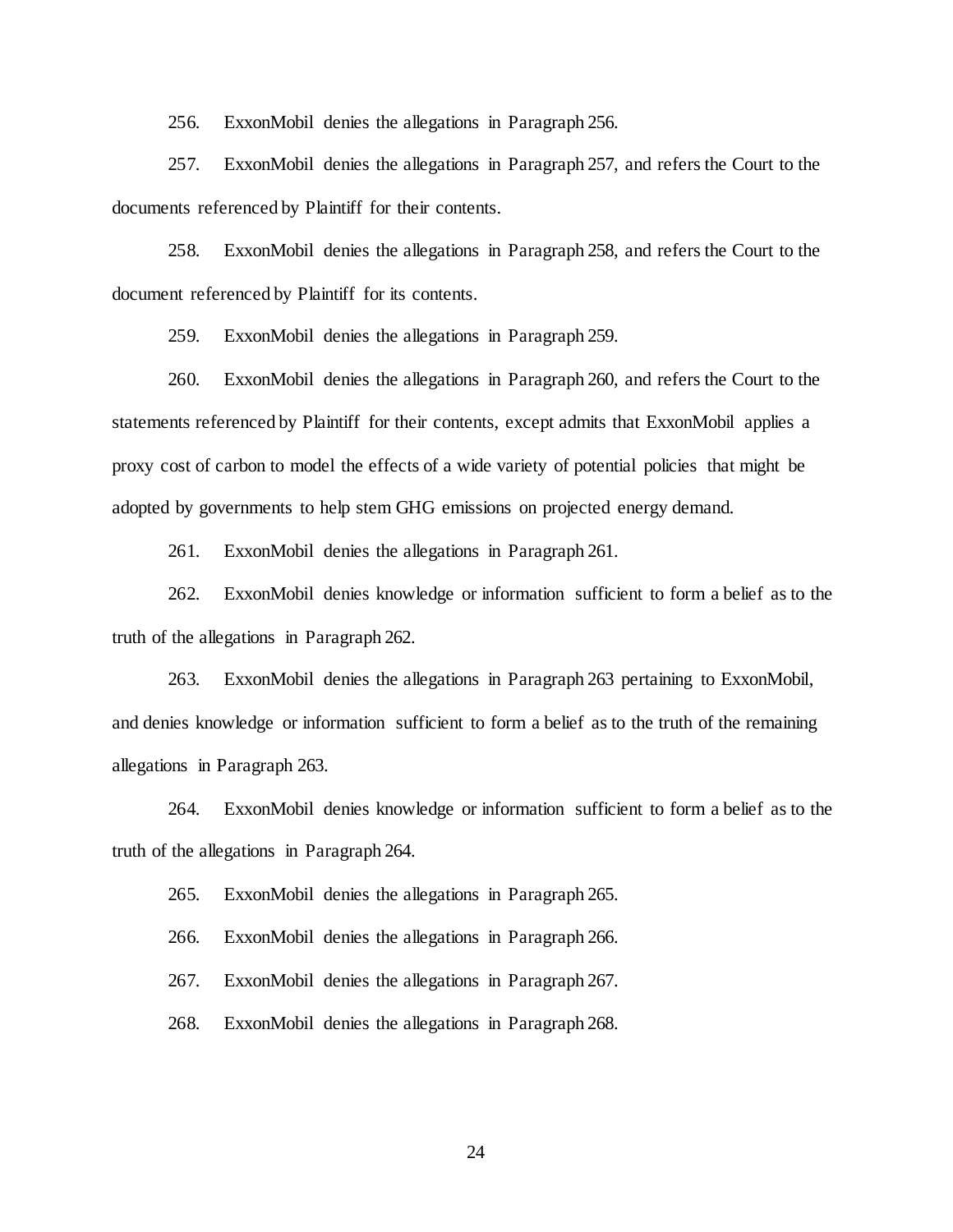269. The allegations in Paragraph 269 contain legal conclusions to which no response is required. To the extent a response is required, ExxonMobil denies the allegations in Paragraph 269.

270. ExxonMobil denies the allegations in Paragraph 270.

271. ExxonMobil denies the allegations in Paragraph 271.

272. ExxonMobil denies the allegations in Paragraph 272, except admits that ExxonMobil's securities are purchased and sold in public and private capital markets.

273. ExxonMobil denies knowledge or information sufficient to form a belief as to the truth of the allegations in Paragraph 273.

274. ExxonMobil denies the allegations in Paragraph 274, except admits that the following entities are amongst its shareholders: State Street Global Advisors (US) ("State Street"); Wellington Management Company, LLP ("Wellington"); Fidelity Management & Research Company LLC ("Fidelity"); and Boston Trust Walden Company ("Walden").

275. ExxonMobil denies knowledge or information sufficient to form a belief as to the truth of the allegations in Paragraph 275, except admits that (i) State Street has held shares of ExxonMobil common stock since 1999, (ii) as of December 31, 2019, State Street was the thirdlargest institutional investor in ExxonMobil common stock, and (iii) as of December 31, 2019, State Street held 202,281,808 shares with a total value of approximately \$14.1 billion.

276. ExxonMobil denies knowledge or information sufficient to form a belief as to the truth of the allegations in Paragraph 276, except admits that, as of December 31, 2019, entities bearing the name Fidelity, when considered together, constituted the sixth-largest institutional investor in ExxonMobil common stock.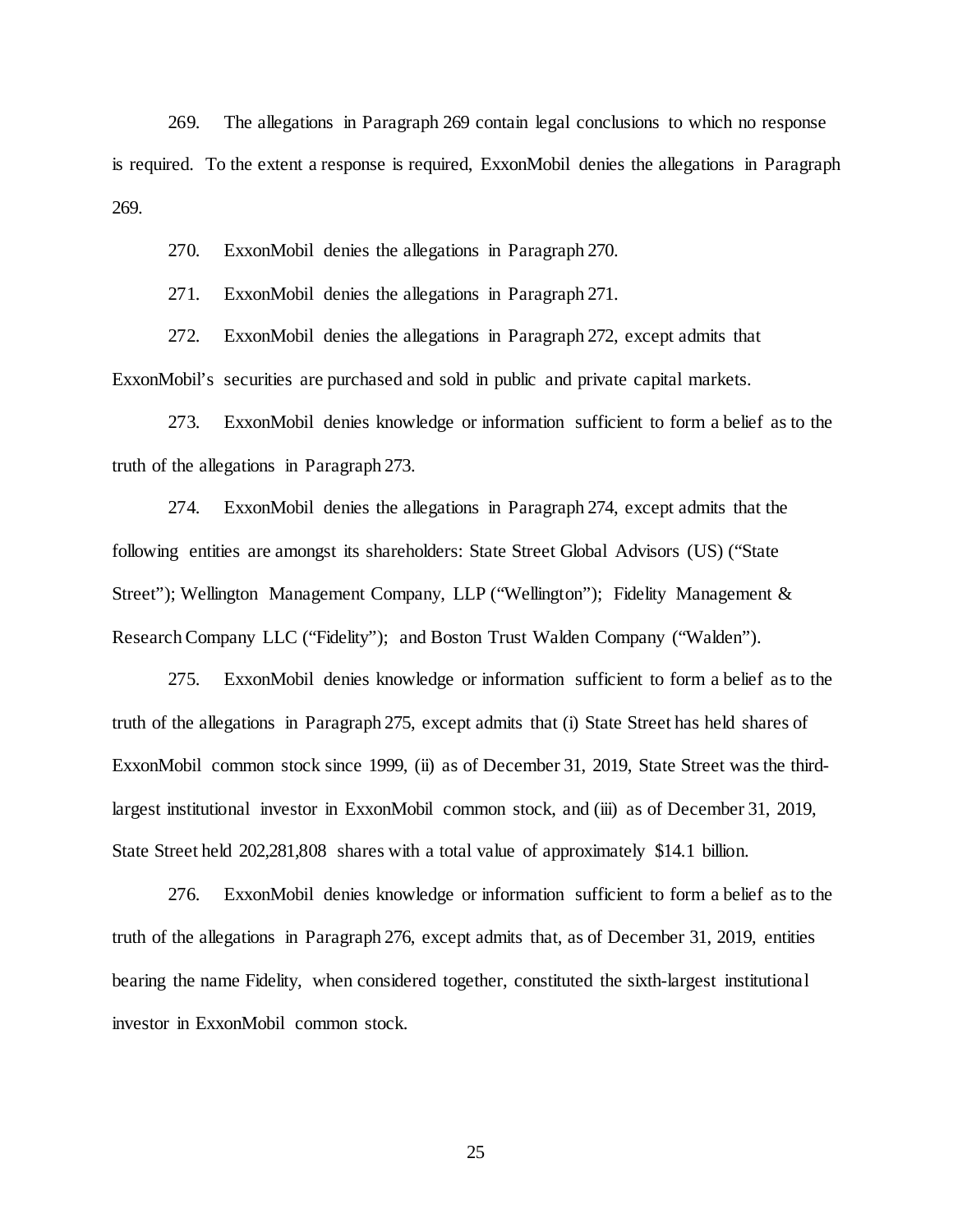277. ExxonMobil denies knowledge or information sufficient to form a belief as to the truth of the allegations in Paragraph 277, except admits (i) Wellington Management Company, LLC has held shares of ExxonMobil common stock since 1999, (ii) as of December 31, 2019, Wellington Management Company, LLC was the eighth-largest institutional investor in ExxonMobil common stock, and (iii) as of December 31, 2019, Wellington Management Company, LLC held 52,021,227 million shares of ExxonMobil stock with a total value of approximately \$3.6 billion.

278. ExxonMobil denies knowledge or information sufficient to form a belief as to the truth of the allegations in Paragraph 278.

279. ExxonMobil denies knowledge or information sufficient to form a belief as to the truth of the allegations in Paragraph 279.

280. ExxonMobil denies the allegations in Paragraph 280, except admits that it issues standard securities filings with the U.S. Securities and Exchange Commission, and communicates with investors through earnings calls, its annual shareholder meeting, emails, conference calls, and in-person meetings.

281. ExxonMobil denies the allegations in Paragraph 281, except admits that ExxonMobil has sold "commercial paper," which are short-term, fixed-rate debt instruments maturing in 270 days or less, solely to sophisticated, institutional investors.

282. ExxonMobil denies the allegations in Paragraph 282.

283. ExxonMobil denies the allegations in Paragraph 283, except admits that it has offered debt instruments through registered offerings to underwriters between 2014 and the present.

284. ExxonMobil admits the allegations in Paragraph 284.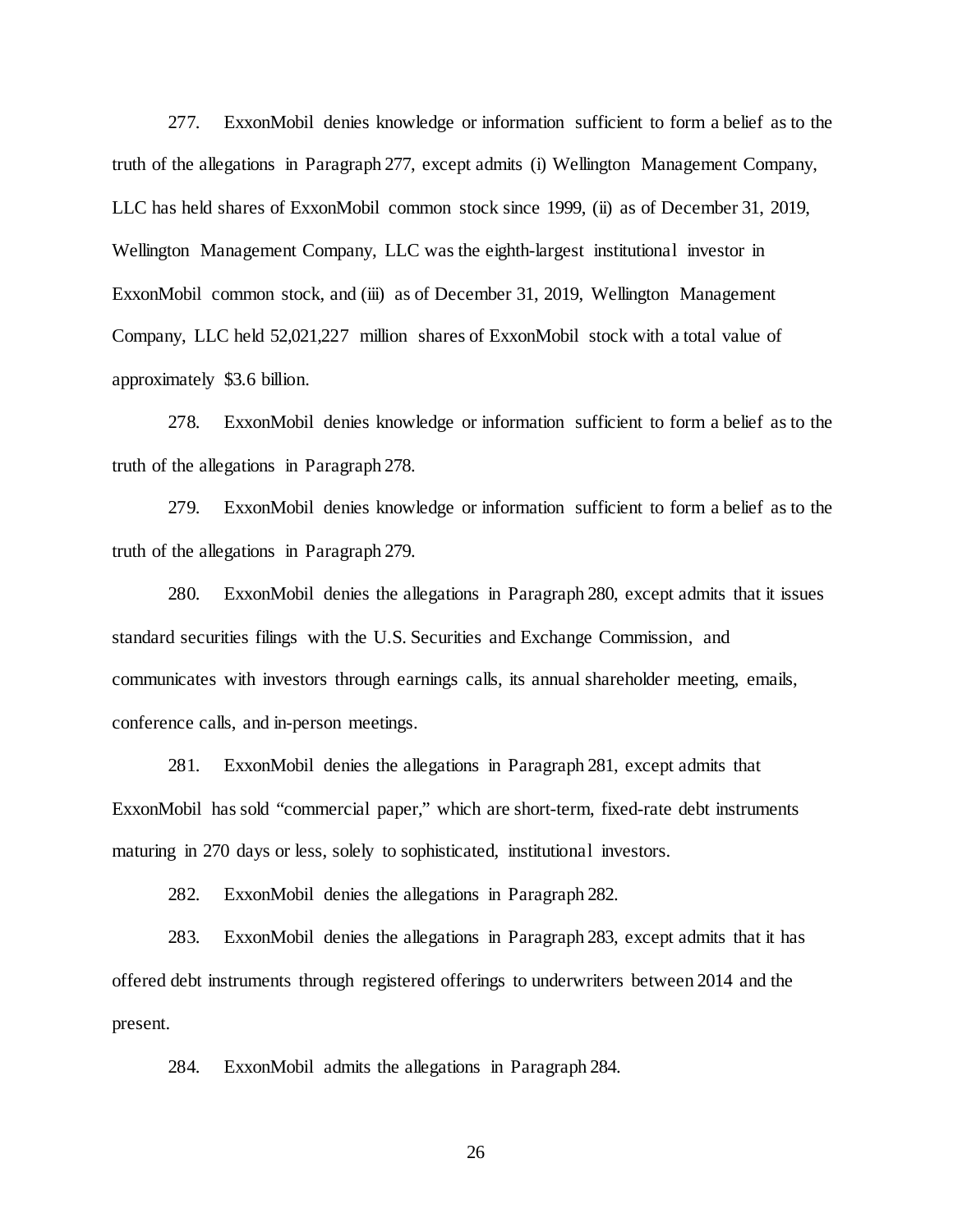285. ExxonMobil admits the allegations in Paragraph 285.

286. ExxonMobil denies knowledge or information sufficient to form a belief as to the truth of the allegations in Paragraph 286.

287. ExxonMobil denies knowledge or information sufficient to form a belief as to the truth of the allegations in Paragraph 287.

288. ExxonMobil denies knowledge or information sufficient to form a belief as to the truth of the allegations in Paragraph 288.

289. ExxonMobil denies knowledge or information sufficient to form a belief as to the truth of the allegations in Paragraph 289, except admits that it offered debt instruments through registered offerings in 2019 and 2020.

290. ExxonMobil denies the allegations in Paragraph 290.

291. ExxonMobil denies the allegations in Paragraph 291 pertaining to ExxonMobil, and denies knowledge or information sufficient to form a belief as to the truth of the remaining allegations in Paragraph 291.

292. ExxonMobil denies knowledge or information sufficient to form a belief as to the truth of the allegations in Paragraph 292.

293. ExxonMobil denies knowledge or information sufficient to form a belief as to the truth of the allegations in Paragraph 293.

294. ExxonMobil denies knowledge or information sufficient to form a belief as to the truth of the allegations in Paragraph 294.

295. ExxonMobil denies knowledge or information sufficient to form a belief as to the truth of the allegations in Paragraph 295.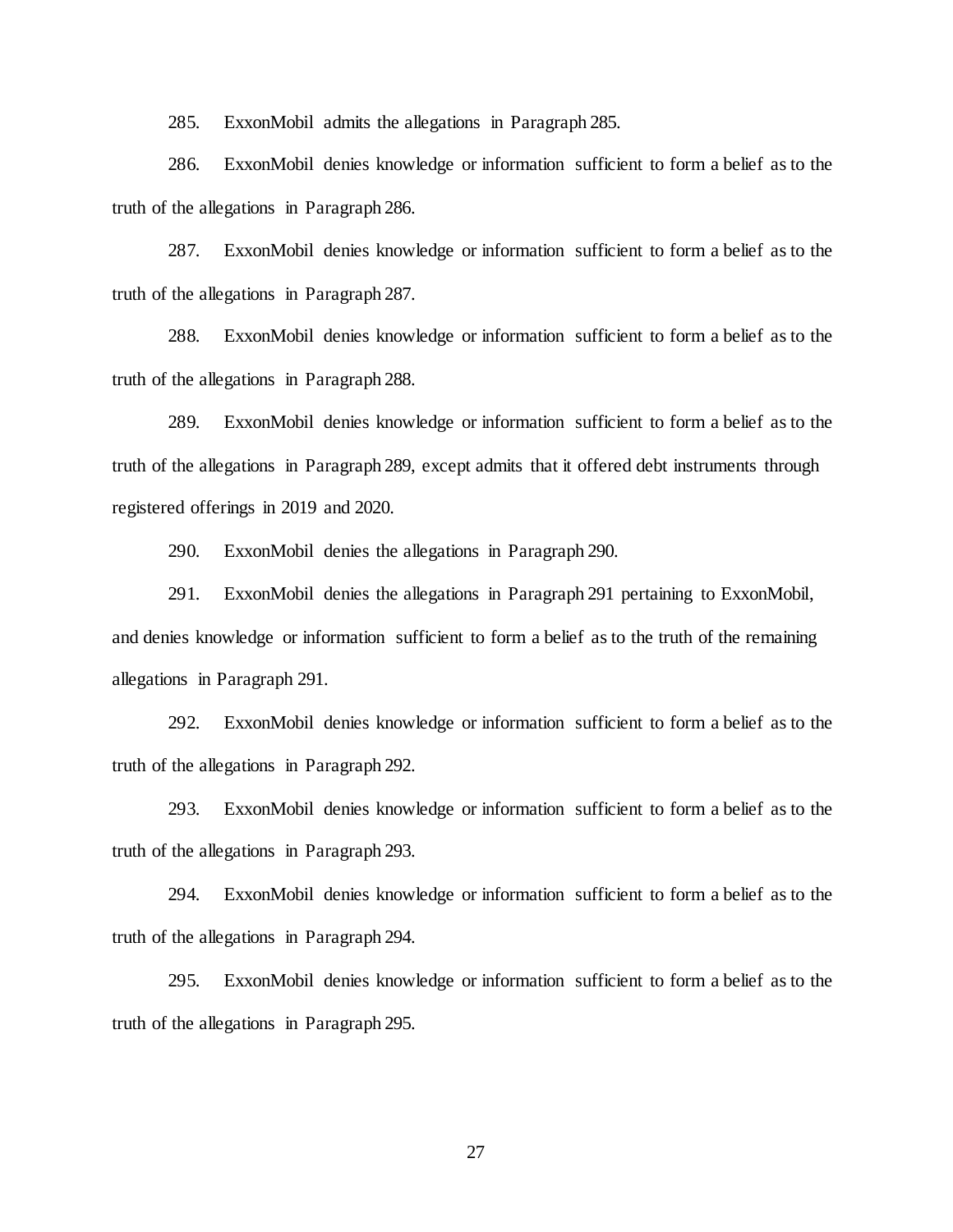296. ExxonMobil denies knowledge or information sufficient to form a belief as to the truth of the allegations in Paragraph 296.

297. ExxonMobil denies knowledge or information sufficient to form a belief as to the truth of the allegations in Paragraph 297, and refers the Court to the statements referenced by Plaintiff for their contents.

298. ExxonMobil denies knowledge or information sufficient to form a belief as to the truth of the allegations in Paragraph 298, and refers the Court to the document referenced by Plaintiff for its contents.

299. ExxonMobil denies knowledge or information sufficient to form a belief as to the truth of the allegations in Paragraph 299, and refers the Court to the document referenced by Plaintiff for its contents.

300. ExxonMobil denies knowledge or information sufficient to form a belief as to the truth of the allegations in Paragraph 300, and refers the Court to the document referenced by Plaintiff for its contents.

301. ExxonMobil denies knowledge or information sufficient to form a belief as to the truth of the allegations in Paragraph 301, and refers the Court to the document referenced by Plaintiff for its contents.

302. ExxonMobil denies knowledge or information sufficient to form a belief as to the truth of the allegations in Paragraph 302, and refers the Court to the research referenced by Plaintiff for its contents.

303. ExxonMobil denies knowledge or information sufficient to form a belief as to the truth of the allegations in Paragraph 303, and refers the Court to the document referenced by Plaintiff for its contents.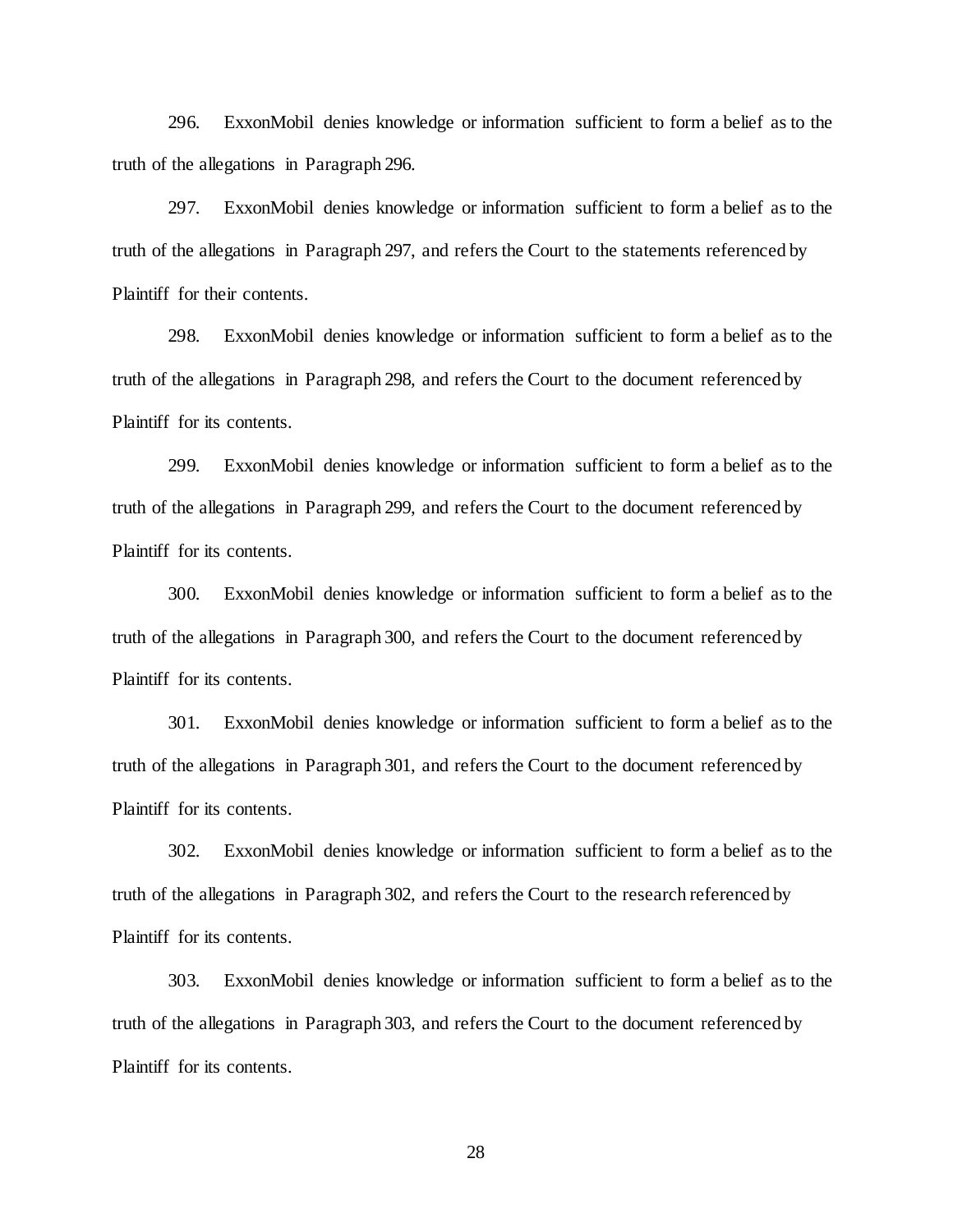304. ExxonMobil denies knowledge or information sufficient to form a belief as to the truth of the allegations in Paragraph 304, and refers the Court to the document referenced by Plaintiff for its contents.

305. ExxonMobil denies knowledge or information sufficient to form a belief as to the truth of the allegations in Paragraph 305, and refers the Court to the documents referenced by Plaintiff for their contents.

306. ExxonMobil denies knowledge or information sufficient to form a belief as to the truth of the allegations in Paragraph 306, and refers the Court to the document referenced by Plaintiff for its contents.

307. ExxonMobil denies knowledge or information sufficient to form a belief as to the truth of the allegations in Paragraph 307, and refers the Court to the document referenced by Plaintiff for its contents.

308. ExxonMobil denies knowledge or information sufficient to form a belief as to the truth of the allegations in Paragraph 308, and refers the Court to the document referenced by Plaintiff for its contents.

309. ExxonMobil denies knowledge or information sufficient to form a belief as to the truth of the allegations in Paragraph 309, and refers the Court to the document referenced by Plaintiff for its contents.

310. ExxonMobil denies the allegations in Paragraph 310 pertaining to ExxonMobil, and denies knowledge or information sufficient to form a belief as to the truth of the remaining allegations in Paragraph 310.

311. ExxonMobil denies knowledge or information sufficient to form a belief as to the truth of the allegations in Paragraph 311.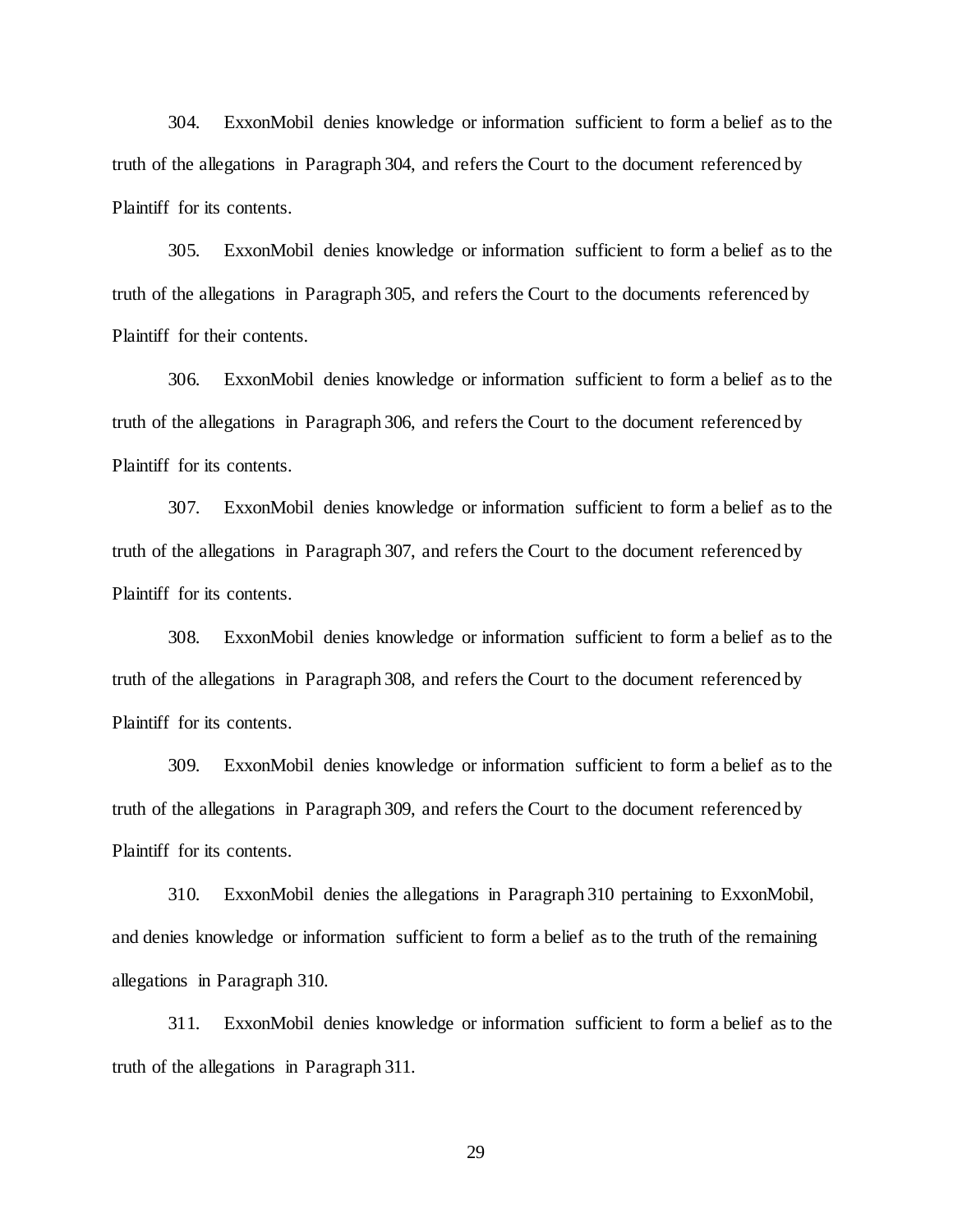312. ExxonMobil denies knowledge or information sufficient to form a belief as to the truth of the allegations in Paragraph 312.

313. ExxonMobil denies knowledge or information sufficient to form a belief as to the truth of the allegations in Paragraph 313.

314. ExxonMobil denies knowledge or information sufficient to form a belief as to the truth of the allegations in Paragraph 314.

315. ExxonMobil denies the allegations in Paragraph 315 pertaining to ExxonMobil, and denies knowledge or information sufficient to form a belief as to the truth of the remaining allegations in Paragraph 315.

316. ExxonMobil denies the allegations in Paragraph 316.

317. ExxonMobil denies the allegations in Paragraph 317.

318. ExxonMobil denies the allegations in Paragraph 318.

319. ExxonMobil denies the allegations in Paragraph 319.

320. ExxonMobil denies knowledge or information sufficient to form a belief as to the truth of the allegations in Paragraph 320.

321. ExxonMobil denies knowledge or information sufficient to form a belief as to the truth of the allegations in Paragraph 321, except admits that it has operations in California.

322. ExxonMobil denies knowledge or information sufficient to form a belief as to the truth of the allegations in Paragraph 322, and refers the Court to the document referenced by Plaintiff for its contents.

323. ExxonMobil denies knowledge or information sufficient to form a belief as to the truth of the allegations in Paragraph 323.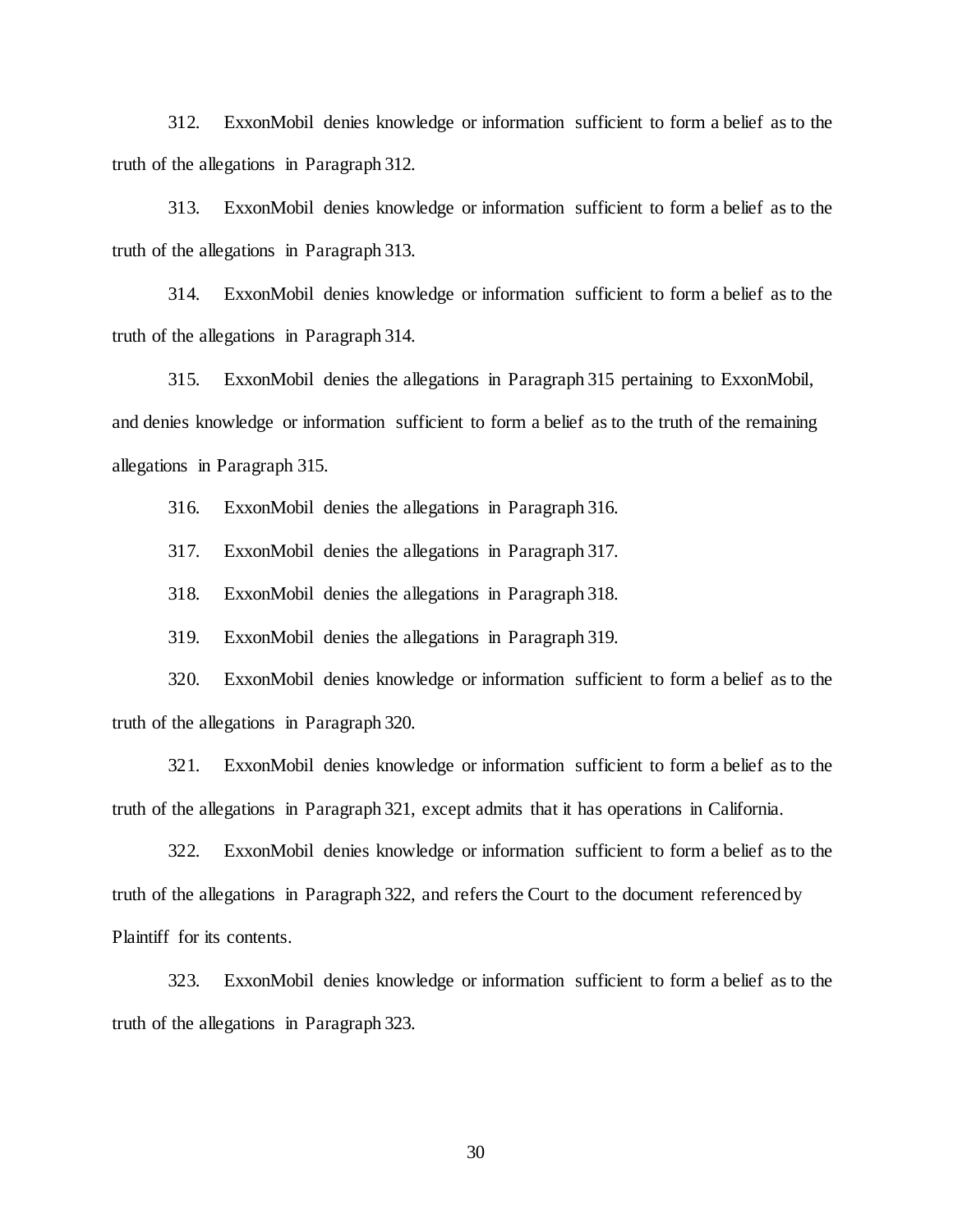324. ExxonMobil denies knowledge or information sufficient to form a belief as to the truth of the allegations in Paragraph 324.

325. ExxonMobil denies knowledge or information sufficient to form a belief as to the truth of the allegations in Paragraph 325, and refers the Court to the document referenced by Plaintiff for its contents.

326. ExxonMobil denies knowledge or information sufficient to form a belief as to the truth of the allegations in Paragraph 326.

327. ExxonMobil denies knowledge or information sufficient to form a belief as to the truth of the allegations in Paragraph 327, and refers the Court to the document referenced by Plaintiff for its contents.

328. ExxonMobil denies knowledge or information sufficient to form a belief as to the truth of the allegations in Paragraph 328.

329. ExxonMobil denies knowledge or information sufficient to form a belief as to the truth of the allegations in Paragraph 329.

330. ExxonMobil denies knowledge or information sufficient to form a belief as to the truth of the allegations in Paragraph 330.

331. ExxonMobil denies knowledge or information sufficient to form a belief as to the truth of the allegations in Paragraph 331.

332. ExxonMobil denies the allegations in Paragraph 332.

333. ExxonMobil denies the allegations in Paragraph 333, except admits that it has made investments in hydrocarbon resources.

334. ExxonMobil denies the allegations in Paragraph 334, except admits that it is a majority owner of Imperial Oil.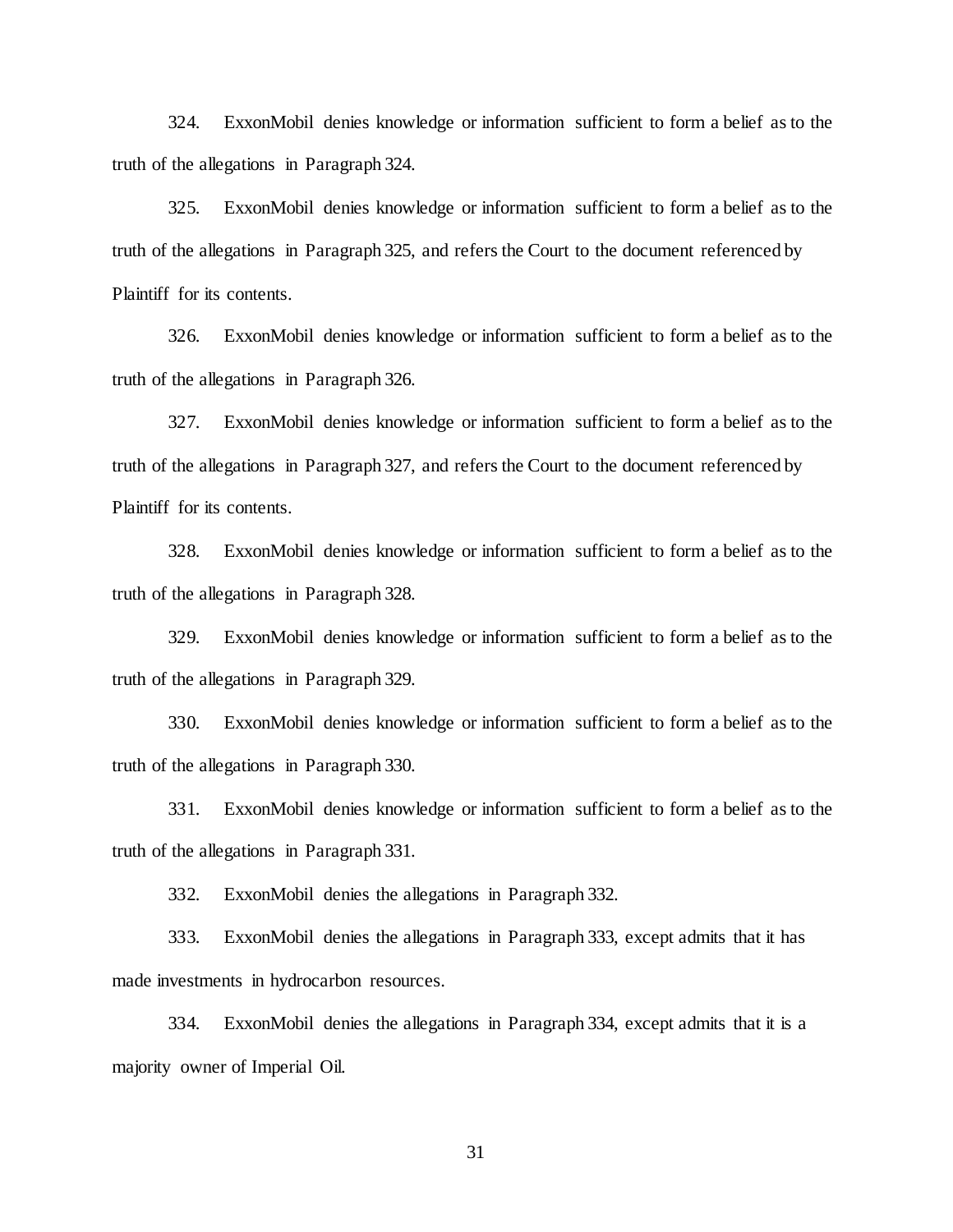335. ExxonMobil denies knowledge or information sufficient to form a belief as to the truth of the allegations in Paragraph 335.

336. ExxonMobil denies knowledge or information sufficient to form a belief as to the truth of the allegations in Paragraph 336.

337. ExxonMobil denies the allegations in Paragraph 337 pertaining to ExxonMobil, and denies knowledge or information sufficient to form a belief as to the truth of the remaining allegations in Paragraph 337.

338. ExxonMobil denies knowledge or information sufficient to form a belief as to the truth of the allegations in Paragraph 338.

339. ExxonMobil denies the allegations in Paragraph 339, except admits that there were declines in oil prices between January 2014 and December 2016, and in 2020.

340. ExxonMobil denies the allegations in Paragraph 340.

341. ExxonMobil denies knowledge or information sufficient to form a belief as to the truth of the allegations in Paragraph 341, except admits that ExxonMobil offered \$12 billion in debt instruments through registered offerings in March 2016.

342. ExxonMobil denies knowledge or information sufficient to form a belief as to the truth of the allegations in Paragraph 342, and refers the Court to the statement referenced by Plaintiff for its contents.

343. ExxonMobil denies knowledge or information sufficient to form a belief as to the truth of the allegations in Paragraph 343, except admits that Standard and Poor's adjusted its AAA credit rating of ExxonMobil in April 2016.

344. ExxonMobil denies the allegations in Paragraph 344, and refers the Court to the document referenced by Plaintiff for its contents.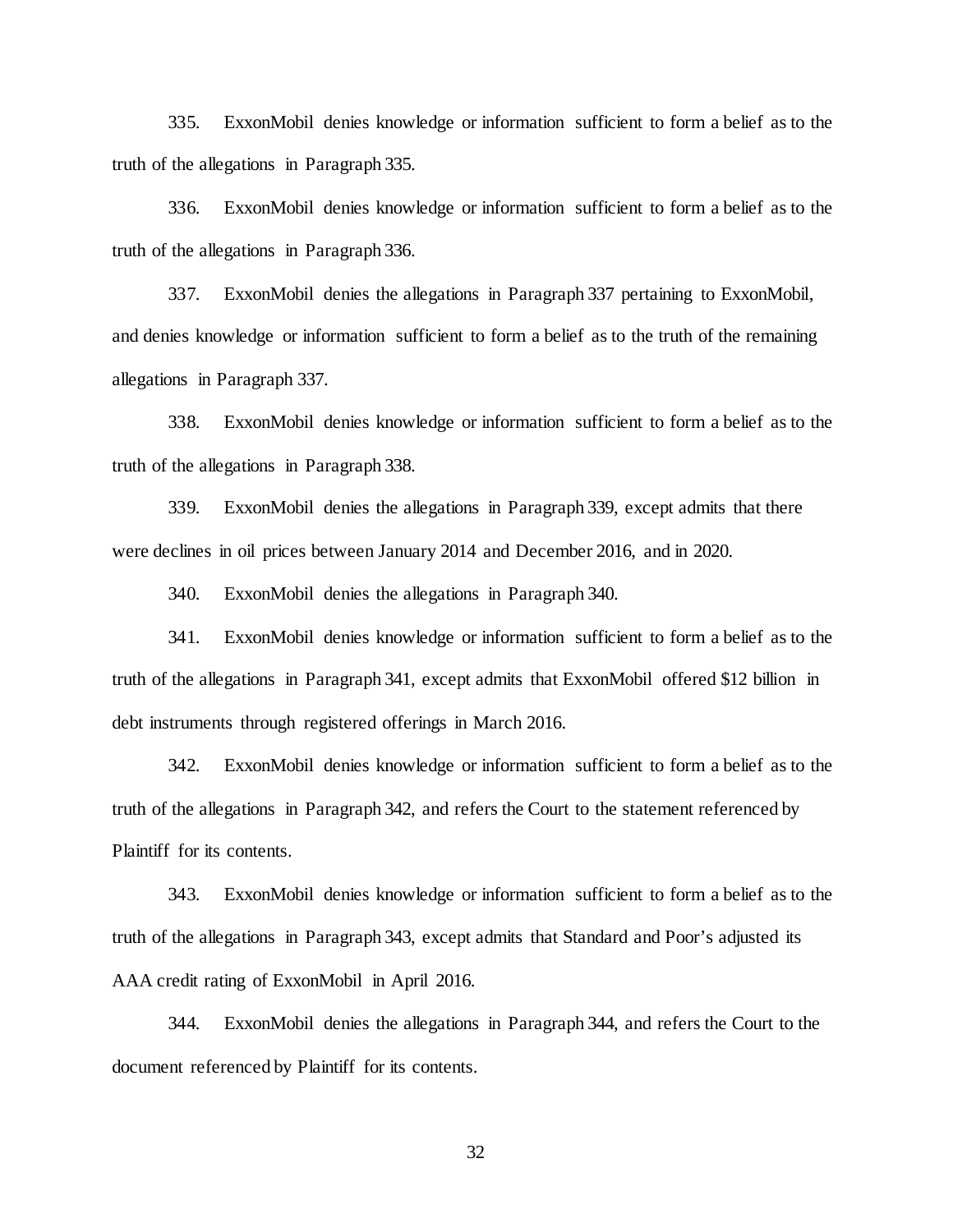345. ExxonMobil denies the allegations in Paragraph 345, and refers the Court to the document referenced by Plaintiff for its contents, except admits that on February 22, 2017 ExxonMobil announced that it had de-booked the proved reserves for the Kearl oil sands operation.

346. ExxonMobil denies knowledge or information sufficient to form a belief as to the truth of the allegations in Paragraph 346, and refers the Court to the document referenced by Plaintiff for its contents, except admits that S&P Global Ratings issued a negative outlook on ExxonMobil's credit on May 24, 2017.

347. ExxonMobil denies knowledge or information sufficient to form a belief as to the truth of the allegations in Paragraph 347.

348. ExxonMobil denies knowledge or information sufficient to form a belief as to the truth of the allegations in Paragraph 348, and refers the Court to the document referenced by Plaintiff for its contents, except admits that Moody's issued a negative outlook on ExxonMobil's credit in November 2019.

349. ExxonMobil denies the allegations in Paragraph 349 pertaining to ExxonMobil, and denies knowledge or information sufficient to form a belief as to the truth of the remaining allegations in Paragraph 349.

350. ExxonMobil denies the allegations in Paragraph 350, and refers the Court to the statements referenced by Plaintiff for their contents.

351. ExxonMobil denies the allegations in Paragraph 351, except admits that ExxonMobil offered \$8.5 billion in debt instruments through registered offerings in March 2020.

352. ExxonMobil denies the allegations in Paragraph 352.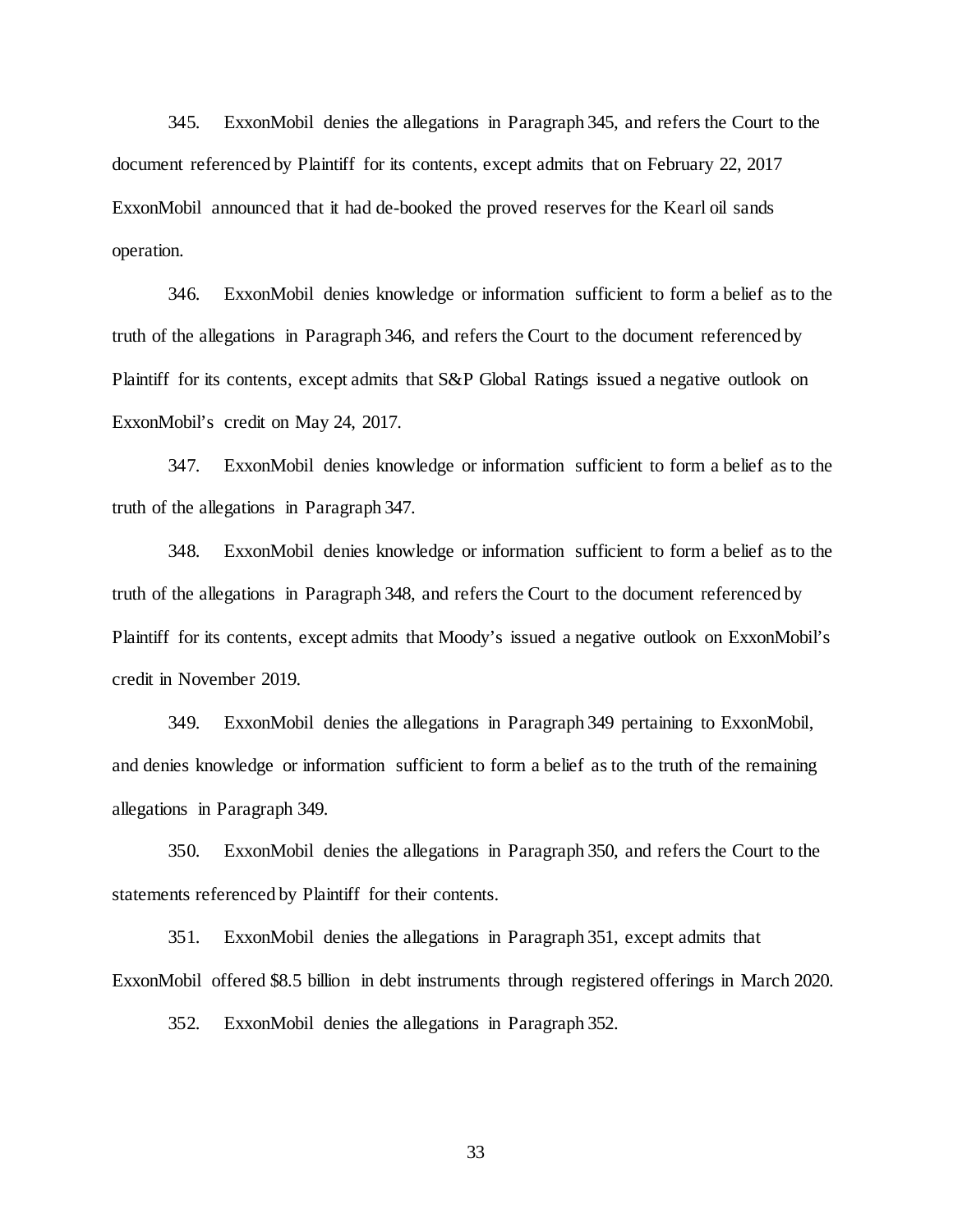353. ExxonMobil denies knowledge or information sufficient to form a belief as to the truth of the allegations in Paragraph 353, and refers the court to documents referenced by Plaintiff for their contents, except admits that in March 2020 S&P Global Ratings adjusted the issuer credit rating and unsecured debt ratings of ExxonMobil, and in April 2020 Moody's adjusted ExxonMobil's and its guaranteed subsidiaries' issuer and senior unsecured ratings.

354. ExxonMobil denies the allegations in Paragraph 354, and refers the Court to the statement referenced by Plaintiff for its contents.

355. ExxonMobil denies the allegations in Paragraph 355, and refers the Court to the statement referenced by Plaintiff for its contents, except admits that on May 1, 2020 it announced an estimated first quarter 2020 loss of \$610 million driven by a \$2.9 billion noncash charge from market-related write-downs, and that the Company's revenues were down approximately 12 percent when compared to first quarter 2019 revenues.

356. ExxonMobil denies the allegations in Paragraph 356.

357. ExxonMobil denies the allegations in Paragraph 357, and refers the Court to the document referenced by Plaintiff for its contents.

358. ExxonMobil denies the allegations in Paragraph 358.

359. ExxonMobil denies knowledge or information sufficient to form a belief as to the truth of the allegations in Paragraph 359, and refers the Court to the document referenced by Plaintiff for its contents.

360. ExxonMobil denies the allegations in Paragraph 360.

361. ExxonMobil denies the allegations in Paragraph 361.

362. ExxonMobil denies knowledge or information sufficient to form a belief as to the truth of the allegations in Paragraph 362.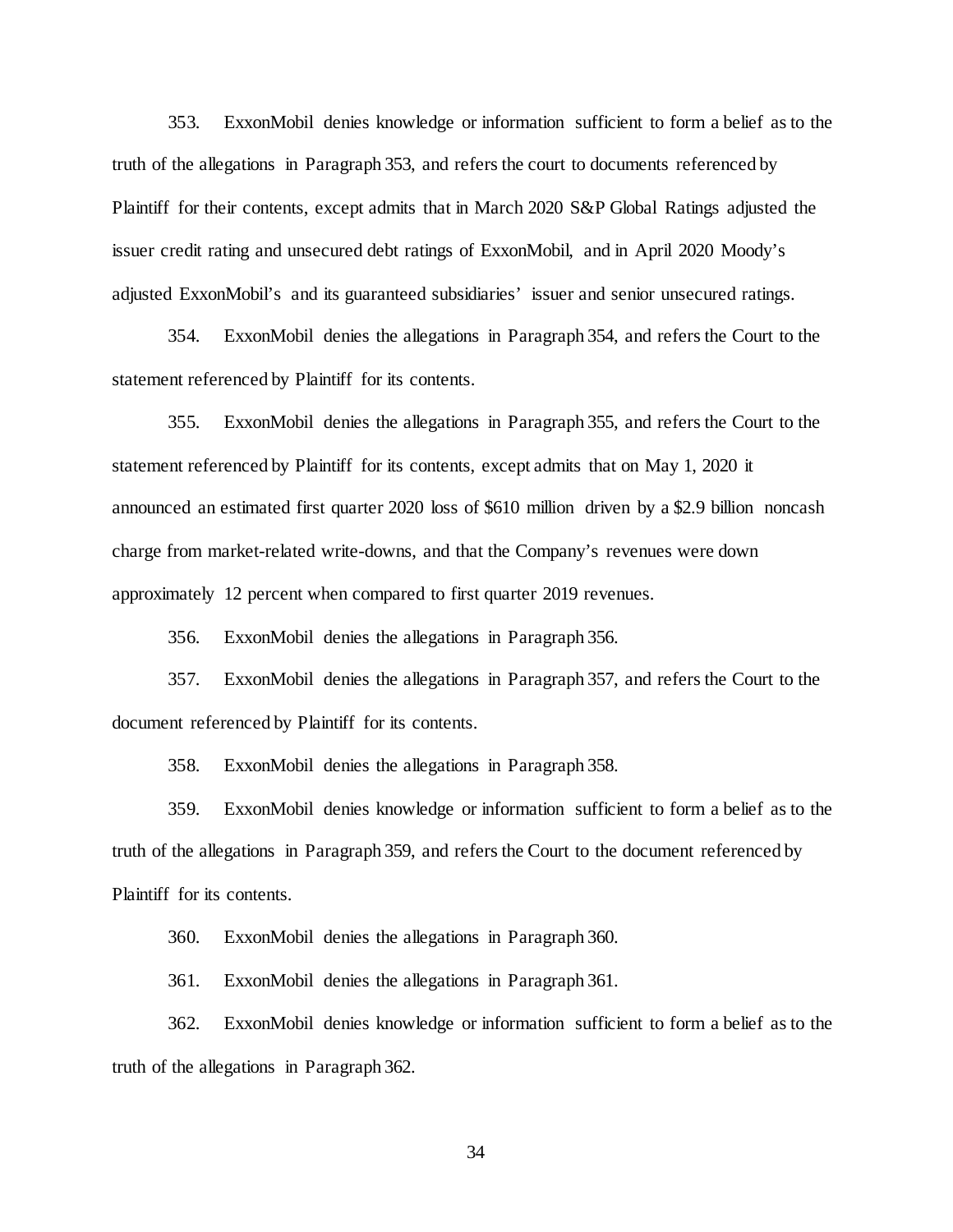363. ExxonMobil denies knowledge or information sufficient to form a belief as to the truth of the allegations in Paragraph 363.

364. ExxonMobil denies the allegations in Paragraph 364.

365. ExxonMobil denies the allegations in Paragraph 365, except admits that ExxonMobil's *Outlook for Energy* contains ExxonMobil's long-term views of energy supply and demand.

366. ExxonMobil denies the allegations in Paragraph 366, except admits that ExxonMobil applies a proxy cost of carbon to model the effects of a wide variety of potential policies that might be adopted by governments to help stem GHG emissions on projected energy demand.

367. ExxonMobil denies the allegations in Paragraph 367, except admits that ExxonMobil's *Outlook for Energy* contains ExxonMobil's long-term views of energy supply and demand.

368. ExxonMobil denies the allegations in Paragraph 368, and refers the Court to the document referenced by Plaintiff for its contents.

369. ExxonMobil denies the allegations in Paragraph 369, and refers the Court to the documents referenced by Plaintiff for their contents.

370. ExxonMobil denies the allegations in Paragraph 370, and refers the Court to the documents referenced by Plaintiff for their contents.

371. ExxonMobil denies the allegations in Paragraph 371, and refers the Court to the document referenced by Plaintiff for its contents.

372. ExxonMobil denies the allegations in Paragraph 372, and refers the Court to the document referenced by Plaintiff for its contents.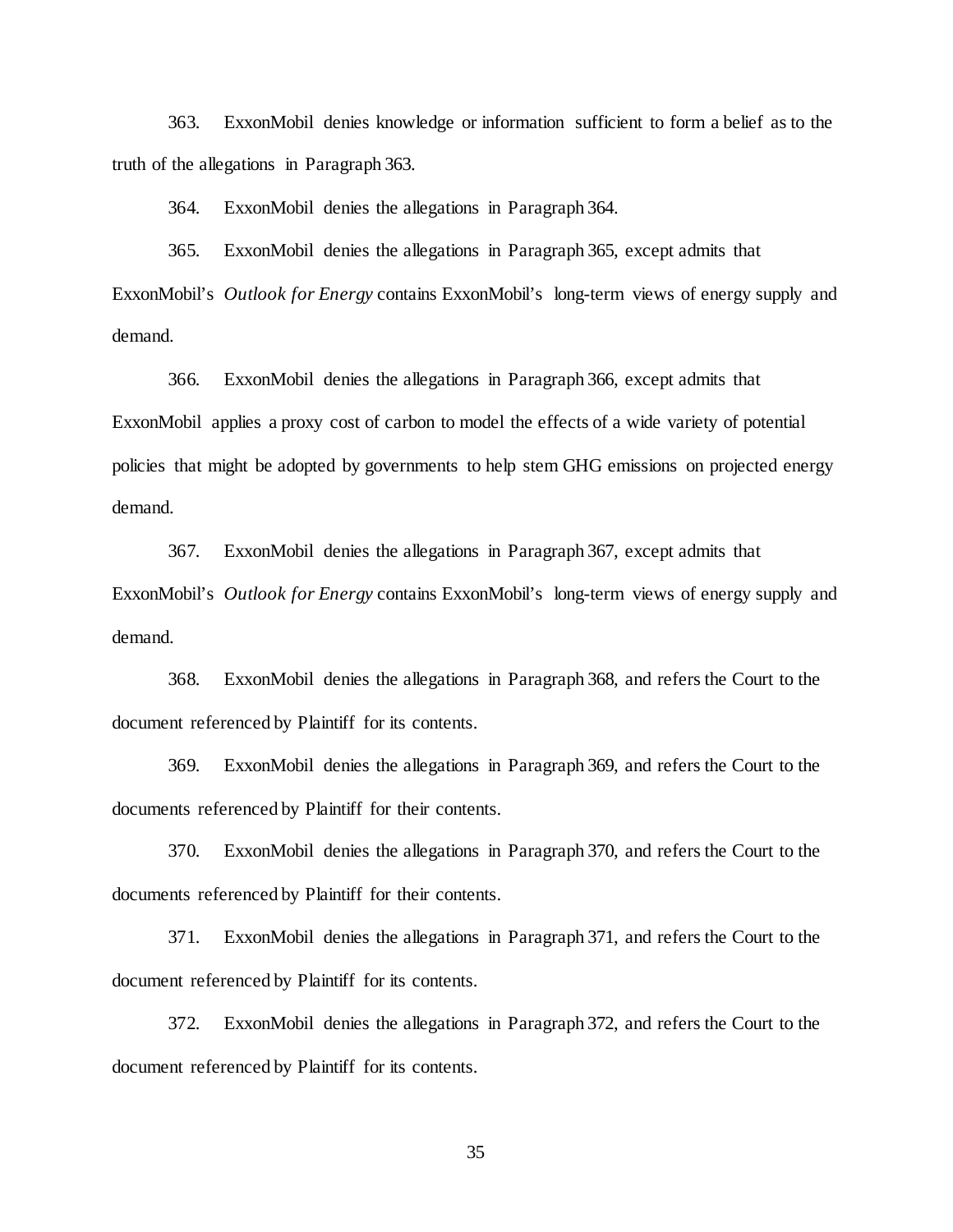373. ExxonMobil denies the allegations in Paragraph 373, and refers the Court to the document referenced by Plaintiff for its contents.

374. ExxonMobil denies the allegations in Paragraph 374, and refers the Court to the document referenced by Plaintiff for its contents.

375. ExxonMobil denies the allegations in Paragraph 375, and refers the Court to the document referenced by Plaintiff for its contents.

376. ExxonMobil denies the allegations in Paragraph 376, and refers the Court to the document referenced by Plaintiff for its contents.

377. ExxonMobil denies the allegations in Paragraph 377, and refers the Court to the documents referenced by Plaintiff for their contents.

378. ExxonMobil denies the allegations in Paragraph 378, and refers the Court to the statements referenced by Plaintiff for their contents.

379. ExxonMobil denies the allegations in Paragraph 379, and refers the Court to the statements referenced by Plaintiff for their contents.

380. ExxonMobil denies knowledge or information sufficient to form a belief as to the truth of the allegations in Paragraph 380, and refers the Court to the document referenced by Plaintiff for its contents.

381. ExxonMobil denies knowledge or information sufficient to form a belief as to the truth of the allegations in Paragraph 381, and refers the Court to the document referenced by Plaintiff for its contents.

382. ExxonMobil denies knowledge or information sufficient to form a belief as to the truth of the allegations in Paragraph 382, and refers the Court to the document referenced by Plaintiff for its contents.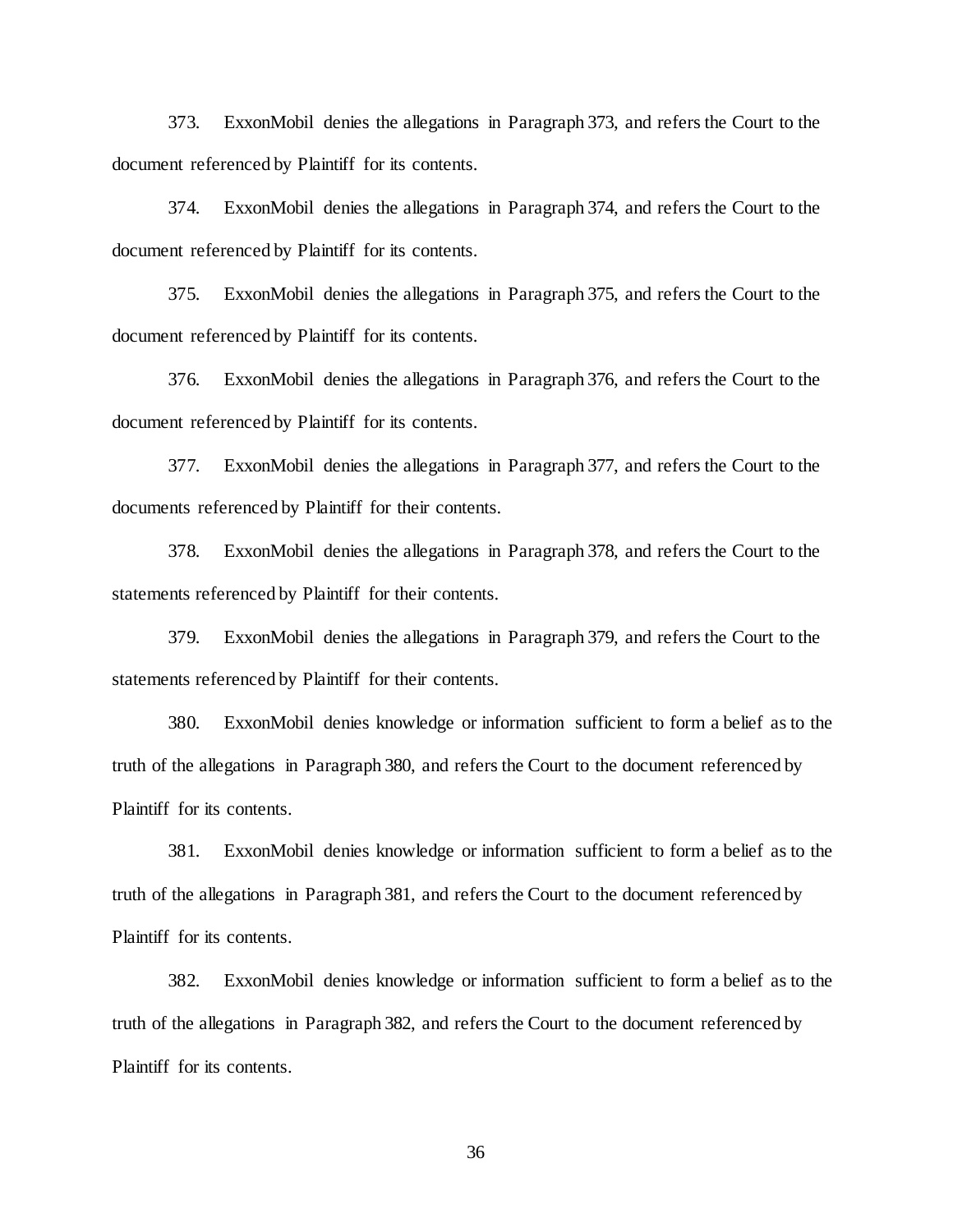383. ExxonMobil denies the allegations in Paragraph 383, except admits that meetings with ExxonMobil representatives and State Street representatives took place in March and October 2017 and February 2018.

384. ExxonMobil denies the allegations in Paragraph 384.

385. ExxonMobil denies the allegations in Paragraph 385, except admits that ExxonMobil annually issues its internal Corporate Plan, which has included accompanying Dataguide Appendices.

386. ExxonMobil denies the allegations in Paragraph 386.

387. ExxonMobil denies the allegations in Paragraph 387.

388. ExxonMobil denies the allegations in Paragraph 388.

389. ExxonMobil denies the allegations in Paragraph 389.

390. ExxonMobil denies the allegations in Paragraph 390.

391. ExxonMobil denies the allegations in Paragraph 391.

392. ExxonMobil denies the allegations in Paragraph 392.

393. ExxonMobil denies the allegations in Paragraph 393.

394. ExxonMobil denies the allegations in Paragraph 394, and refers the Court to the statement referenced by Plaintiff for its contents.

395. ExxonMobil denies the allegations in Paragraph 395.

396. ExxonMobil denies the allegations in Paragraph 396, and refers the Court to the statements referenced by Plaintiff for their contents.

397. ExxonMobil denies the allegations in Paragraph 397, and refers the Court to the statement referenced by Plaintiff for its contents.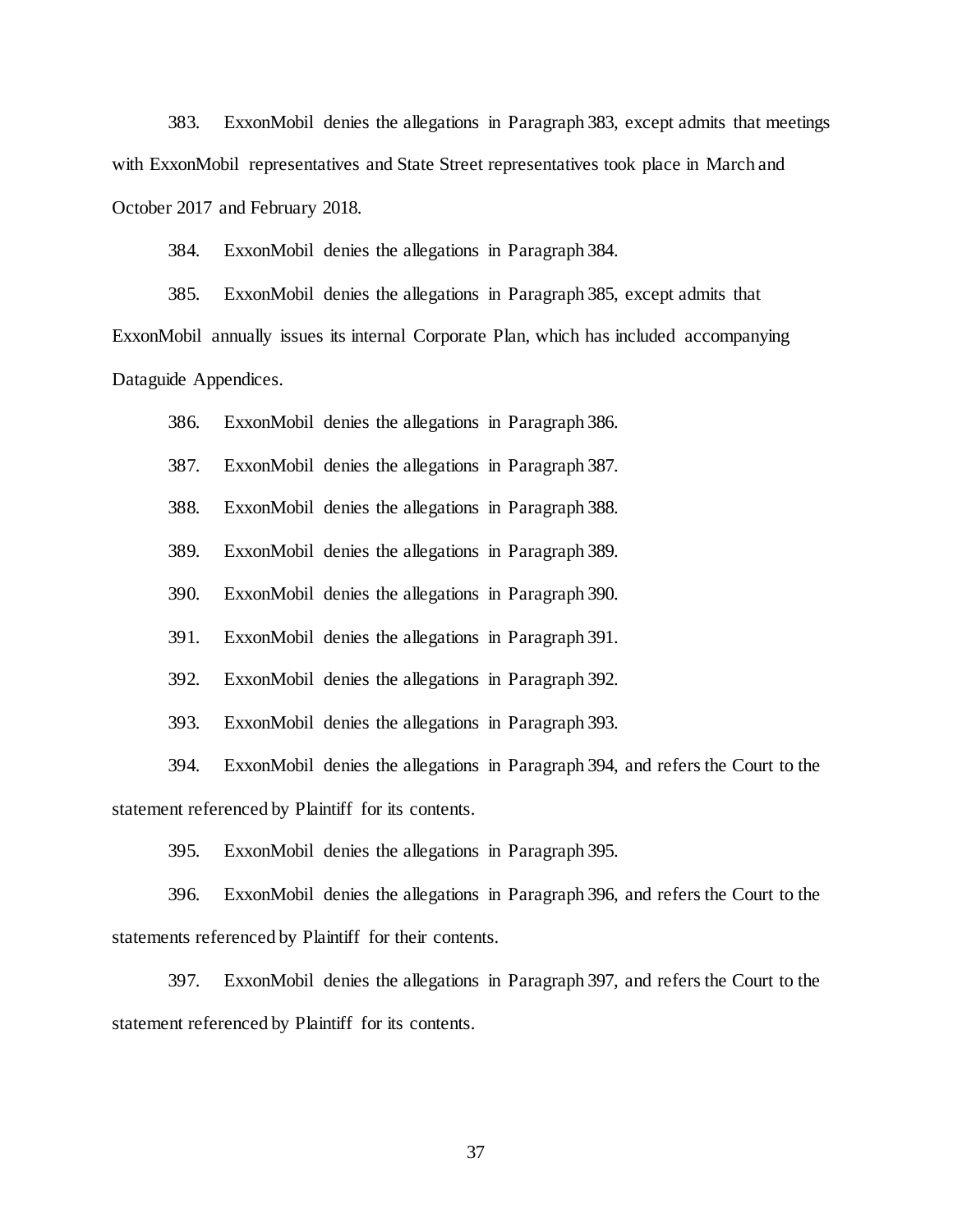398. ExxonMobil denies the allegations in Paragraph 398, and refers the Court to the statements referenced by Plaintiff for their contents.

399. ExxonMobil denies the allegations in Paragraph 399.

400. ExxonMobil denies the allegations in Paragraph 400, and refers the Court to the document referenced by Plaintiff for its contents.

401. ExxonMobil denies the allegations in Paragraph 401.

402. ExxonMobil denies the allegations in Paragraph 402, and refers the Court to the documents referenced by Plaintiff for their contents.

403. ExxonMobil denies the allegations in Paragraph 403.

404. ExxonMobil denies knowledge or information sufficient to form a belief as to the truth of the allegations in Paragraph 404.

405. ExxonMobil denies knowledge or information sufficient to form a belief as to the truth of the allegations in Paragraph 405.

406. ExxonMobil denies knowledge or information sufficient to form a belief as to the truth of the allegations in Paragraph 406, and refers the Court to the document referenced by Plaintiff for its contents.

407. ExxonMobil denies knowledge or information sufficient to form a belief as to the truth of the allegations in Paragraph 407, and refers the Court to the document referenced by Plaintiff for its contents.

408. ExxonMobil denies knowledge or information sufficient to form a belief as to the truth of the allegations in Paragraph 408.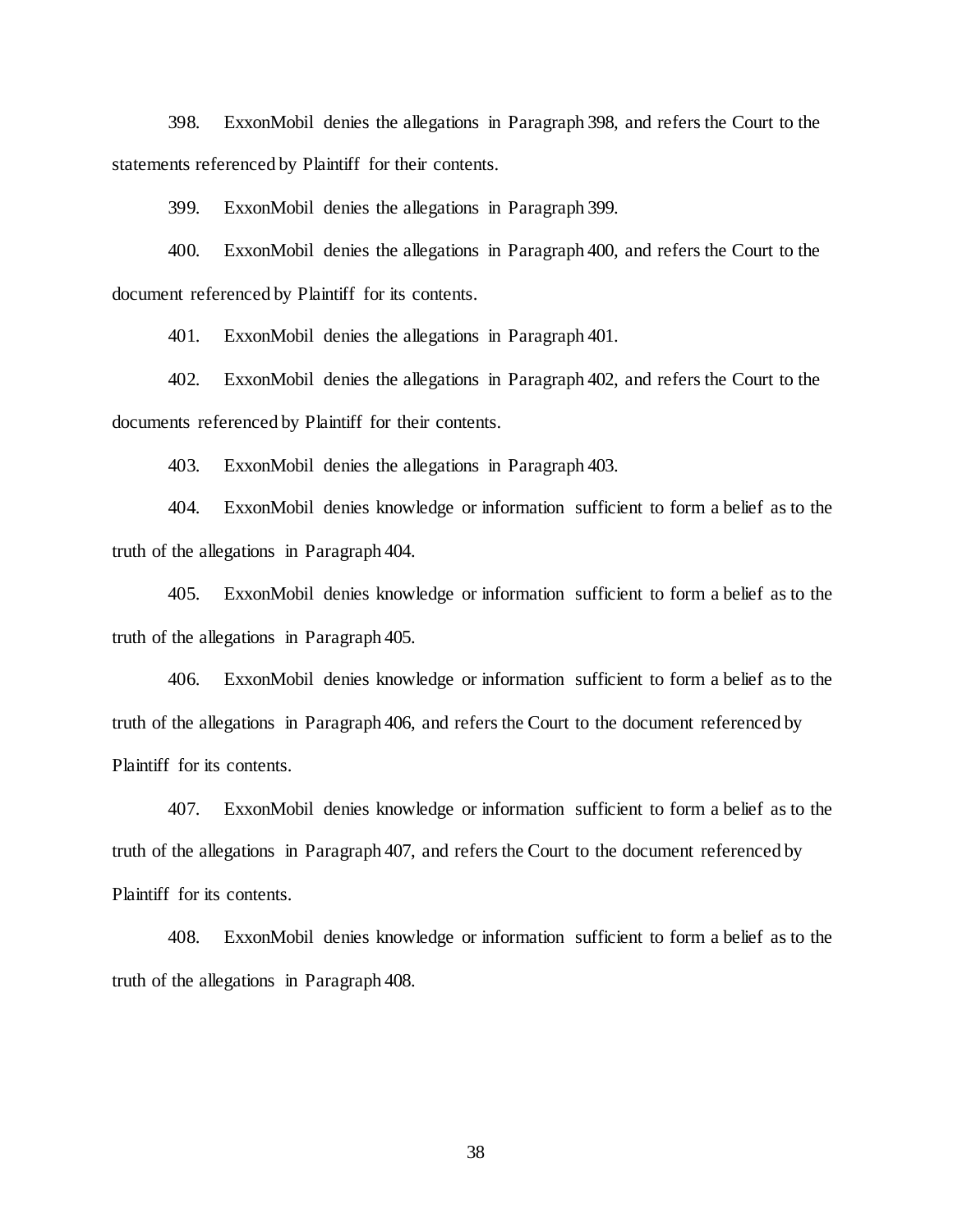409. ExxonMobil denies knowledge or information sufficient to form a belief as to the truth of the allegations in Paragraph 409, and refers the Court to the statement referenced by Plaintiff for its contents.

410. ExxonMobil denies knowledge or information sufficient to form a belief as to the truth of the allegations in Paragraph 410.

411. ExxonMobil denies knowledge or information sufficient to form a belief as to the truth of the allegations in Paragraph 411.

412. ExxonMobil denies knowledge or information sufficient to form a belief as to the truth of the allegations in Paragraph 412.

413. ExxonMobil denies knowledge or information sufficient to form a belief as to the truth of the allegations in Paragraph 413.

414. ExxonMobil denies knowledge or information sufficient to form a belief as to the truth of the allegations in Paragraph 414, and refers the Court to the document referenced by Plaintiff for its contents.

415. ExxonMobil denies knowledge or information sufficient to form a belief as to the truth of the allegations in Paragraph 415, except admits that ExxonMobil did not respond to CDP's questionnaire in 2018 and 2019.

416. ExxonMobil denies knowledge or information sufficient to form a belief as to the truth of the allegations in Paragraph 416.

417. ExxonMobil denies knowledge or information sufficient to form a belief as to the truth of the allegations in Paragraph 417, and refers the Court to the statements referenced by Plaintiff for their contents.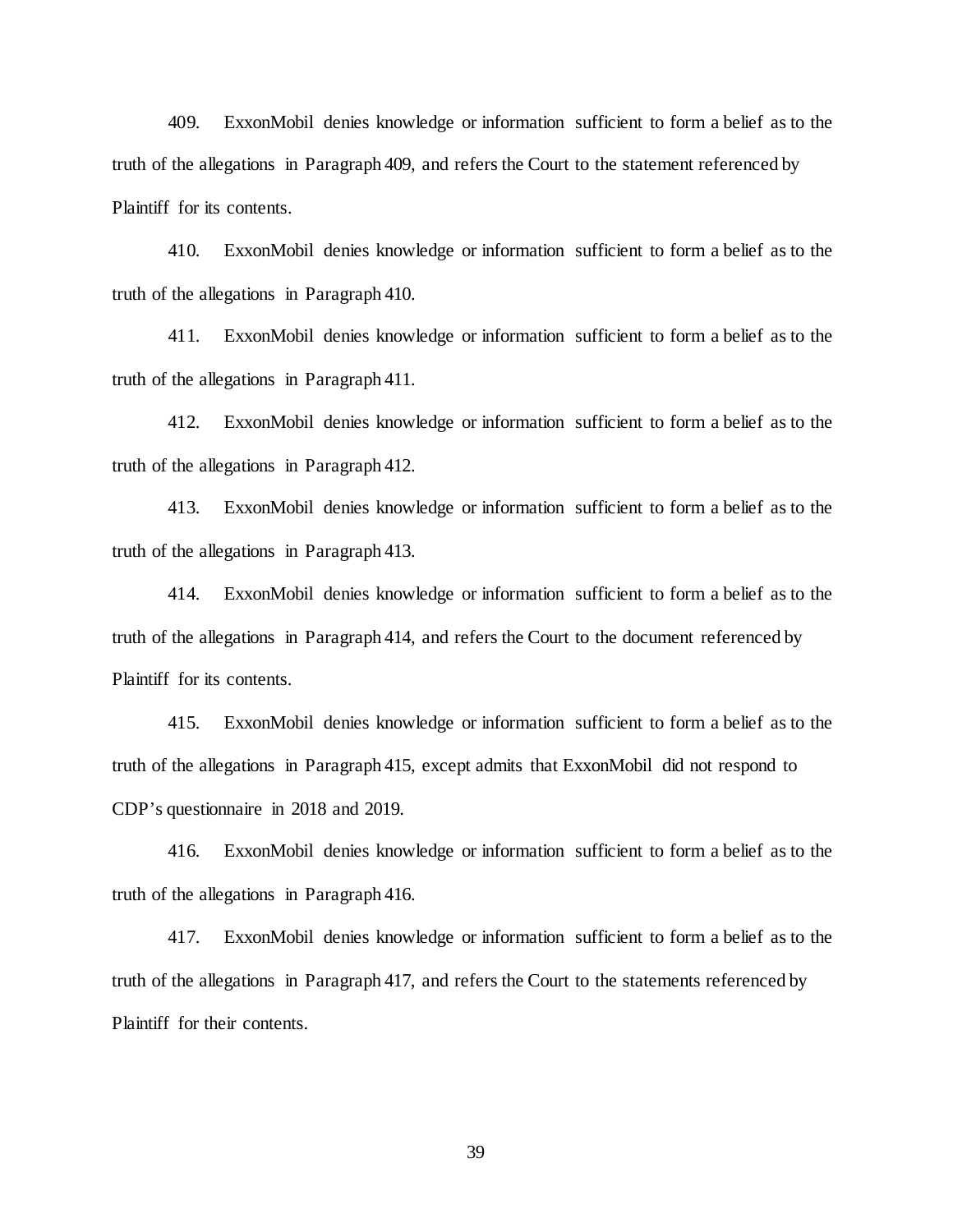418. ExxonMobil denies knowledge or information sufficient to form a belief as to the truth of the allegations in Paragraph 418, and refers the Court to the statements referenced by Plaintiff for their contents.

419. ExxonMobil denies knowledge or information sufficient to form a belief as to the truth of the allegations in Paragraph 419, and refers the Court to the statements referenced by Plaintiff for their contents.

420. ExxonMobil denies knowledge or information sufficient to form a belief as to the truth of the allegations in Paragraph 420, and refers the Court to the statements referenced by Plaintiff for their contents.

421. ExxonMobil denies knowledge or information sufficient to form a belief as to the truth of the allegations in Paragraph 421, and refers the Court to the statements referenced by Plaintiff for their contents.

422. ExxonMobil denies knowledge or information sufficient to form a belief as to the truth of the allegations in Paragraph 422.

423. ExxonMobil denies knowledge or information sufficient to form a belief as to the truth of the allegations in Paragraph 423.

424. ExxonMobil denies knowledge or information sufficient to form a belief as to the truth of the allegations in Paragraph 424, and refers the Court to the statements referenced by Plaintiff for their contents.

425. ExxonMobil denies knowledge or information sufficient to form a belief as to the truth of the allegations in Paragraph 425, and refers the Court to the statements referenced by Plaintiff for their contents.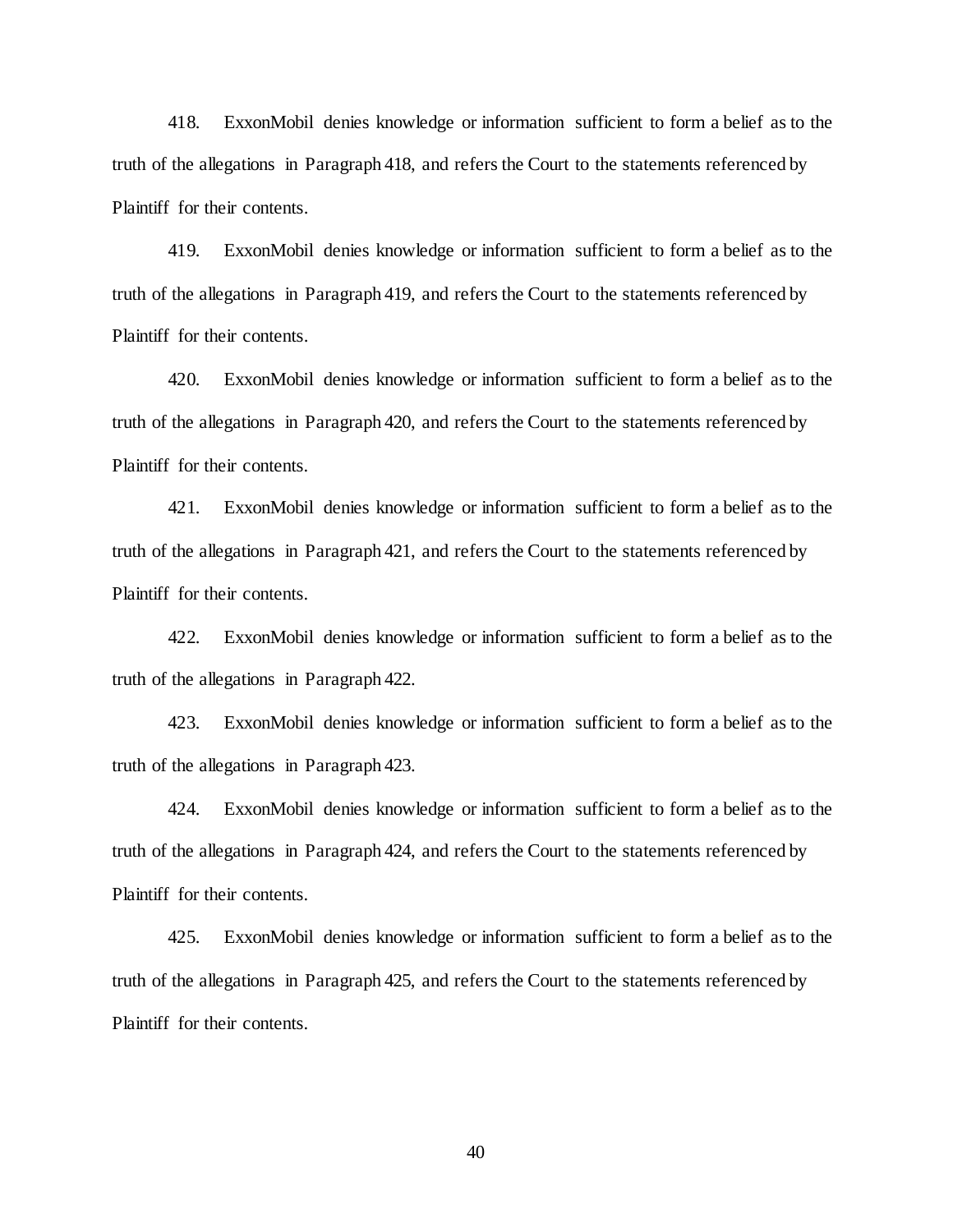426. ExxonMobil denies knowledge or information sufficient to form a belief as to the truth of the allegations in Paragraph 426.

427. ExxonMobil denies knowledge or information sufficient to form a belief as to the truth of the allegations in Paragraph 427.

428. ExxonMobil denies the allegations in Paragraph 428, and refers the Court to the statement referenced by Plaintiff for its contents.

429. ExxonMobil denies the allegations in Paragraph 429, and refers the Court to the statement for its contents.

430. ExxonMobil denies knowledge or information sufficient to form a belief as to the truth of the allegations in Paragraph 430.

431. ExxonMobil denies knowledge or information sufficient to form a belief as to the truth of the allegations in Paragraph 431, and refers the Court to the document referenced by Plaintiff for its contents.

432. ExxonMobil denies knowledge or information sufficient to form a belief as to the truth of the allegations in Paragraph 432, and refers the Court to the document referenced by Plaintiff for its contents.

433. ExxonMobil denies knowledge or information sufficient to form a belief as to the truth of the allegations in Paragraph 433, and refers the Court to the document referenced by Plaintiff for its contents.

434. ExxonMobil denies knowledge or information sufficient to form a belief as to the truth of the allegations in Paragraph 434, and refers the Court to the document referenced by Plaintiff for its contents.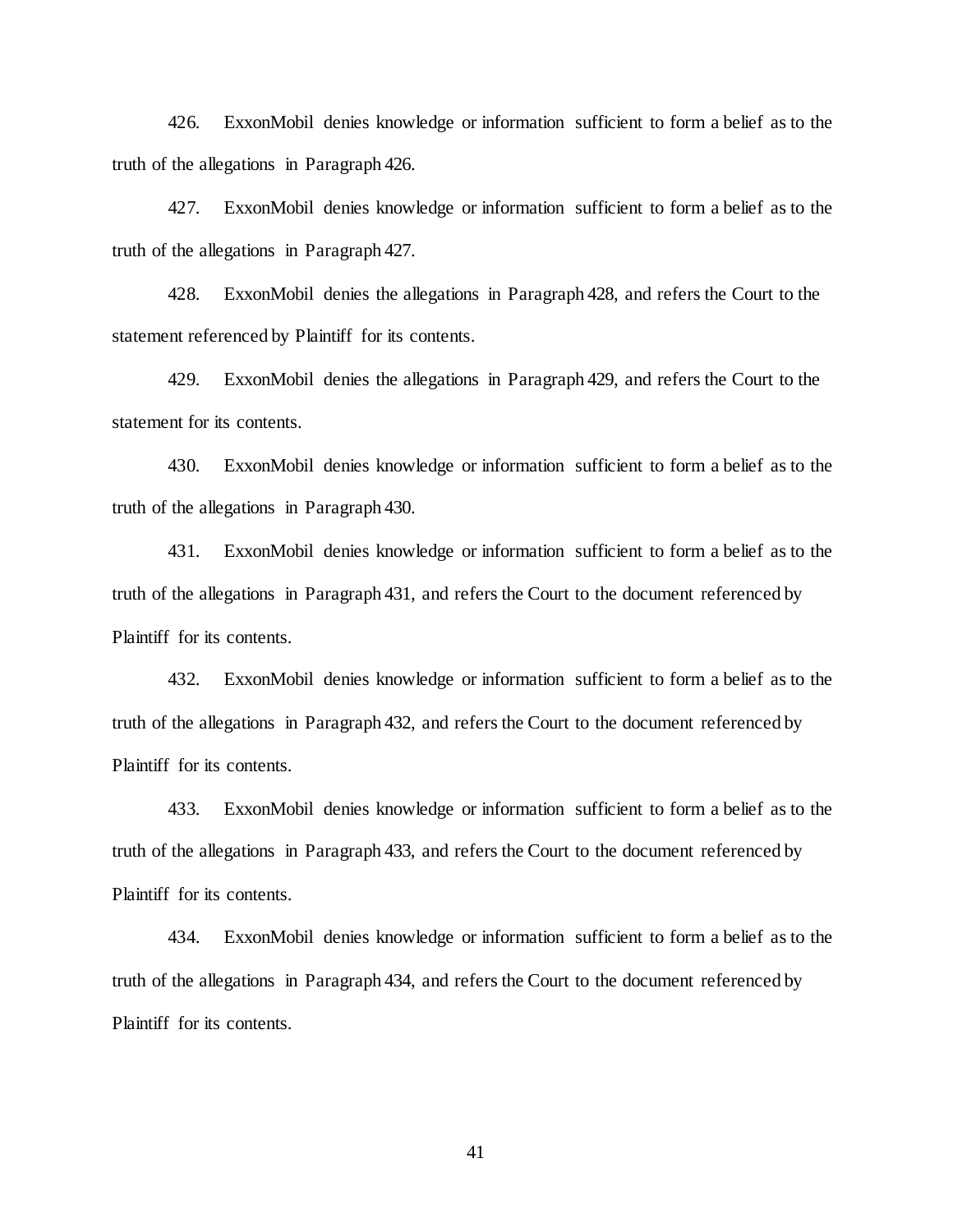435. ExxonMobil denies knowledge or information sufficient to form a belief as to the truth of the allegations in Paragraph 435, and refers the Court to the statements referenced by Plaintiff for their contents.

436. ExxonMobil denies knowledge or information sufficient to form a belief as to the truth of the allegations in Paragraph 436, and refers the Court to the statements referenced by Plaintiff for their contents.

437. ExxonMobil denies knowledge or information sufficient to form a belief as to the truth of the allegations in Paragraph 437, and refers the Court to the statements referenced by Plaintiff for their contents.

438. ExxonMobil denies knowledge or information sufficient to form a belief as to the truth of the allegations in Paragraph 438, and refers the Court to the statements referenced by Plaintiff for their contents.

439. ExxonMobil denies knowledge or information sufficient to form a belief as to the truth of the allegations in Paragraph 439, and refers the Court to the statements referenced by Plaintiff for their contents.

440. ExxonMobil denies the allegations in Paragraph 440.

441. ExxonMobil denies the allegations in Paragraph 441.

442. ExxonMobil denies the allegations in Paragraph 442, except admits that it communicated with investor advisory groups on various topics, including topics related to climate change.

443. ExxonMobil admits the allegations in Paragraph 443.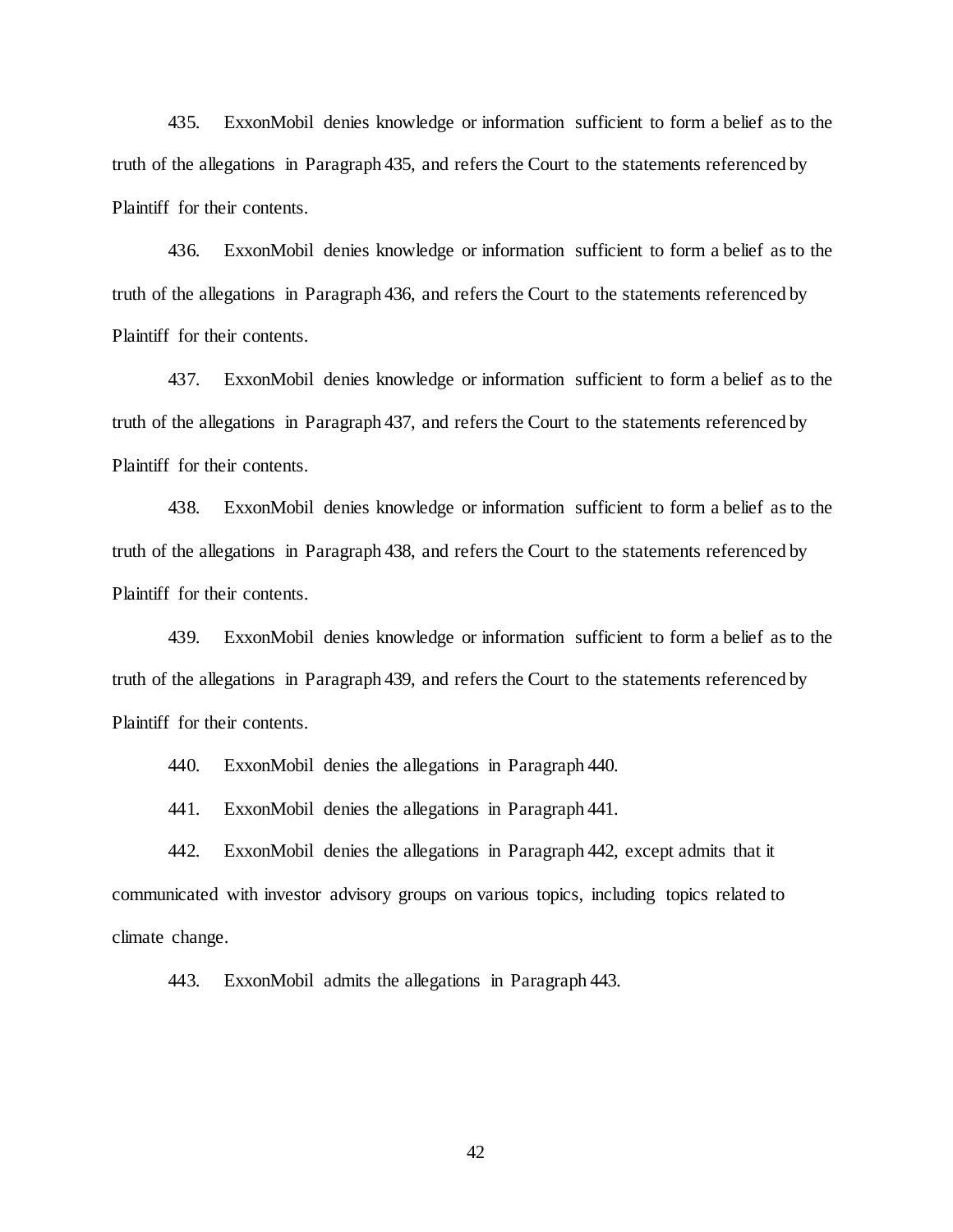444. ExxonMobil denies the allegations in Paragraph 444, except admits that the Director of Environment, Social, and Governance Shareowner Engagement at Walden Asset Management was a member of the External Citizenship Advisory Panel.

445. ExxonMobil denies the allegations in Paragraph 445, except admits that ExxonMobil has had contact with the Director of Environment, Social, and Governance Shareowner Engagement at Walden Asset Management.

446. ExxonMobil denies the allegations in Paragraph 446, except admits that ExxonMobil has had contact with the Director of Environment, Social, and Governance Shareowner Engagement at Walden Asset Management.

447. ExxonMobil denies the allegations in Paragraph 447, and refers the Court to the document referenced by Plaintiff for its contents.

448. ExxonMobil denies the allegations in Paragraph 448, and refers the Court to the document referenced by Plaintiff for its contents.

449. ExxonMobil denies the allegations in Paragraph 449, and refers the Court to the document referenced by Plaintiff for its contents.

450. ExxonMobil denies the allegations in Paragraph 450, except admits that it has had meetings with Massachusetts institutional investors.

451. ExxonMobil denies the allegations in Paragraph 451, except admits that Mr. Tillerson attended a meeting in 2015 at which a representative of Fidelity was present.

452. ExxonMobil denies the allegations in Paragraph 452, except admits that Mr. Tillerson attended a meeting in 2015 at which a representative of Wellington was present.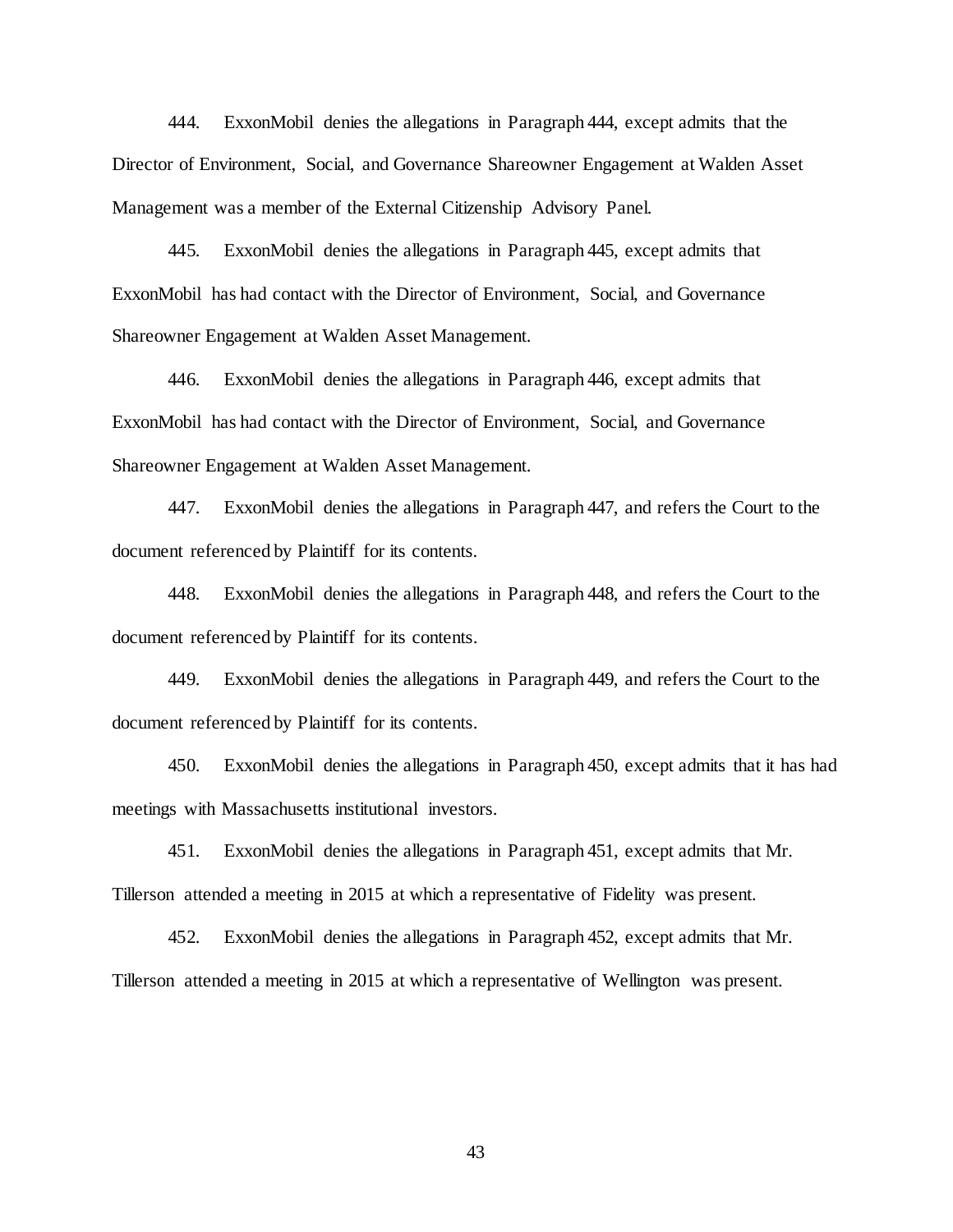453. ExxonMobil denies knowledge or information sufficient to form a belief as to the truth of the allegations in Paragraph 453, and refers the Court to the summary referenced by Plaintiff for its contents.

454. ExxonMobil denies the allegations in Paragraph 454, and refers the Court to the document referenced by Plaintiff for its contents.

455. ExxonMobil denies the allegations in Paragraph 455, except admits that Mr. Tillerson attended a meeting in 2016 at which a representative of Fidelity was present.

456. ExxonMobil denies the allegations in Paragraph 456, except admits that a meeting with ExxonMobil representatives and a State Street representative took place in April 2017.

457. ExxonMobil denies the allegations in Paragraph 457, except admits that a teleconference with ExxonMobil representatives and a Wellington representative took place in April 2017.

458. ExxonMobil denies the allegations in Paragraph 458, except admits that a meeting with ExxonMobil representatives and a Wellington representative took place in May 2017.

459. ExxonMobil denies the allegations in Paragraph 459, and refers the Court to the document referenced by Plaintiff for its contents.

460. ExxonMobil denies the allegations in Paragraph 460, except admits that a meeting with ExxonMobil representatives and a Wellington representative took place in October 2017.

461. ExxonMobil denies the allegations in Paragraph 461, except admits that a meeting with ExxonMobil representatives and a Fidelity representative took place in October 2017.

462. ExxonMobil denies the allegations in Paragraph 462, except admits that a meeting with ExxonMobil representatives and State Street representatives took place in October 2017.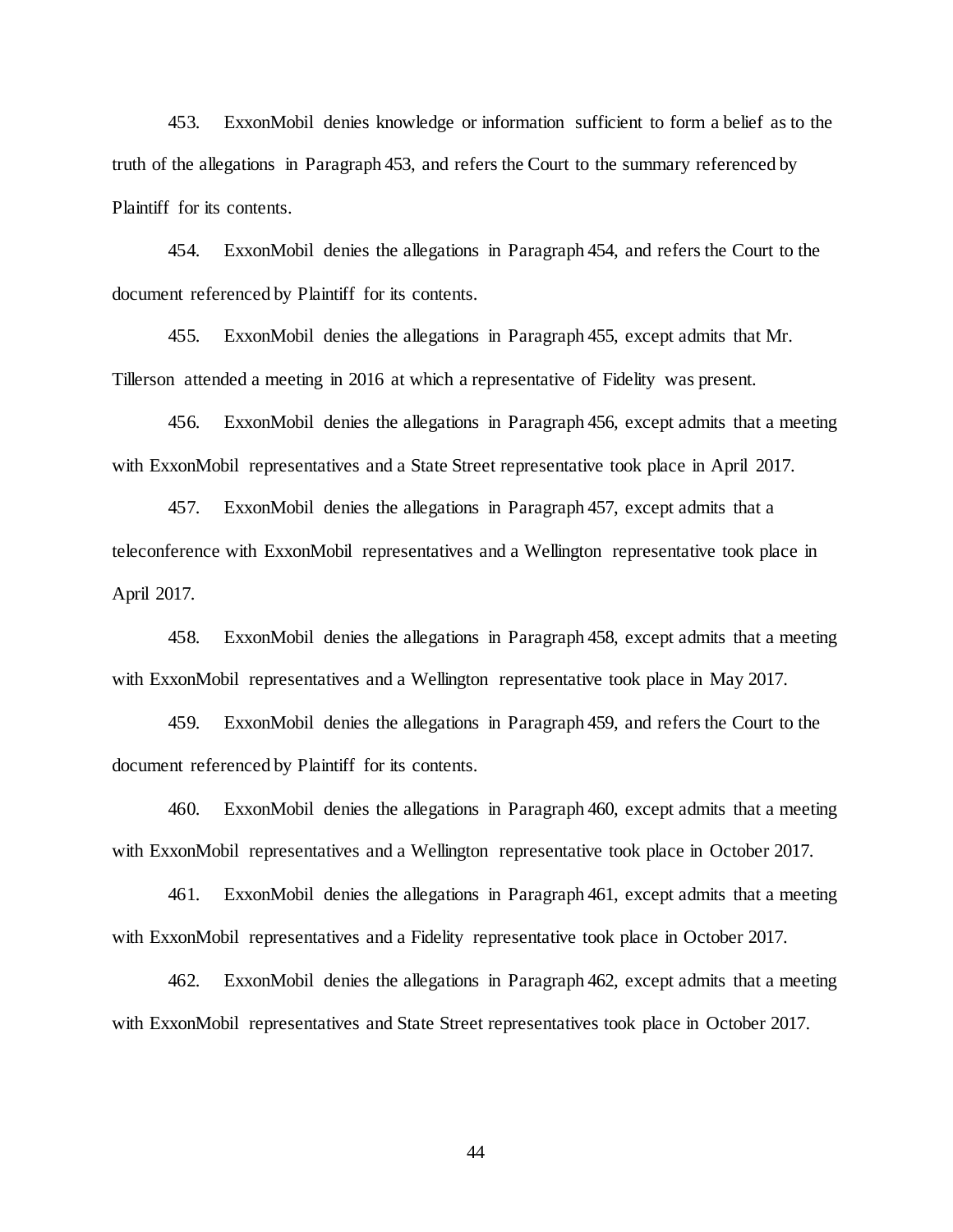463. ExxonMobil denies the allegations in Paragraph 463, and refers the Court to the document referenced by Plaintiff for its contents.

464. ExxonMobil denies the allegations in Paragraph 464, except admits that a meeting with ExxonMobil representatives and State Street representatives took place in February 2018.

465. ExxonMobil denies the allegations in Paragraph 465, except admits that a meeting with ExxonMobil representatives and Wellington representatives took place in February 2018.

466. ExxonMobil denies the allegations in Paragraph 466, except admits that a meeting with ExxonMobil representatives and Wellington representatives took place in August 2018.

467. ExxonMobil denies knowledge or information sufficient to form a belief as to the truth of the allegations in Paragraph 467, except admits that a meeting with ExxonMobil representatives and Wellington representatives took place in November 2018.

468. ExxonMobil denies the allegations in Paragraph 468, and refers the Court to the statements for their contents, except admits that ExxonMobil held its annual shareholder meeting on May 29, 2019.

469. ExxonMobil denies the allegations in Paragraph 469.

470. ExxonMobil denies the allegations in Paragraph 470.

471. ExxonMobil denies the allegations in Paragraph 471, and refers the Court to the documents for their contents.

472. ExxonMobil denies the allegations in Paragraph 472.

473. ExxonMobil denies knowledge or information sufficient to form a belief as to the truth of the allegations in Paragraph 473.

474. ExxonMobil denies the allegations in Paragraph 474.

475. ExxonMobil denies the allegations in Paragraph 475.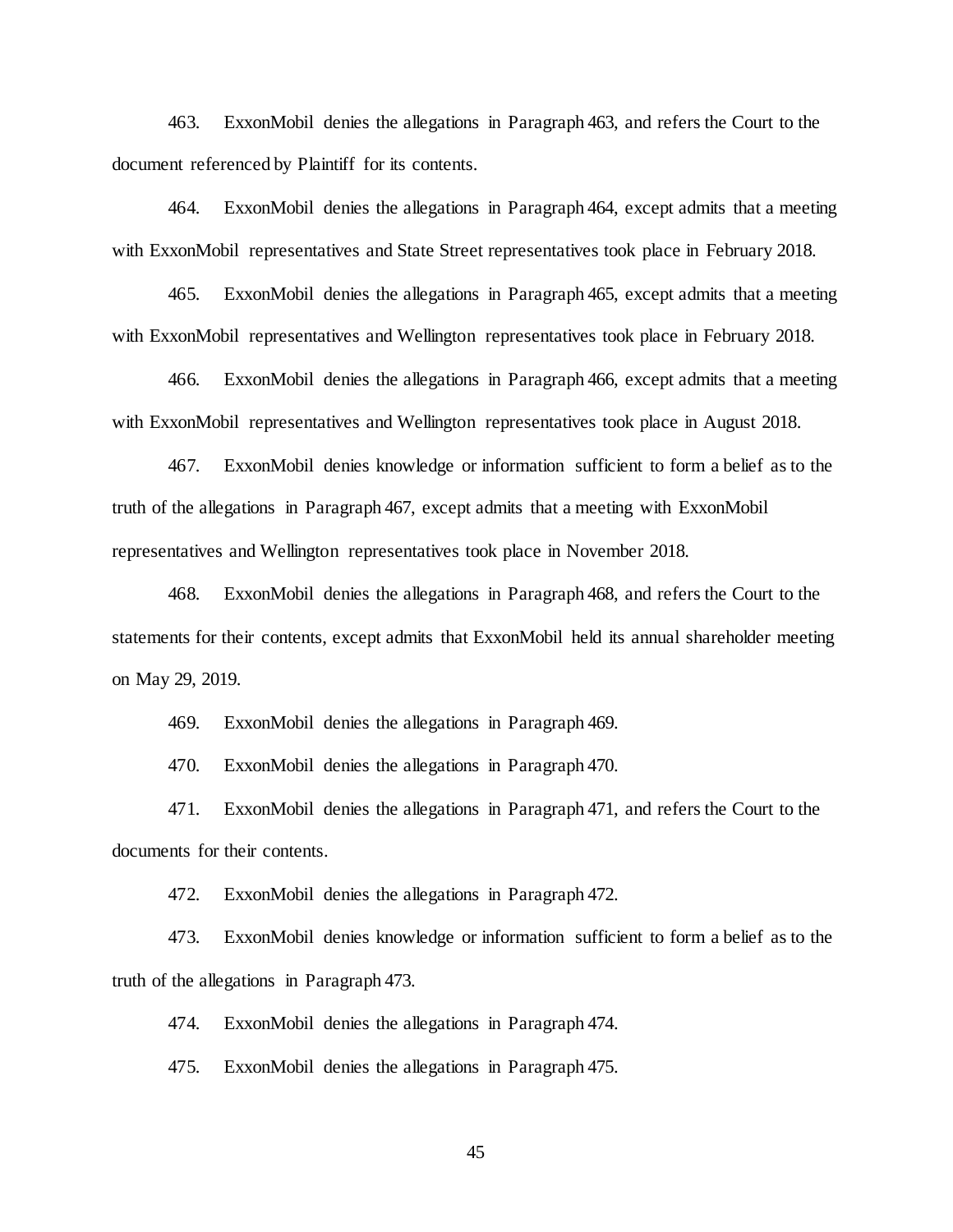476. ExxonMobil denies the allegations in Paragraph 476.

477. ExxonMobil denies the allegations in Paragraph 477.

478. ExxonMobil denies the allegations in Paragraph 478.

479. ExxonMobil denies the allegations in Paragraph 479, and refers the Court to the document referenced by Plaintiff for its contents.

480. ExxonMobil denies the allegations in Paragraph 480, and refers the Court to the document referenced by Plaintiff for its contents.

481. ExxonMobil denies the allegations in Paragraph 481.

482. ExxonMobil denies the allegations in Paragraph 482.

483. ExxonMobil denies the allegations in Paragraph 483.

484. ExxonMobil denies the allegations in Paragraph 484.

485. ExxonMobil denies the allegations in Paragraph 485 pertaining to ExxonMobil, and denies knowledge or information sufficient to form a belief as to the truth of the remaining

allegations in Paragraph 485.

486. ExxonMobil denies the allegations in Paragraph 486.

487. ExxonMobil denies the allegations in Paragraph 487.

488. ExxonMobil denies the allegations in Paragraph 488, and denies knowledge or information sufficient to form a belief as to the truth of the allegations relating to the projections of other energy companies and the activities of investors, analysts, and other market participants.

489. ExxonMobil denies the allegations in Paragraph 489.

490. ExxonMobil denies the allegations in Paragraph 490.

491. ExxonMobil denies the allegations in Paragraph 491, and refers the Court to the document referenced by Plaintiff for its contents.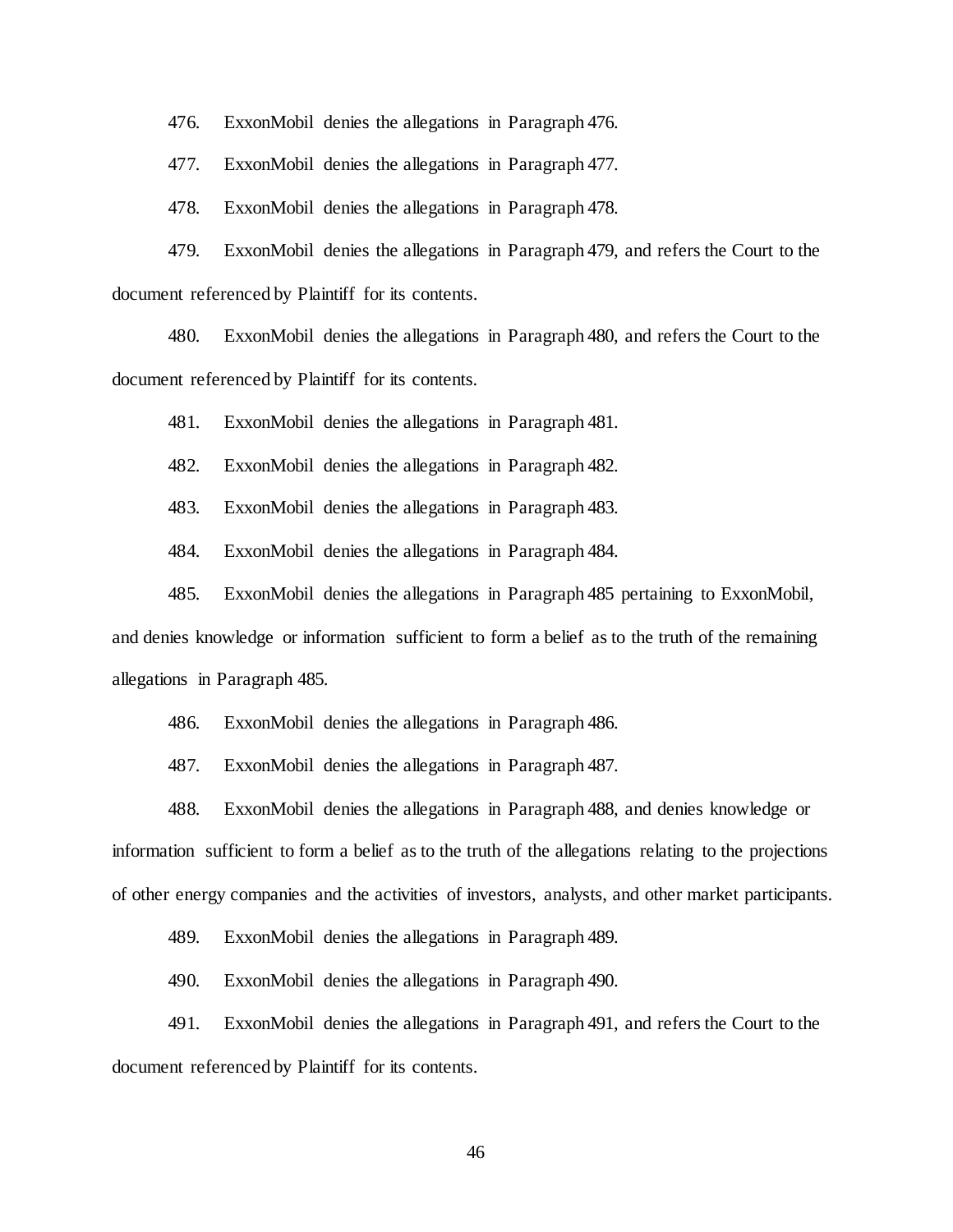492. ExxonMobil denies the allegations in Paragraph 492, and refers the Court to the document referenced by Plaintiff for its contents.

493. ExxonMobil denies the allegations in Paragraph 493, and refers the Court to the document referenced by Plaintiff for its contents.

494. ExxonMobil denies the allegations in Paragraph 494, except admits that ExxonMobil issued *Energy and Climate* in 2014, and refers the Court to the document for its contents.

495. ExxonMobil denies the allegations in Paragraph 495, and refers the Court to the document referenced by Plaintiff for its contents.

496. ExxonMobil denies the allegations in Paragraph 496.

497. ExxonMobil denies the allegations in Paragraph 497.

498. ExxonMobil denies the allegations in Paragraph 498, and refers the Court to the document referenced by Plaintiff for its contents.

499. ExxonMobil denies the allegations in Paragraph 499, and refers the Court to the document referenced by Plaintiff for its contents.

500. ExxonMobil denies the allegations in Paragraph 500, and refers the Court to the document referenced by Plaintiff for its contents.

501. ExxonMobil denies the allegations in Paragraph 501 pertaining to ExxonMobil, and denies knowledge or information sufficient to form a belief as to the truth of the remaining allegations in Paragraph 501.

502. ExxonMobil denies knowledge or information sufficient to form a belief as to the truth of the allegations in Paragraph 502.

503. ExxonMobil denies the allegations in Paragraph 503.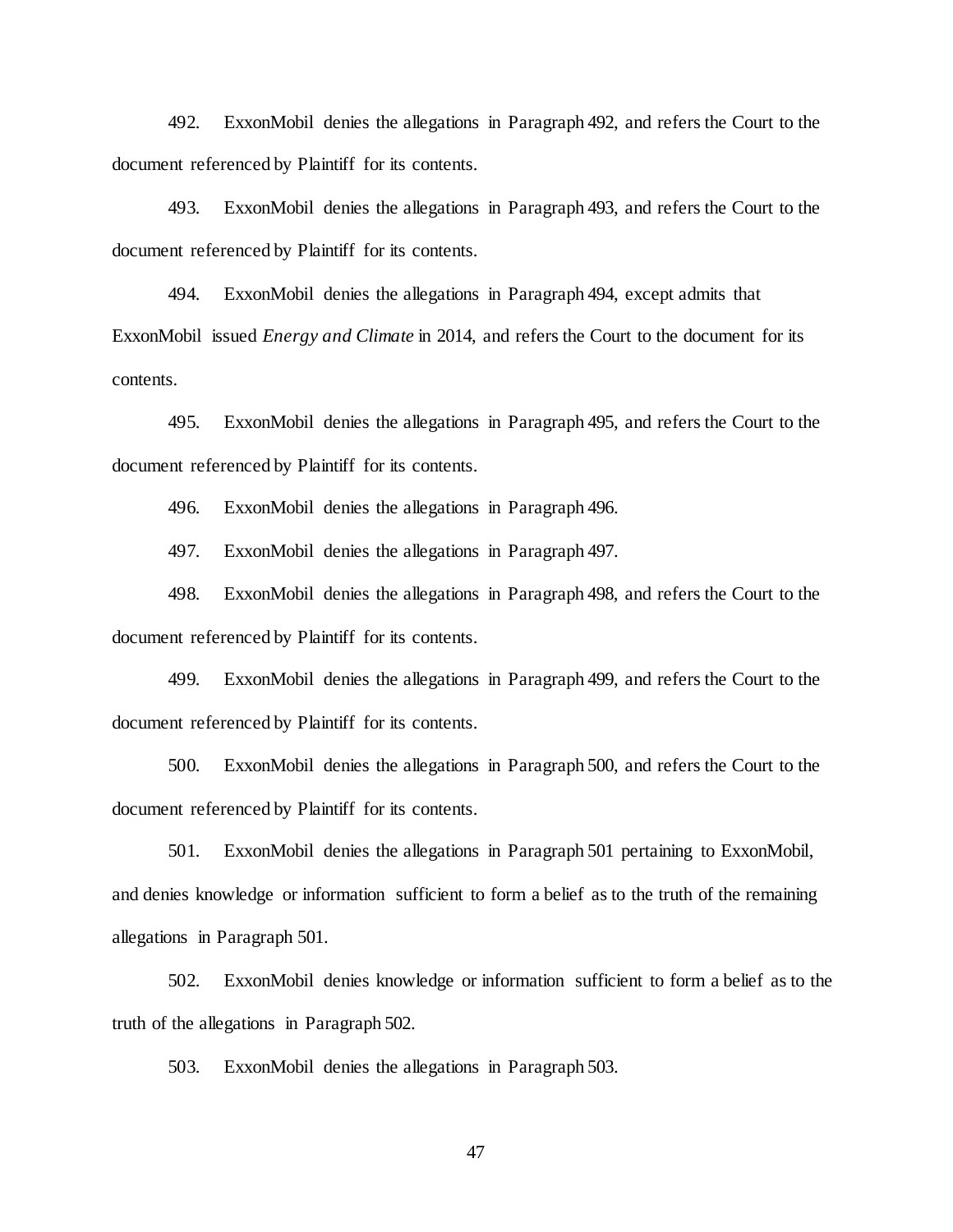504. ExxonMobil denies the allegations in Paragraph 504, and refers the Court to the document referenced by Plaintiff for its contents.

505. ExxonMobil denies the allegations in Paragraph 505, and refers the Court to the document referenced by Plaintiff for its contents.

506. ExxonMobil denies the allegations in Paragraph 506, and refers the Court to the document referenced by Plaintiff for its contents.

507. ExxonMobil denies the allegations in Paragraph 507, and refers the Court to the documents referenced by Plaintiff for their contents.

508. ExxonMobil denies the allegations in Paragraph 508, and refers the Court to the documents referenced by Plaintiff for their contents.

509. ExxonMobil denies the allegations in Paragraph 509, and refers the Court to the documents referenced by Plaintiff for their contents.

510. ExxonMobil denies the allegations in Paragraph 510, and refers the Court to the documents referenced by Plaintiff for their contents.

511. ExxonMobil denies the allegations in Paragraph 511, and refers the Court to the documents referenced by Plaintiff for their contents.

512. ExxonMobil denies the allegations in Paragraph 512, and refers the Court to the documents referenced by Plaintiff for their contents.

513. ExxonMobil denies the allegations in Paragraph 513, and refers the Court to the documents referenced by Plaintiff for their contents.

514. ExxonMobil denies the allegations in Paragraph 514, and refers the Court to the statements referenced by Plaintiff for their contents.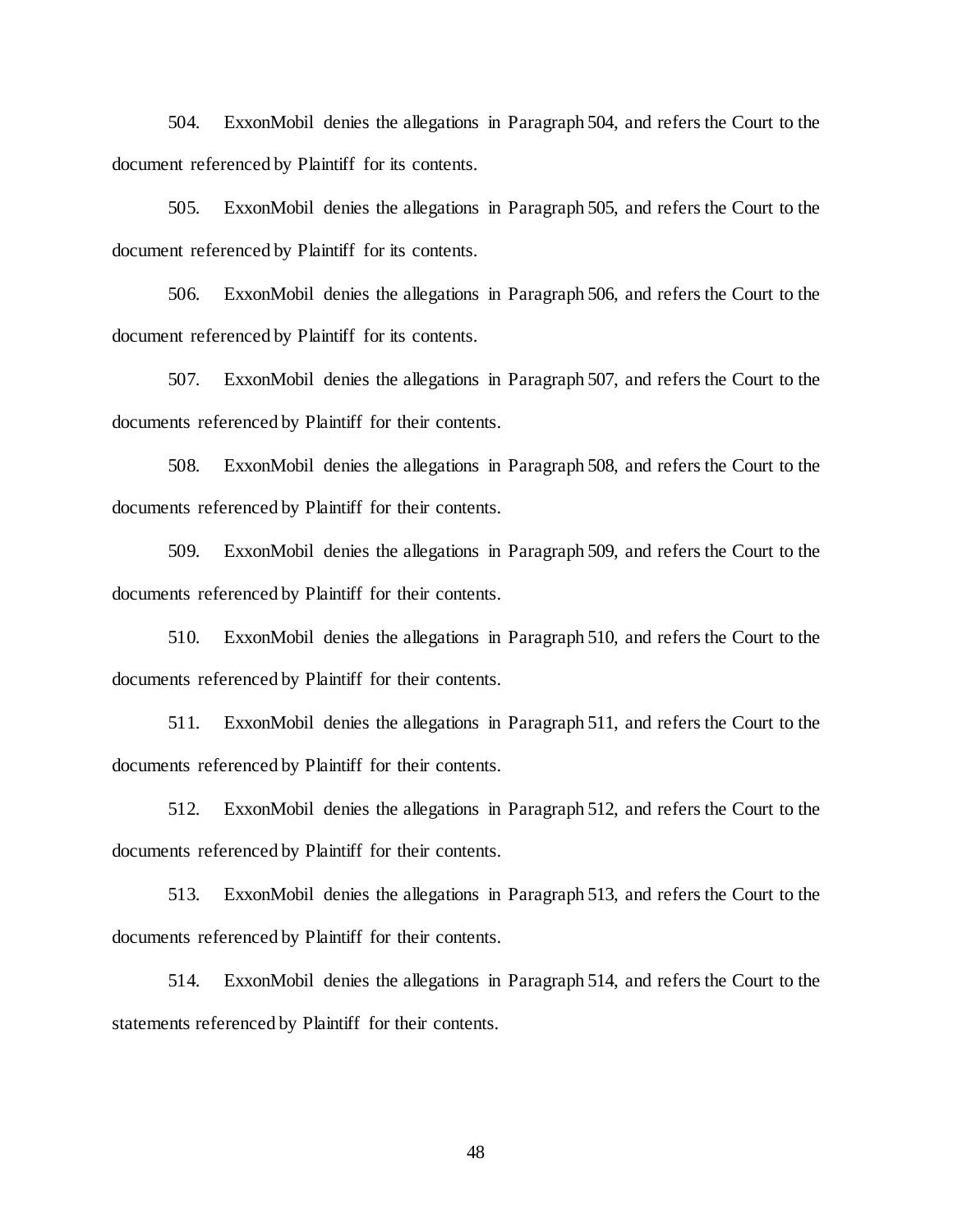515. ExxonMobil denies the allegations in Paragraph 515, and refers the Court to the statements referenced by Plaintiff for their contents.

516. ExxonMobil denies the allegations in Paragraph 516, and refers the Court to the statements referenced by Plaintiff for their contents.

517. ExxonMobil denies the allegations in Paragraph 517, except admits that it did not file reports with CDP in 2018, 2019, and 2020.

518. ExxonMobil denies the allegations in Paragraph 518, and refers the Court to the documents referenced by Plaintiff for their contents.

519. ExxonMobil denies knowledge or information sufficient to form a belief as to the truth of the allegations in Paragraph 519.

520. ExxonMobil denies knowledge or information sufficient to form a belief as to the truth of the allegations in Paragraph 520, and refers the Court to the document referenced by Plaintiff for its contents.

521. ExxonMobil denies knowledge or information sufficient to form a belief as to the truth of the allegations in Paragraph 521, and refers the Court to the document referenced by Plaintiff for its contents.

522. ExxonMobil denies the allegations in Paragraph 522.

523. The allegations in Paragraph 523 contain legal conclusions to which no response is required. To the extent a response is required, ExxonMobil denies the allegations in Paragraph 523.

524. ExxonMobil denies the allegations in Paragraph 524.

525. ExxonMobil denies the allegations in Paragraph 525.

526. ExxonMobil denies the allegations in Paragraph 526.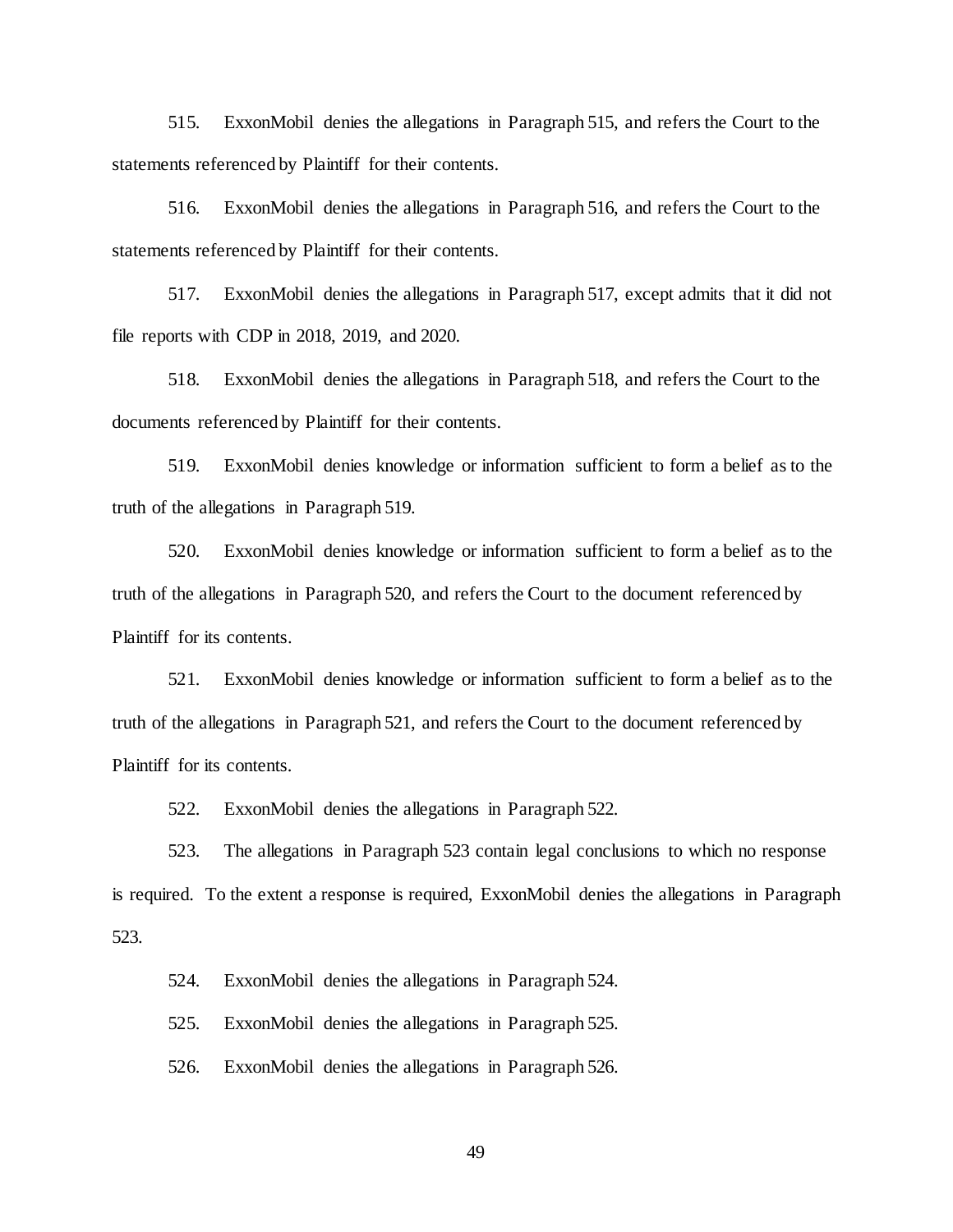527. ExxonMobil denies the allegations in Paragraph 527.

528. ExxonMobil denies the allegations in Paragraph 528 pertaining to ExxonMobil, and denies knowledge or information sufficient to form a belief as to the truth of the remaining allegations in Paragraph 528.

- 529. ExxonMobil denies the allegations in Paragraph 529.
- 530. ExxonMobil denies the allegations in Paragraph 530.
- 531. ExxonMobil denies the allegations in Paragraph 531.
- 532. ExxonMobil denies the allegations in Paragraph 532.
- 533. ExxonMobil denies the allegations in Paragraph 533.

534. ExxonMobil denies the allegations in Paragraph 534.

535. ExxonMobil denies the allegations in Paragraph 535.

536. ExxonMobil denies the allegations in Paragraph 536.

537. ExxonMobil denies the allegations in Paragraph 537.

- 538. ExxonMobil denies the allegations in Paragraph 538.
- 539. ExxonMobil denies the allegations in Paragraph 539.

540. ExxonMobil denies knowledge or information sufficient to form a belief as to the truth of the allegations in Paragraph 540.

541. ExxonMobil denies the allegations in Paragraph 541.

542. ExxonMobil denies the allegations in Paragraph 542, except admits that Exxonor Mobil-branded products are sold in Massachusetts.

543. ExxonMobil denies the allegations in Paragraph 543.

544. ExxonMobil denies the allegations in Paragraph 544, except admits that Exxonor Mobil-branded fossil fuel products have been sold in Massachusetts.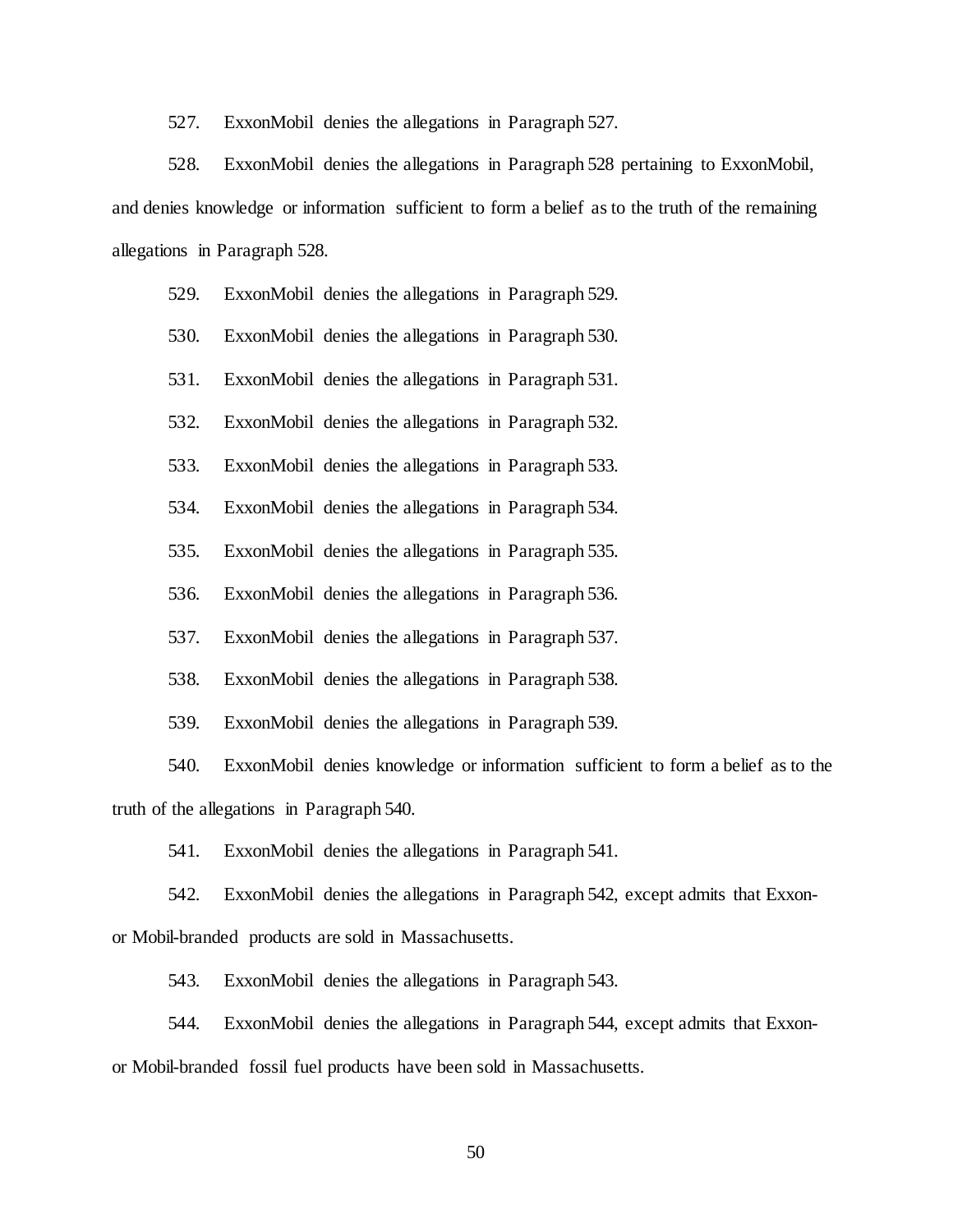545. ExxonMobil denies the allegations in Paragraph 545, except admits that Exxonor Mobil-branded products are sold at Exxon- or Mobil-branded service stations in Massachusetts.

546. ExxonMobil denies the allegations in Paragraph 546, except admits that ExxonMobil Oil Corporation is an indirect subsidiary of Exxon Mobil Corporation registered as a foreign corporation in Massachusetts, and that ExxonMobil Pipeline Company is an indirectly wholly owned subsidiary of Exxon Mobil Corporation registered as a foreign corporation in Massachusetts that operates a fuels terminal in Everett, Massachusetts.

547. ExxonMobil denies the allegations in Paragraph 547.

548. ExxonMobil denies the allegations in Paragraph 548, except admits that its website provides a user the capability to search for service stations.

549. ExxonMobil denies the allegations in Paragraph 549.

550. ExxonMobil admits the allegations in Paragraph 550.

551. ExxonMobil denies the allegations in Paragraph 551, except admits that Exxonand Mobil-branded service stations purchase gasoline from wholesalers, who create ExxonMobil-branded gasoline by combining unbranded gasoline with ExxonMobil-approved additives obtained from a third-party supplier pursuant to brand guidelines.

552. ExxonMobil denies the allegations in Paragraph 552, and refers the Court to the agreement referenced by Plaintiff for its contents.

553. ExxonMobil denies the allegations in Paragraph 553, except admits that Global Partners LP ("Global") is a BFA Holder, and refers the Court to the agreements referenced by Plaintiff for their contents.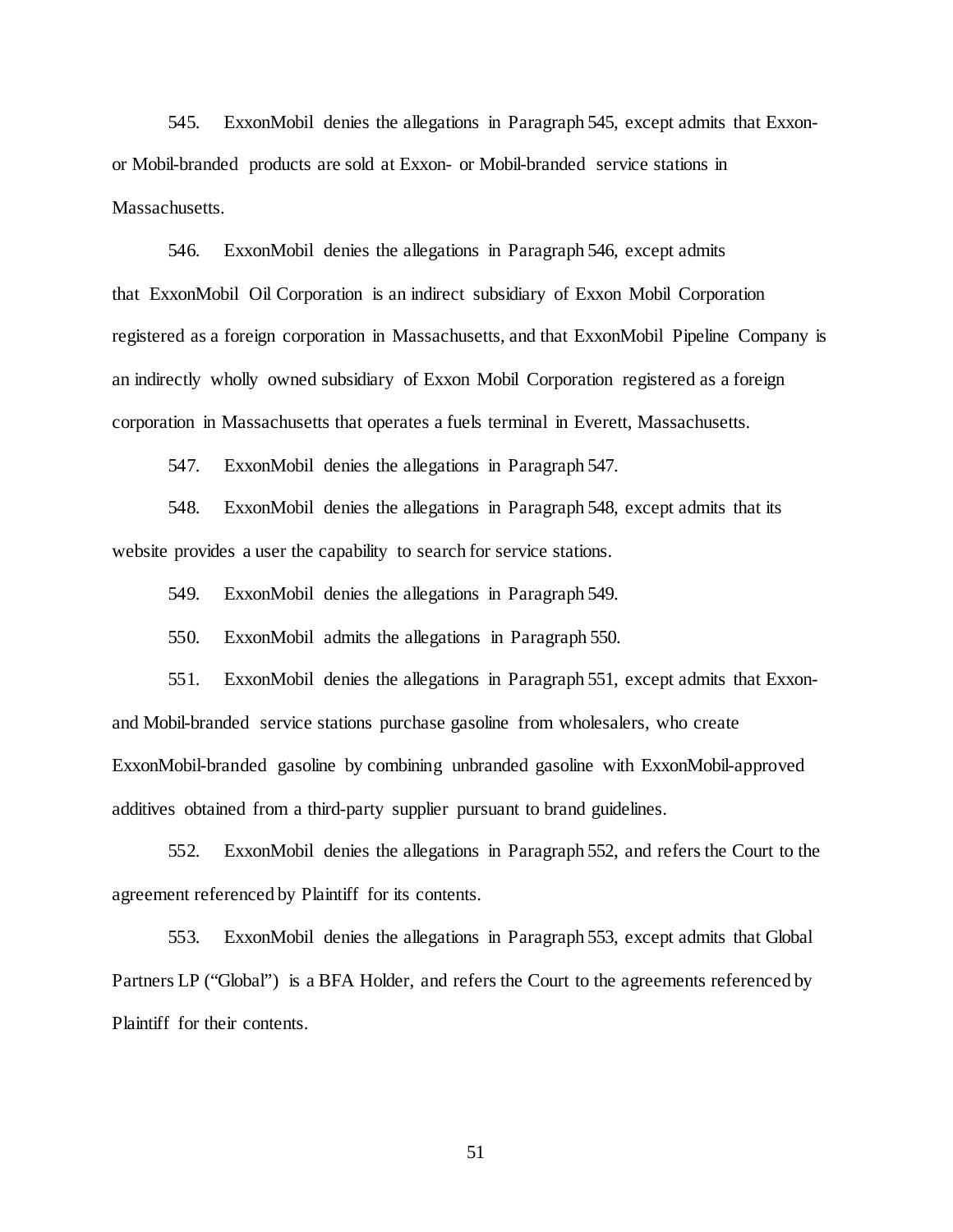554. ExxonMobil denies the allegations in Paragraph 554, and refers the Court to the agreements referenced by Plaintiff for their contents.

555. ExxonMobil denies the allegations in Paragraph 555, except admits that the Rewards+ app provides users the capability to purchase products at Exxon- and Mobil-branded service stations using the app.

556. ExxonMobil denies the allegations in Paragraph 556.

557. ExxonMobil denies the allegations in Paragraph 557.

558. ExxonMobil denies the allegations in Paragraph 558, except admits that the ExxonMobil Smart Card offers perks, including discounts on fuel purchased at Exxon- and Mobil-branded service stations to cardholders in the United States and its territories.

559. ExxonMobil denies the allegations in Paragraph 559.

560. ExxonMobil denies the allegations in Paragraph 560, except admits that participating Exxon- and Mobil-branded service stations sell gift cards that can be used to purchase authorized products at Exxon- and Mobil-branded service stations.

561. ExxonMobil denies the allegations in Paragraph 561, and refers the Court to the Rewards+ app referenced by Plaintiff for its contents.

562. ExxonMobil denies the allegations in Paragraph 562, except admits that the Rewards+ app contains statements about Synergy fuel technology.

563. ExxonMobil denies the allegations in Paragraph 563, and refers the Court to the statements referenced by Plaintiff for their contents.

564. ExxonMobil denies the allegations in Paragraph 564.

565. ExxonMobil denies the allegations in Paragraph 565, and refers the Court to the document referenced by Plaintiff for its contents.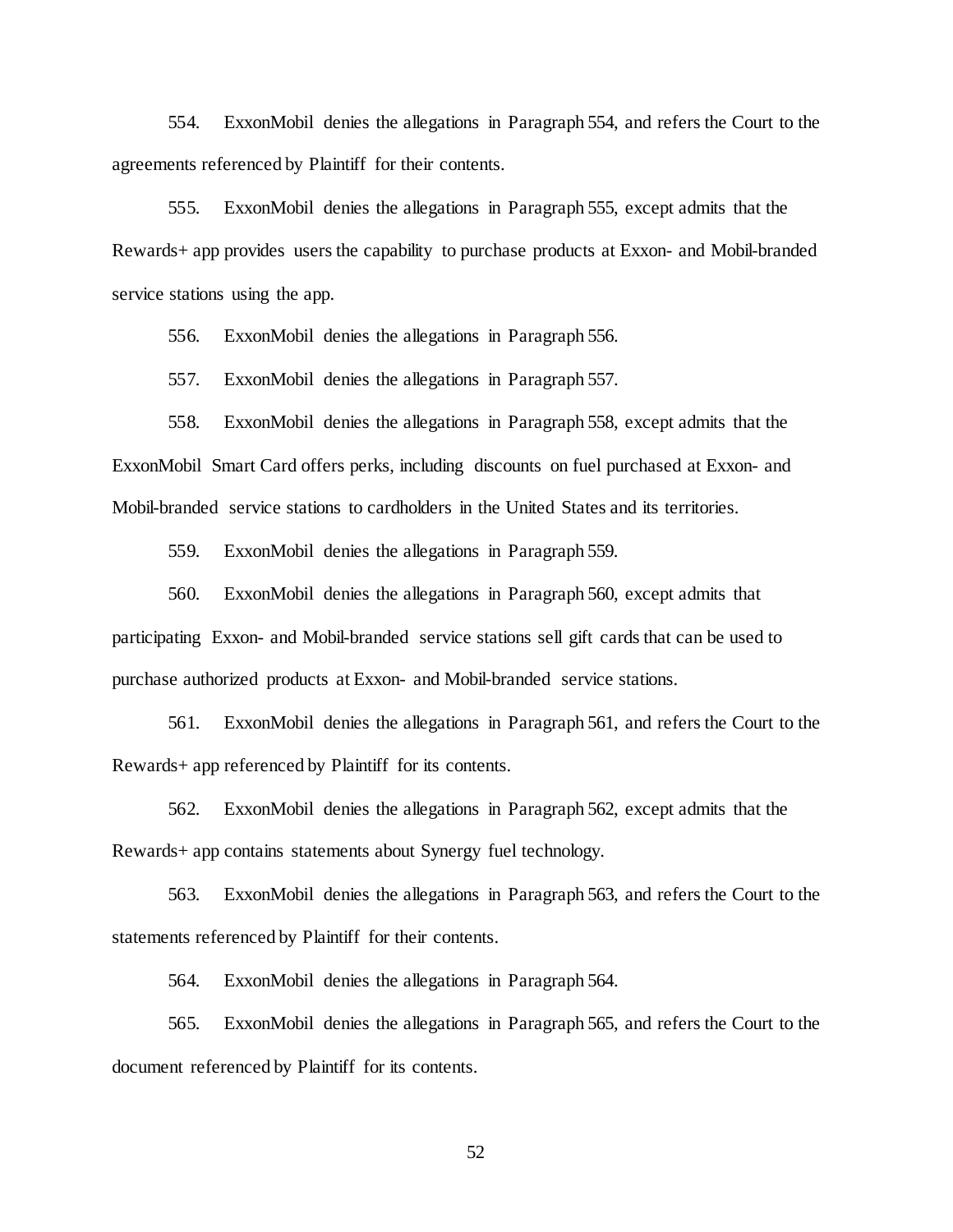566. ExxonMobil denies the allegations in Paragraph 566, and refers the Court to the documents referenced by Plaintiff for their contents.

567. ExxonMobil denies the allegations in Paragraph 567, except admits that Mobilbranded engine lubricants are sold by retailers in the Commonwealth.

568. ExxonMobil denies the allegations in Paragraph 568, except admits that its website provides a user the capability to search for retailers that sell Mobil-branded products.

569. ExxonMobil denies the allegations in Paragraph 569.

570. ExxonMobil denies the allegations in Paragraph 570.

571. ExxonMobil denies the allegations in Paragraph 571, except admits that advertisements for Mobil-branded motor oil and vehicle lubricants have been run on the radio and in print advertisements in *The Boston Globe* and *Lowell Sun*.

572. ExxonMobil denies the allegations in Paragraph 572, and refers the Court to the document referenced by Plaintiff for its contents.

573. ExxonMobil denies the allegations in Paragraph 573.

574. ExxonMobil denies the allegations in Paragraph 574, except admits that it has worked with Weber Shandwick.

575. ExxonMobil denies the allegations in Paragraph 575, except admits that it has worked with Weber Shandwick.

576. ExxonMobil denies the allegations in Paragraph 576, and refers the Court to the document referenced by Plaintiff for its contents.

577. ExxonMobil denies the allegations in Paragraph 577.

578. ExxonMobil denies the allegations in Paragraph 578.

579. ExxonMobil denies the allegations in Paragraph 579.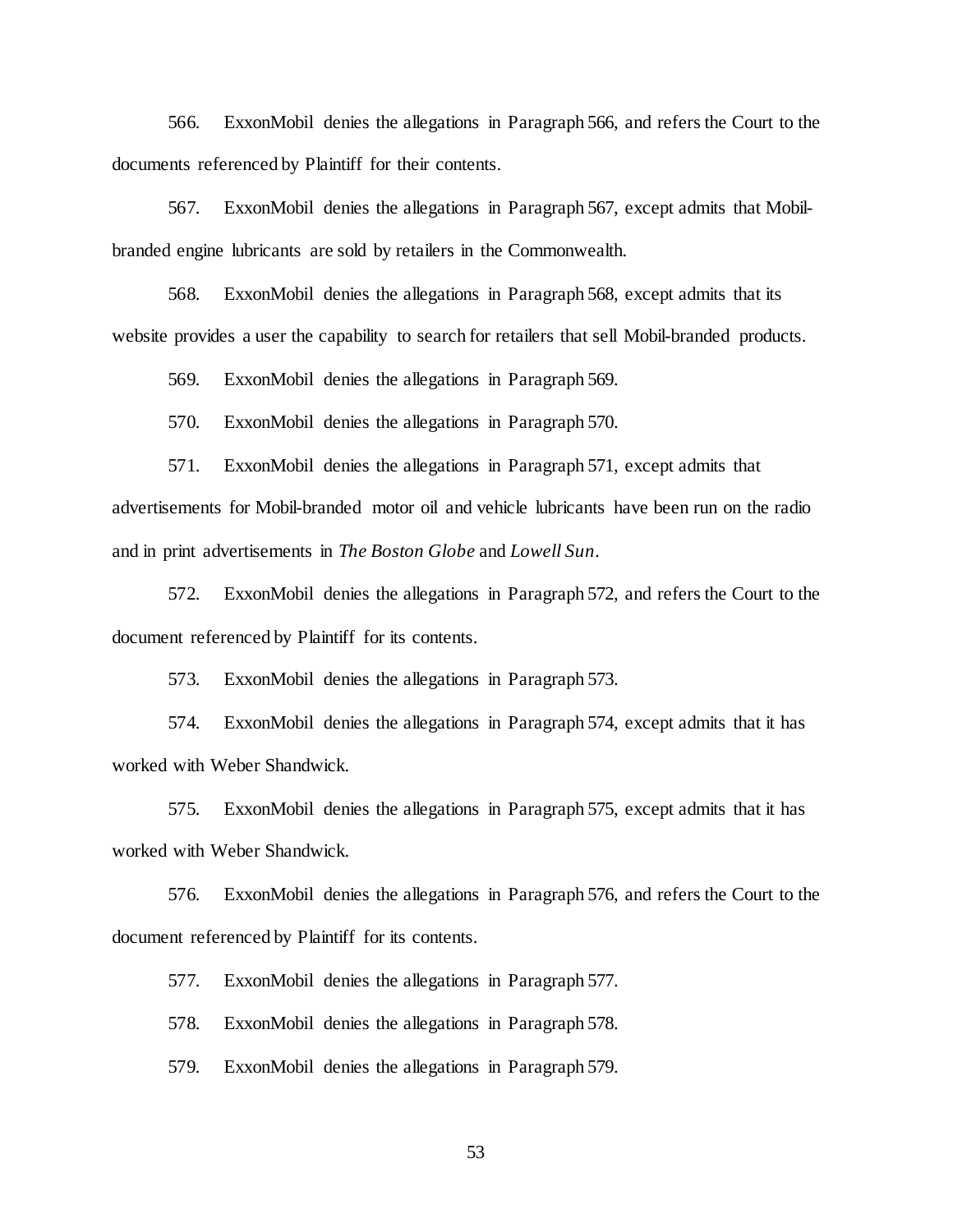580. ExxonMobil denies the allegations in Paragraph 580.

581. ExxonMobil denies the allegations in Paragraph 581.

582. ExxonMobil denies the allegations in Paragraph 582.

583. ExxonMobil denies the allegations in Paragraph 583.

584. ExxonMobil denies the allegations in Paragraph 584.

585. ExxonMobil denies the allegations in Paragraph 585.

586. ExxonMobil admits the allegations in Paragraph 586.

587. ExxonMobil denies the allegations in Paragraph 587, and refers the Court to the webpage referenced by Plaintiff for its contents.

588. ExxonMobil denies the allegations in Paragraph 588, and refers the Court to the webpage referenced by Plaintiff for its contents.

589. ExxonMobil denies the allegations in Paragraph 589, and refers the Court to the webpage referenced by Plaintiff for its contents.

590. ExxonMobil denies knowledge or information sufficient to form a belief as to the truth of the allegations in Paragraph 590.

591. ExxonMobil denies the allegations in Paragraph 591, and refers the Court to the statements referenced by Plaintiff for their contents.

592. ExxonMobil denies the allegations in Paragraph 592, and refers the Court to the webpage referenced by Plaintiff for its contents.

593. ExxonMobil denies the allegations in Paragraph 593, and refers the Court to the statements referenced by Plaintiff for their contents.

594. ExxonMobil denies the allegations in Paragraph 594, and refers the Court to the statements referenced by Plaintiff for their contents.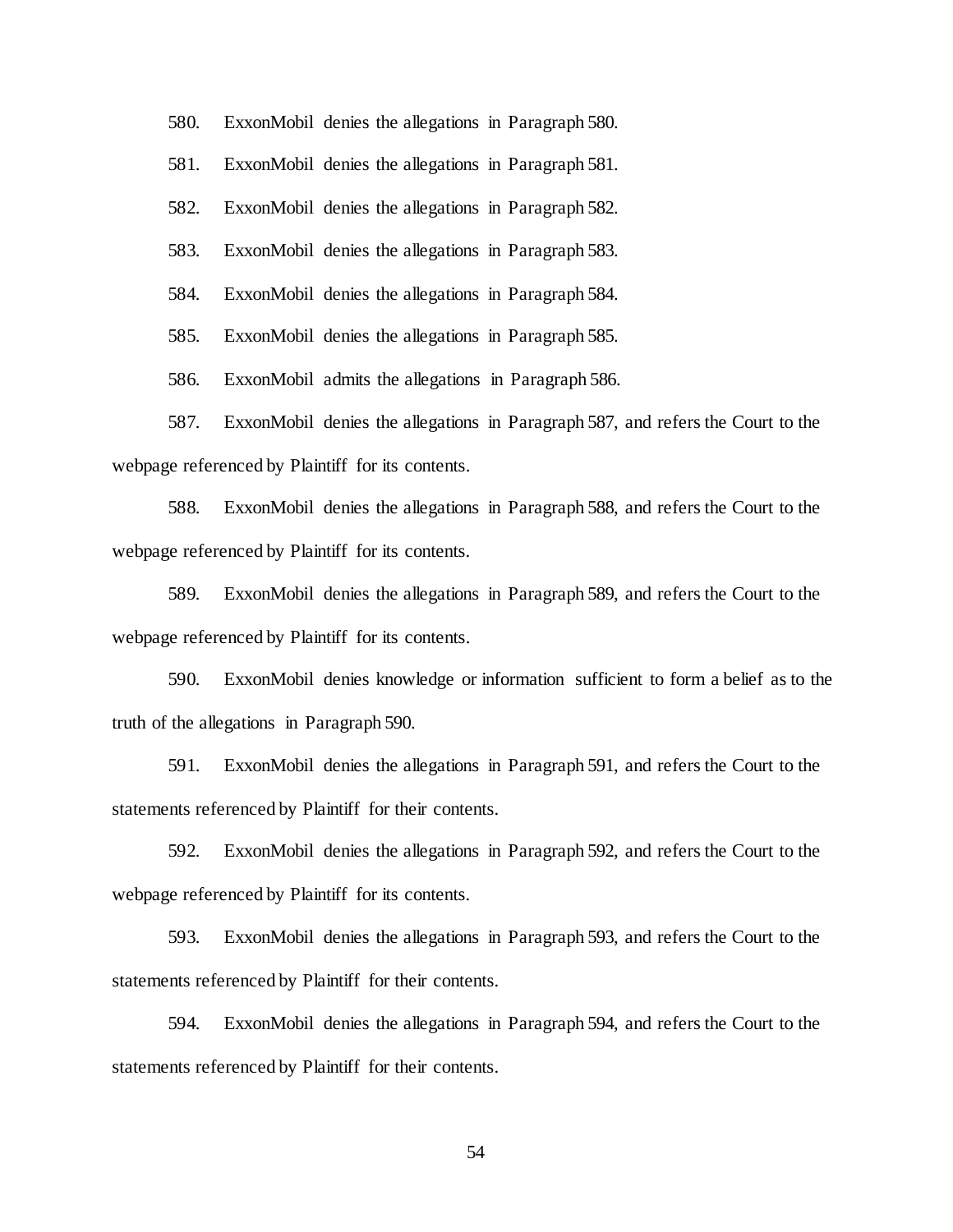595. ExxonMobil denies the allegations in Paragraph 595, and refers the Court to the webpage referenced by Plaintiff for its contents.

596. ExxonMobil denies the allegations in Paragraph 596.

597. ExxonMobil denies the allegations in Paragraph 597.

598. ExxonMobil denies the allegations in Paragraph 598.

599. ExxonMobil denies the allegations in Paragraph 599.

600. ExxonMobil denies knowledge or information sufficient to form a belief as to the truth of the allegations in Paragraph 600.

601. ExxonMobil denies the allegations in Paragraph 601.

602. ExxonMobil denies the allegations in Paragraph 602, except admits that between April 2018 and March 2019 ExxonMobil vented or flared 12 billion cubic feet of gas in the Permian basin, and denies knowledge or information sufficient to form a belief as to the truth of the allegations regarding other companies' flaring of gas in Texas in 2019 and as to the last sentence of Paragraph 602.

603. ExxonMobil denies the allegations in Paragraph 603.

604. ExxonMobil denies knowledge or information sufficient to form a belief as to the truth of the allegations in Paragraph 604, and refers the Court to the document referenced by Plaintiff for its contents.

605. ExxonMobil denies the allegations in Paragraph 605, and refers the Court to the documents referenced by Plaintiff for their contents.

606. ExxonMobil denies the allegations in Paragraph 606, and refers the Court to the documents referenced by Plaintiff for their contents.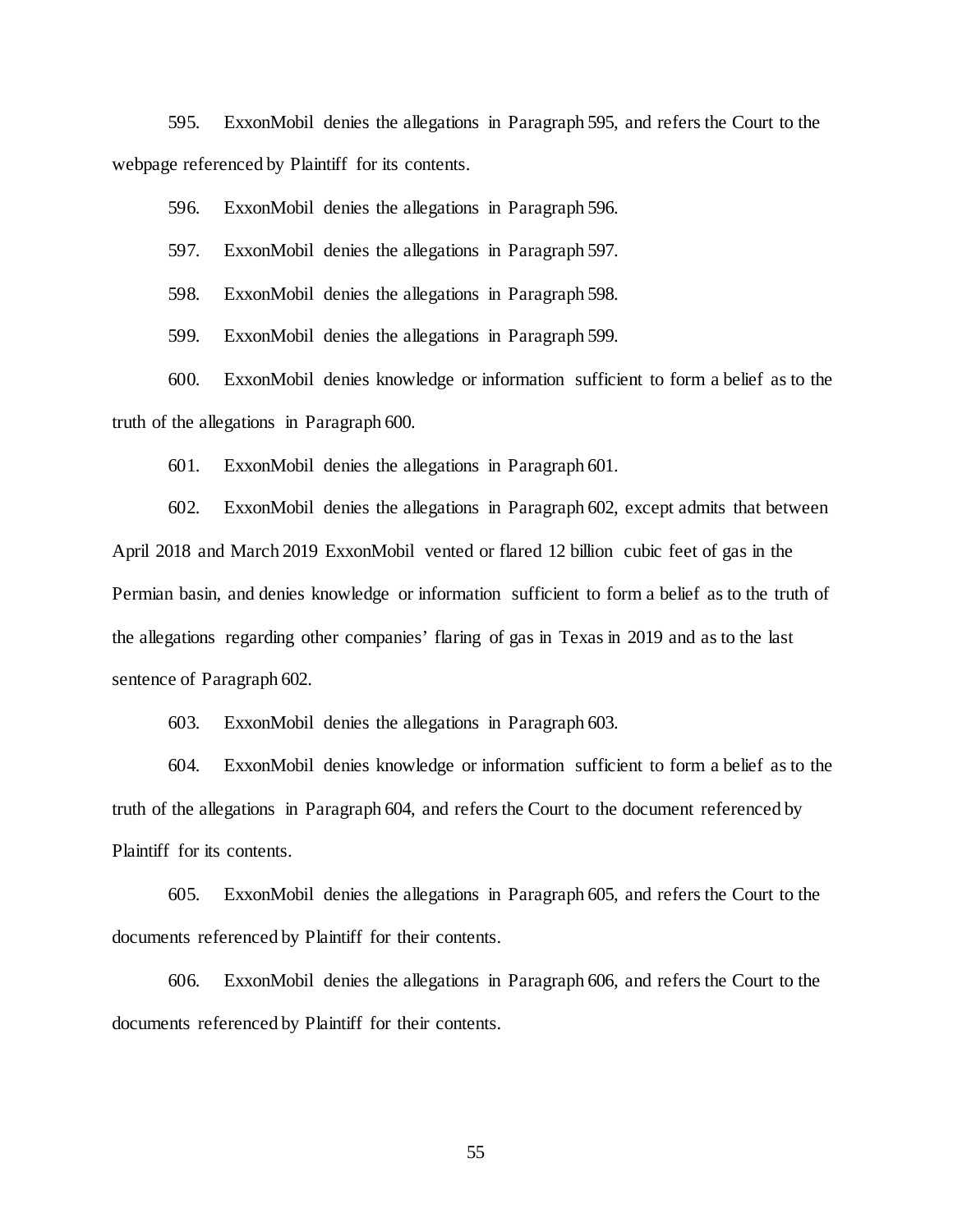607. ExxonMobil denies the allegations in Paragraph 607, and refers the Court to the documents referenced by Plaintiff for their contents.

608. ExxonMobil denies the allegations in Paragraph 608.

609. ExxonMobil denies the allegations in Paragraph 609, except admits that Mobil is a synthetic oil used for engine lubrication and synthetic oils are typically extracted from petroleum, including crude oil and its byproducts.

610. ExxonMobil denies the allegations in Paragraph 610.

611. ExxonMobil denies the allegations in Paragraph 611, and refers the Court to the webpage referenced by Plaintiff for its contents.

612. ExxonMobil denies the allegations in Paragraph 612, except admits that videos regarding Mobil 1 motor oil can be viewed on YouTube.

613. ExxonMobil denies the allegations in Paragraph 613, and refers the Court to the video referenced by Plaintiff for its contents.

614. ExxonMobil denies the allegations in Paragraph 614, and refers the Court to the video referenced by Plaintiff for its contents.

615. ExxonMobil denies the allegations in Paragraph 615, and refers the Court to the documents referenced by Plaintiff for their contents.

616. ExxonMobil denies the allegations in Paragraph 616, except admits that the 2018 Earth Day Drive Away sweepstakes promotion was a nationwide campaign with Walmart.

617. ExxonMobil denies the allegations in Paragraph 617.

618. ExxonMobil denies the allegations in Paragraph 618.

619. ExxonMobil denies the allegations in Paragraph 619.

620. ExxonMobil denies the allegations in Paragraph 620.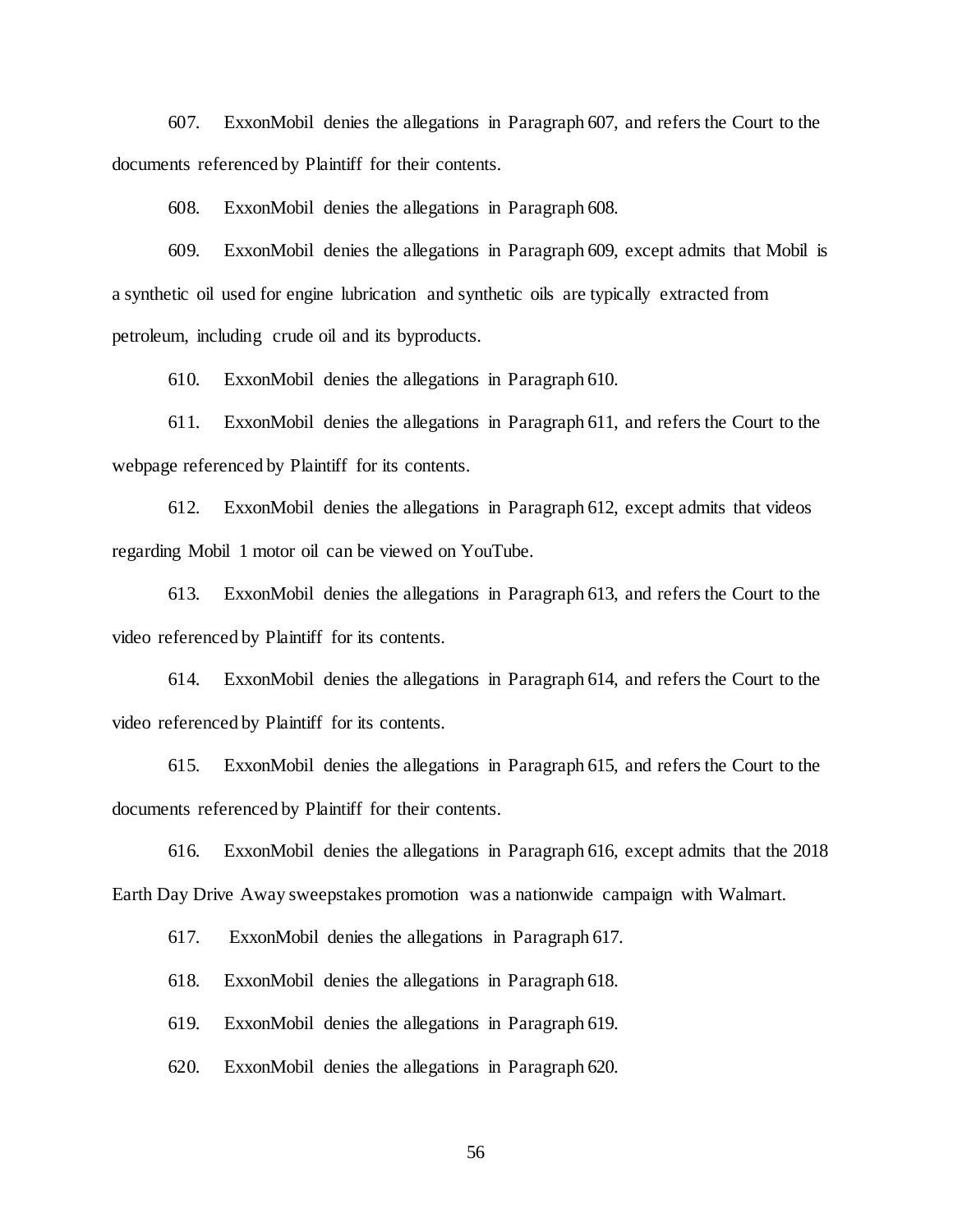621. ExxonMobil denies the allegations in Paragraph 621.

622. ExxonMobil denies the allegations in Paragraph 622.

623. ExxonMobil denies the allegations in Paragraph 623.

624. ExxonMobil denies the allegations in Paragraph 624.

625. ExxonMobil denies the allegations in Paragraph 625.

626. ExxonMobil denies knowledge or information sufficient to form a belief as to the truth of the allegations in Paragraph 626.

627. ExxonMobil denies the allegations in Paragraph 627, and refers the Court to the materials referenced by Plaintiff for their contents.

628. ExxonMobil denies the allegations in Paragraph 628.

629. ExxonMobil denies the allegations in Paragraph 629, and refers the Court to the document referenced by Plaintiff for its contents.

630. ExxonMobil denies the allegations in Paragraph 630.

631. ExxonMobil denies the allegations in Paragraph 631.

632. ExxonMobil denies the allegations in Paragraph 632.

633. ExxonMobil denies the allegations in Paragraph 633.

634. ExxonMobil denies knowledge or information sufficient to form a belief as to the truth of the allegations in Paragraph 634.

635. ExxonMobil denies the allegations in Paragraph 635.

636. ExxonMobil denies the allegations in Paragraph 636.

637. ExxonMobil denies the allegations in Paragraph 637.

638. ExxonMobil denies the allegations in Paragraph 638.

639. ExxonMobil denies the allegations in Paragraph 639.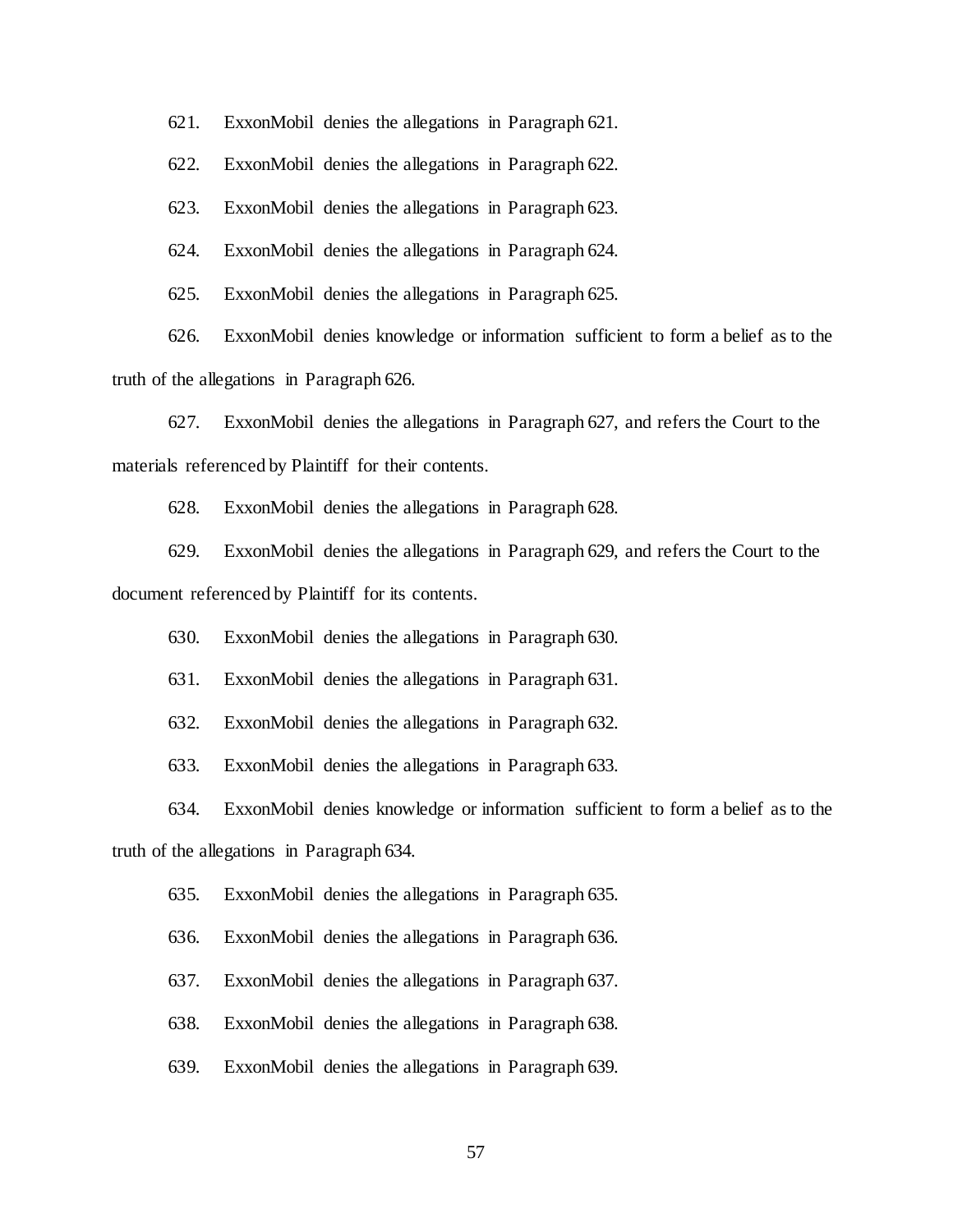640. ExxonMobil denies the allegations in Paragraph 640, and refers the Court to the documents referenced by Plaintiff for their contents.

641. ExxonMobil denies the allegations in Paragraph 641, and refers the Court to the video referenced by Plaintiff for its contents.

642. ExxonMobil denies the allegations in Paragraph 642.

643. ExxonMobil denies the allegations in Paragraph 643, and refers the Court to the video referenced by Plaintiff for its contents.

644. ExxonMobil denies the allegations in Paragraph 644.

645. ExxonMobil denies the allegations in Paragraph 645, except admits that it has placed advertisements in *The New York Times*.

646. ExxonMobil denies the allegations in Paragraph 646.

647. ExxonMobil denies the allegations in Paragraph 647.

648. ExxonMobil denies the allegations in Paragraph 648.

649. ExxonMobil denies the allegations in Paragraph 649, and refers the Court to the documents referenced by Plaintiff for their contents.

650. ExxonMobil denies the allegations in Paragraph 650.

651. ExxonMobil denies the allegations in Paragraph 651, and refers the Court to the document referenced by Plaintiff for its contents.

652. ExxonMobil denies the allegations in Paragraph 652, and refers the Court to the document referenced by Plaintiff for its contents.

653. ExxonMobil denies the allegations in Paragraph 653, and refers the Court to the video referenced by Plaintiff for its contents.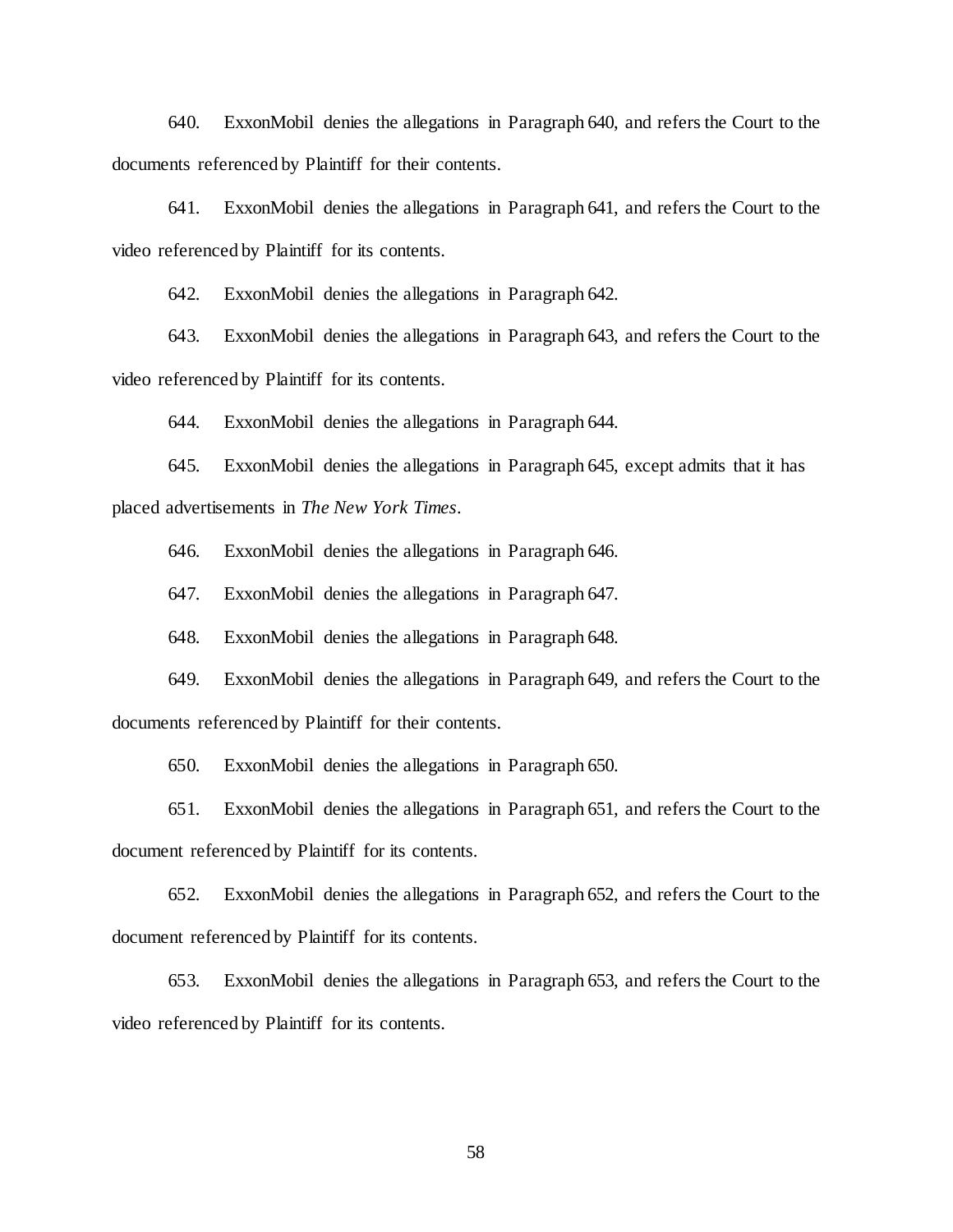654. ExxonMobil denies the allegations in Paragraph 654, and refers the Court to the video referenced by Plaintiff for its contents.

655. ExxonMobil denies the allegations in Paragraph 655, and refers the Court to the documents referenced by Plaintiff for their contents.

656. ExxonMobil denies knowledge or information sufficient to form a belief as to the truth of the allegations in Paragraph 656.

657. ExxonMobil denies the allegations in Paragraph 657, except admits that a meeting between ExxonMobil representatives and Wellington representatives took place in October 2017.

658. ExxonMobil denies the allegations in Paragraph 658.

659. ExxonMobil denies the allegations in Paragraph 659.

660. ExxonMobil denies the allegations in Paragraph 660, and refers the Court to the documents referenced by Plaintiff for their contents.

661. ExxonMobil denies the allegations in Paragraph 661, and refers the Court to the document referenced by Plaintiff for its contents.

662. ExxonMobil denies the allegations in Paragraph 662, and refers the Court to the document referenced by Plaintiff for its contents.

663. ExxonMobil denies the allegations in Paragraph 663 pertaining to ExxonMobil, and denies knowledge or information sufficient to form a belief as to the truth of the remaining allegations in Paragraph 663.

664. ExxonMobil denies the allegations in Paragraph 664.

665. ExxonMobil denies the allegations in Paragraph 665.

666. ExxonMobil denies the allegations in Paragraph 666, and refers the Court to the document referenced by Plaintiff for its contents.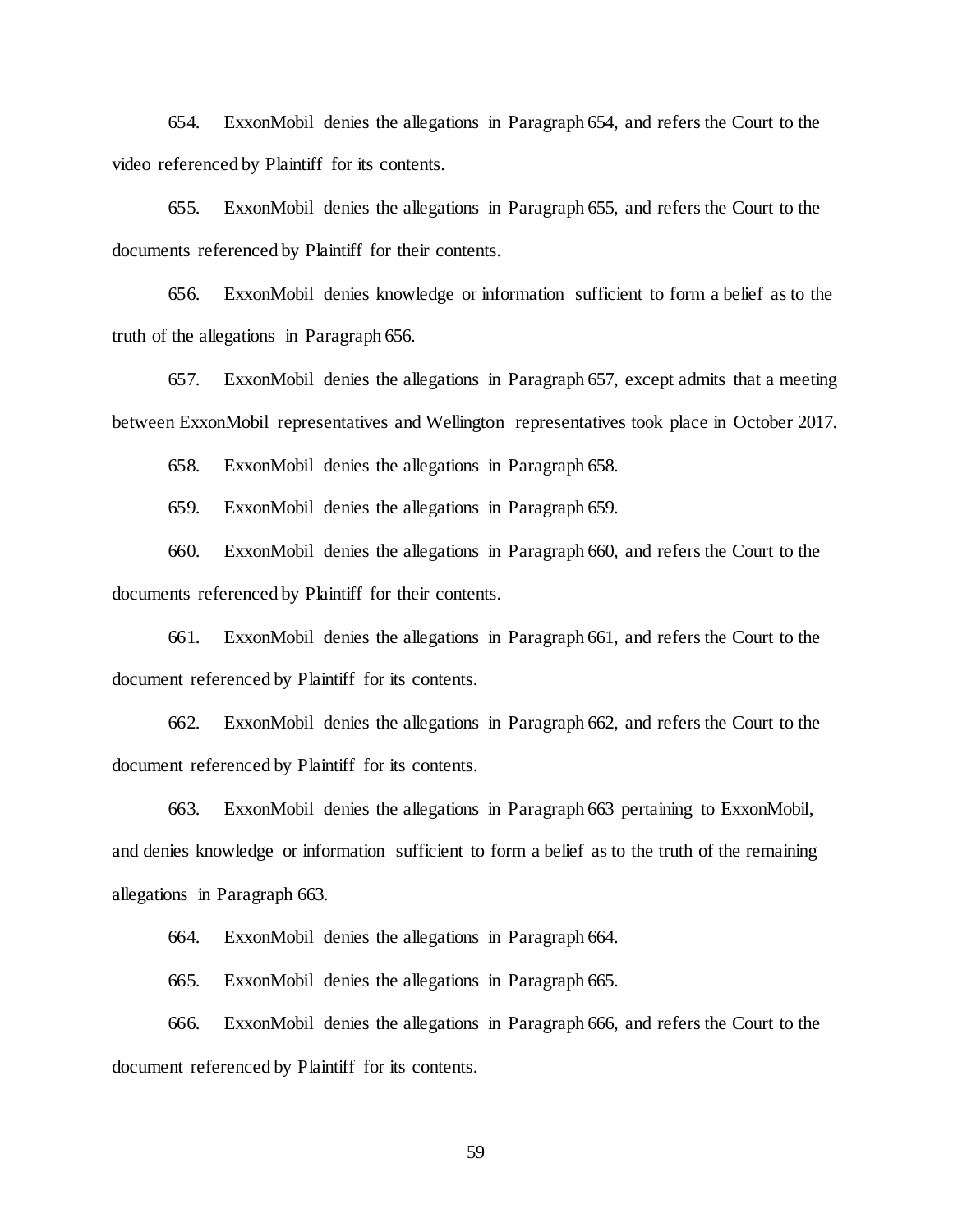667. ExxonMobil denies the allegations in Paragraph 667, except admits that it is a member of American Fuel and Petrochemical Manufacturers ("AFPM"), and that AFPM's board has included representatives from ExxonMobil.

668. ExxonMobil denies the allegations in Paragraph 668, and refers the Court to the document referenced by Plaintiff for its contents.

669. ExxonMobil denies knowledge or information sufficient to form a belief as to the truth of the allegations in Paragraph 669.

670. ExxonMobil denies the allegations in Paragraph 670.

671. ExxonMobil denies the allegations in Paragraph 671.

672. ExxonMobil denies the allegations in Paragraph 672 pertaining to ExxonMobil, and denies knowledge or information sufficient to form a belief as to the truth of the remaining allegations in Paragraph 672.

673. ExxonMobil denies the allegations in Paragraph 673, except it admits it began publishing the *Corporate Citizenship Report* in 2002.

674. ExxonMobil denies the allegations in Paragraph 674, except it admits it publishes the *Corporate Citizenship Report* and the *Sustainability Report*, and refers the Court to those documents referenced by Plaintiff for their contents.

675. ExxonMobil denies the allegations in Paragraph 675, and refers the Court to the documents referenced by Plaintiff for their contents.

676. ExxonMobil denies the allegations in Paragraph 676.

677. ExxonMobil denies the allegations in Paragraph 677.

678. ExxonMobil denies the allegations in Paragraph 678, and refers the Court to the document referenced by Plaintiff for its contents.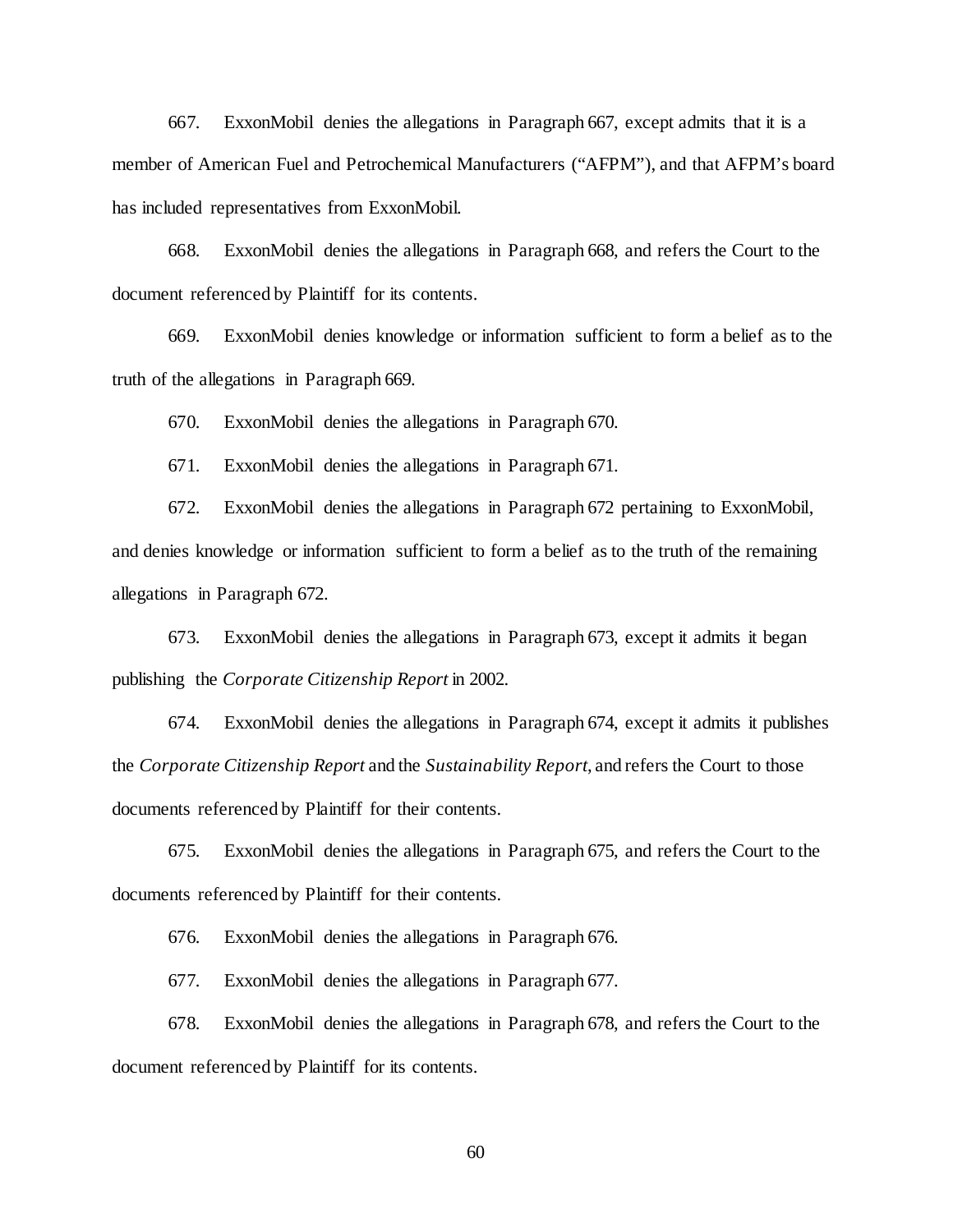679. ExxonMobil denies the allegations in Paragraph 679, and refers the Court to the document referenced by Plaintiff for its contents.

680. ExxonMobil denies the allegations in Paragraph 680, and refers the Court to the document referenced by Plaintiff for its contents.

681. ExxonMobil denies the allegations in Paragraph 681, and refers the Court to the documents referenced by Plaintiff for their contents.

682. ExxonMobil denies the allegations in Paragraph 682 concerning ExxonMobil, and denies knowledge or information sufficient to form a belief as to the truth of the remaining allegations in Paragraph 682.

683. ExxonMobil denies the allegations in Paragraph 683, and refers the Court to the documents referenced by Plaintiff for their contents.

684. ExxonMobil denies the allegations in Paragraph 684, and refers the Court to the document referenced by Plaintiff for its contents.

685. ExxonMobil denies the allegations in Paragraph 685, and refers the Court to the document referenced by Plaintiff for its contents.

686. ExxonMobil denies the allegations in Paragraph 686, and refers the Court to the documents referenced by Plaintiff for their contents.

687. ExxonMobil denies the allegations in Paragraph 687.

688. ExxonMobil denies the allegations in Paragraph 688.

689. ExxonMobil denies the allegations in Paragraph 689, and refers the Court to the document referenced by Plaintiff for its contents.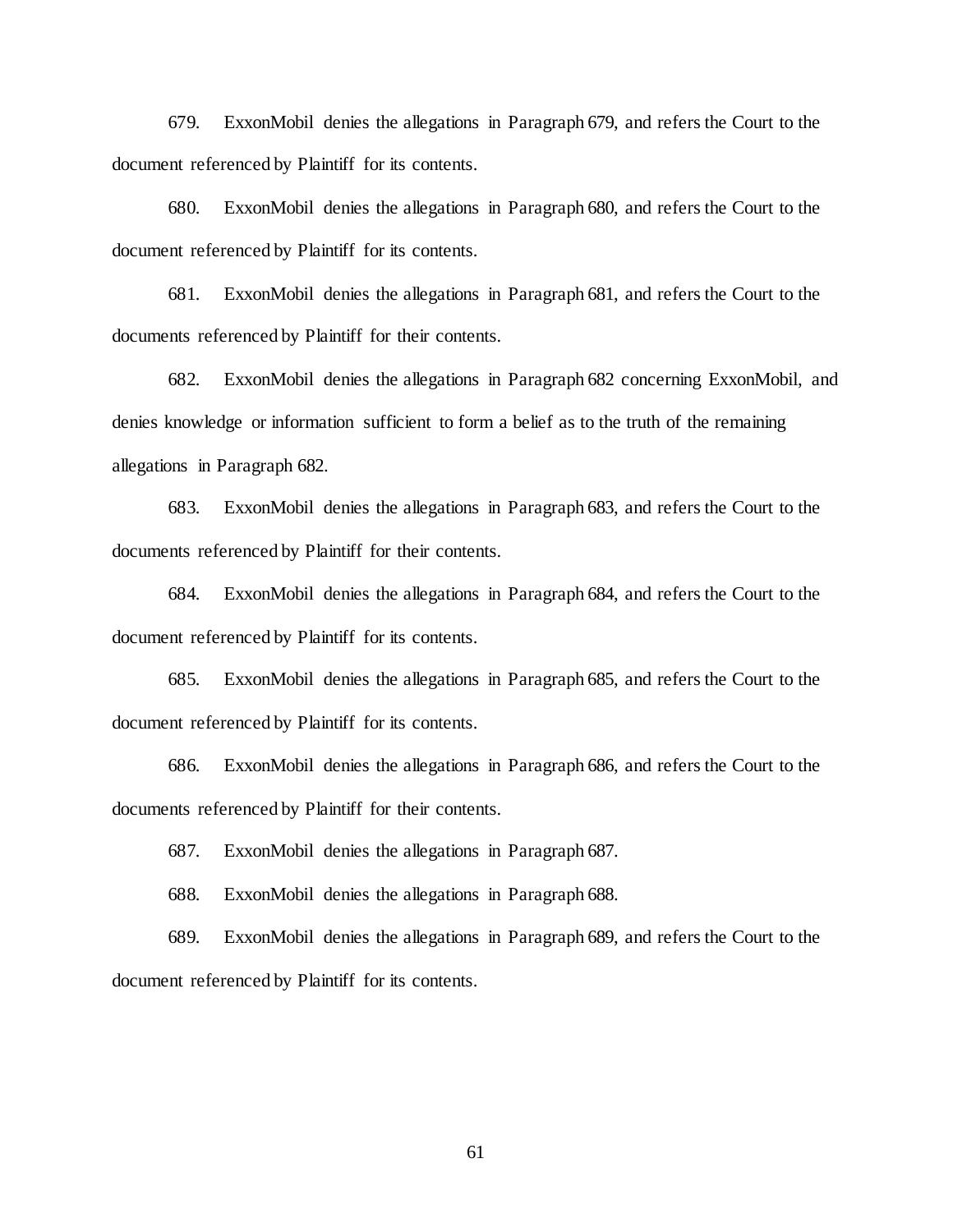690. ExxonMobil denies the allegations in Paragraph 690 concerning ExxonMobil, and denies knowledge or information sufficient to form a belief as to the truth of the remaining allegations.

691. ExxonMobil denies knowledge or information sufficient to form a belief as to the truth of the allegations in Paragraph 691.

692. ExxonMobil denies the allegations in Paragraph 692, and refers the Court to the documents referenced by Plaintiff for their contents.

693. ExxonMobil denies the allegations in Paragraph 693, and refers the Court to the documents referenced by Plaintiff for their contents.

694. ExxonMobil denies knowledge or information sufficient to form a belief as to the truth of the allegations in Paragraph 694.

695. ExxonMobil denies knowledge or information sufficient to form a belief as to the truth of the allegations in Paragraph 695.

696. ExxonMobil denies the allegations in Paragraph 696.

697. ExxonMobil denies the allegations in Paragraph 697.

698. ExxonMobil denies the allegations in Paragraph 698.

699. ExxonMobil denies the allegations in Paragraph 699.

700. ExxonMobil denies the allegations in Paragraph 700.

701. ExxonMobil denies knowledge or information sufficient to form a belief as to the truth of the allegations in Paragraph 701.

702. ExxonMobil denies knowledge or information sufficient to form a belief as to the truth of the allegations in Paragraph 702.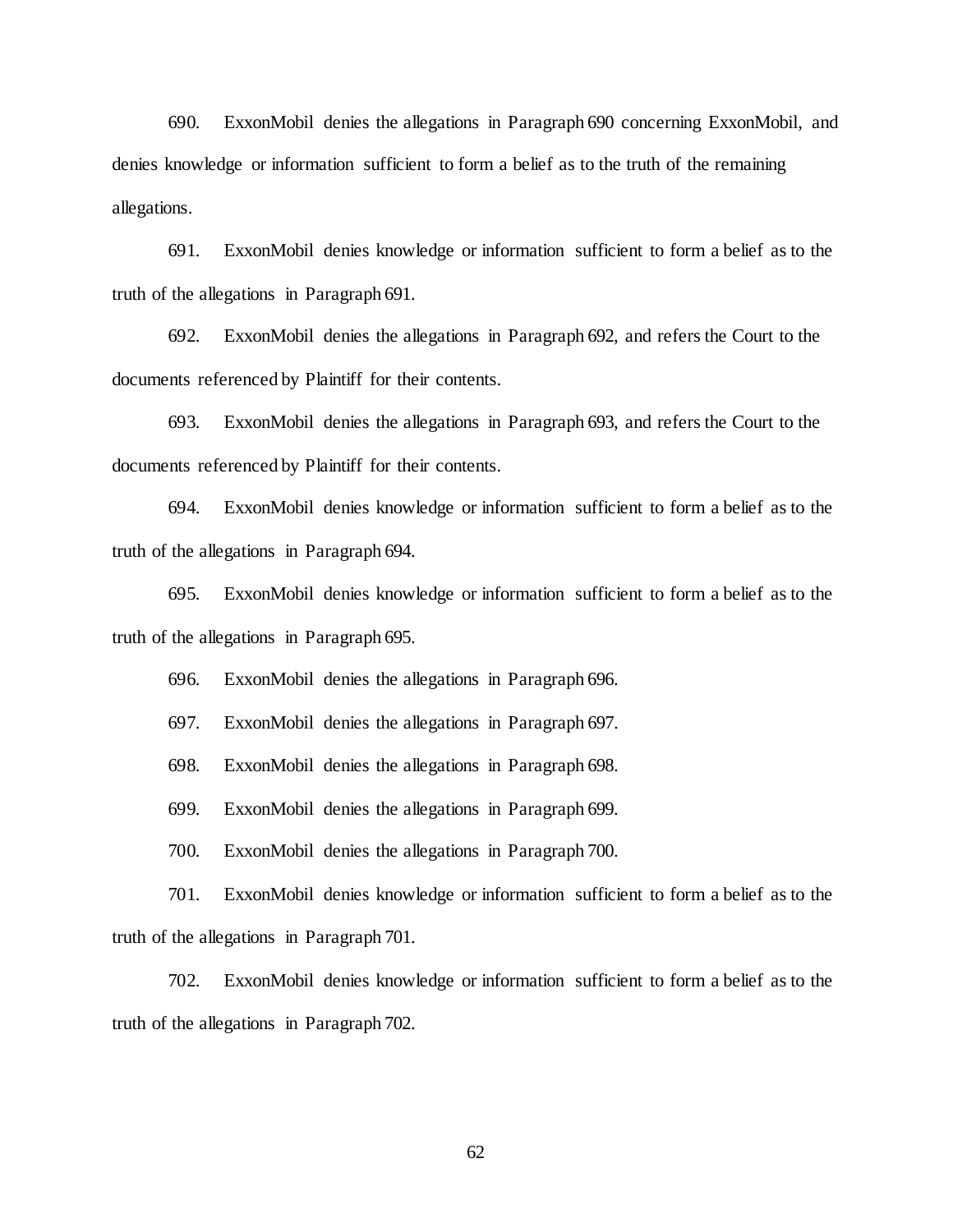703. ExxonMobil denies knowledge or information sufficient to form a belief as to the truth of the allegations in Paragraph 703.

704. ExxonMobil denies knowledge or information sufficient to form a belief as to the truth of the allegations in Paragraph 704.

705. ExxonMobil denies the allegations in Paragraph 705, and refers the Court to the document referenced by Plaintiff for its contents, except it admits that it is a member of the International Petroleum Industry Environmental Conservation Association.

706. ExxonMobil denies the allegations in Paragraph 706, except admits that it has performed analyses on the Company's marketing.

707. ExxonMobil denies the allegations in Paragraph 707, and refers the Court to the document referenced by Plaintiff for its contents.

708. ExxonMobil denies the allegations in Paragraph 708.

709. ExxonMobil denies the allegations in Paragraph 709.

710. ExxonMobil denies the allegations in Paragraph 710.

711. ExxonMobil denies the allegations in Paragraph 711.

712. The allegations in Paragraph 712 contain legal conclusions to which no response

is required. To the extent a response is required, ExxonMobil denies the allegations in Paragraph 712.

713. ExxonMobil denies the allegations in Paragraph 713.

714. ExxonMobil denies the allegations in Paragraph 714.

715. ExxonMobil denies the allegations in Paragraph 715.

716. ExxonMobil denies knowledge or information sufficient to form a belief as to the truth of the allegations in Paragraph 716.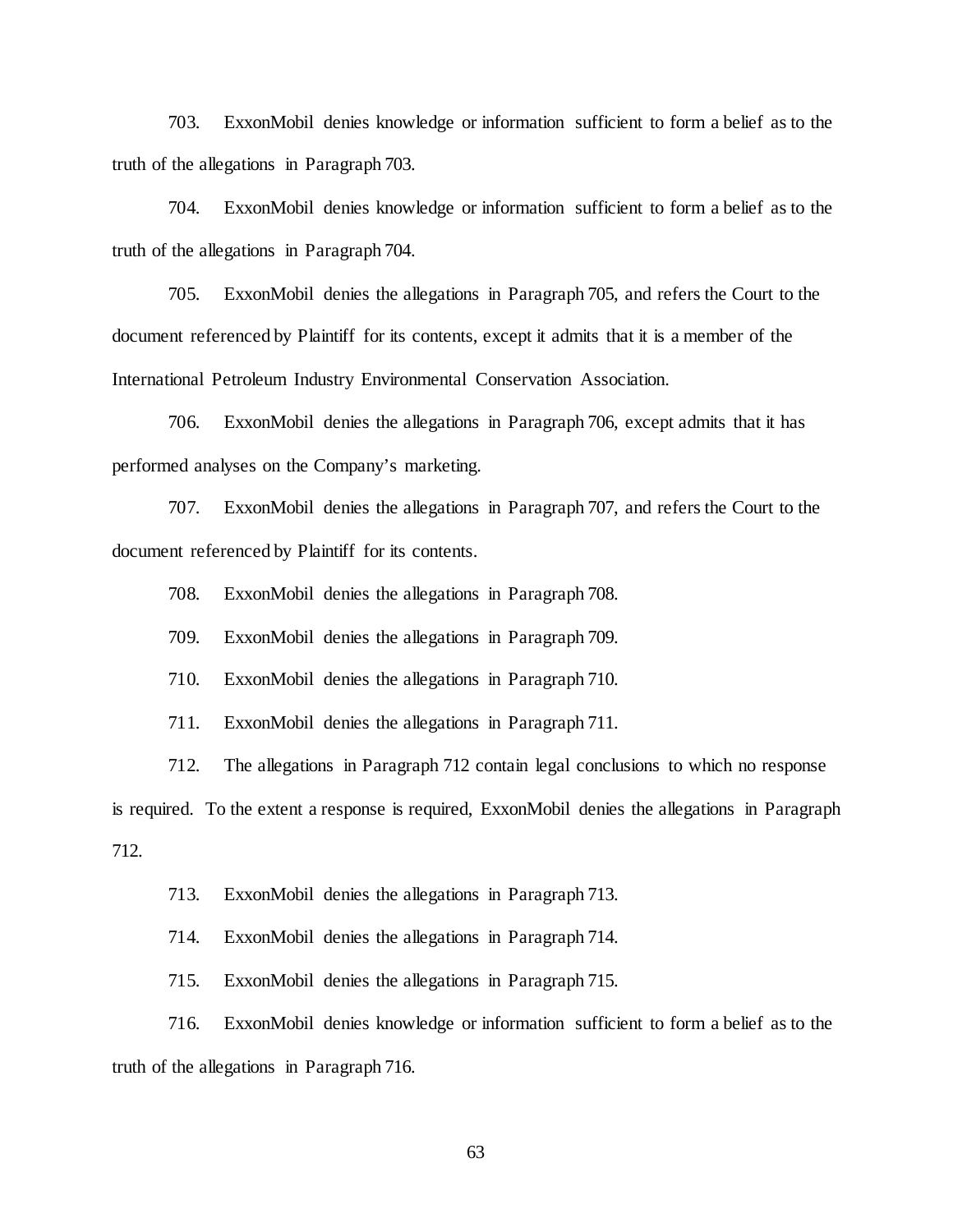717. ExxonMobil denies the allegations in Paragraph 717.

718. ExxonMobil denies the allegations in Paragraph 718.

719. ExxonMobil denies the allegations in Paragraph 719.

720. ExxonMobil denies the allegations in Paragraph 720.

721. ExxonMobil incorporates, as if set forth in full, its responses to the preceding Paragraphs of the Complaint.

722. The allegations in Paragraph 722 contain legal conclusions to which no response is required. To the extent a response is required, ExxonMobil denies the allegations in Paragraph 722.

723. The allegations in Paragraph 723 contain legal conclusions to which no response is required. To the extent a response is required, ExxonMobil denies the allegations in Paragraph 723.

724. The allegations in Paragraph 724 contain legal conclusions to which no response is required. To the extent a response is required, ExxonMobil denies the allegations in Paragraph 724.

725. The allegations in Paragraph 725 contain legal conclusions to which no response is required. To the extent a response is required, ExxonMobil denies the allegations in Paragraph 725.

726. The allegations in Paragraph 726 contain legal conclusions to which no response is required. To the extent a response is required, ExxonMobil denies the allegations in Paragraph 726.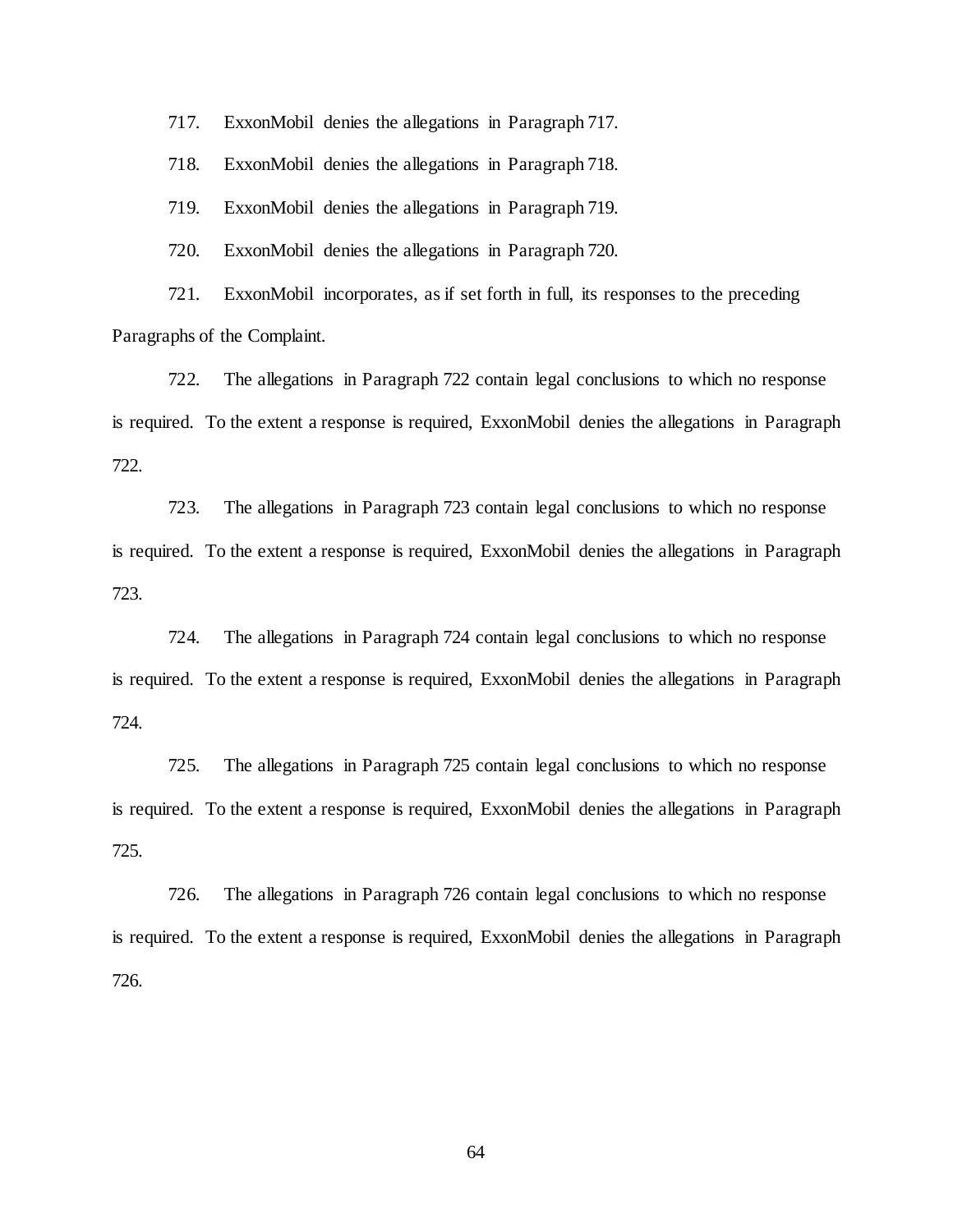727. The allegations in Paragraph 727 contain legal conclusions to which no response is required. To the extent a response is required, ExxonMobil denies the allegations in Paragraph 727.

728. The allegations in Paragraph 728 contain legal conclusions to which no response is required. To the extent a response is required, ExxonMobil denies the allegations in Paragraph 728.

729. The allegations in Paragraph 729 contain legal conclusions to which no response is required. To the extent a response is required, ExxonMobil denies the allegations in Paragraph 729.

730. The allegations in Paragraph 730 contain legal conclusions to which no response is required. To the extent a response is required, ExxonMobil denies the allegations in Paragraph 730.

731. The allegations in Paragraph 731 contain legal conclusions to which no response is required. To the extent a response is required, ExxonMobil denies the allegations in Paragraph 731.

732. The allegations in Paragraph 732 contain legal conclusions to which no response is required. To the extent a response is required, ExxonMobil denies the allegations in Paragraph 732.

733. The allegations in Paragraph 733 contain legal conclusions to which no response is required. To the extent a response is required, ExxonMobil denies the allegations in Paragraph 733.

734. ExxonMobil incorporates, as if set forth in full, its responses to the preceding Paragraphs of the Complaint.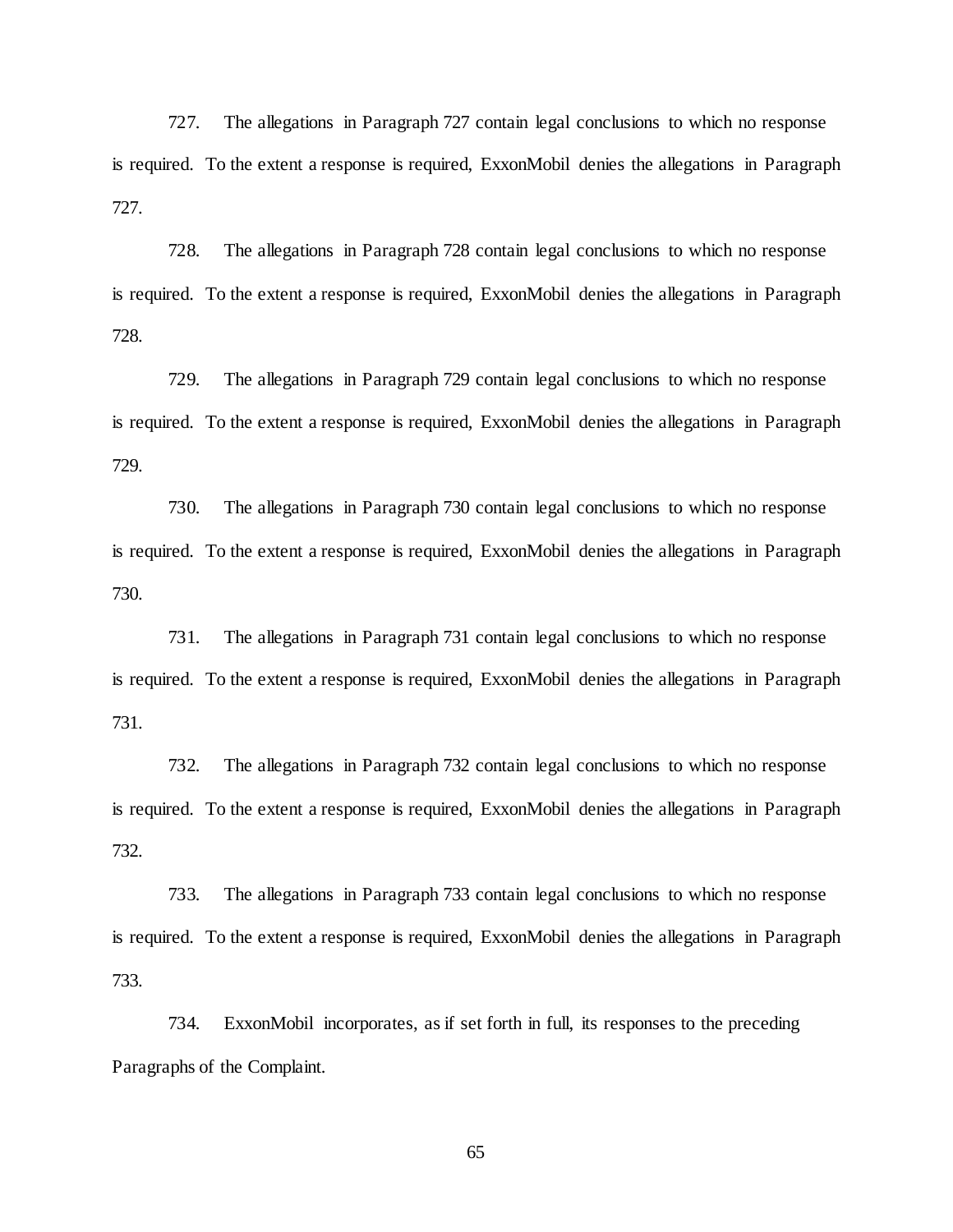735. ExxonMobil denies the allegations in Paragraph 735. 736. ExxonMobil denies the allegations in Paragraph 736. 737. ExxonMobil denies the allegations in Paragraph 737. 738. ExxonMobil denies the allegations in Paragraph 738. 739. ExxonMobil denies the allegations in Paragraph 739. 740. ExxonMobil denies the allegations in Paragraph 740. 741. ExxonMobil denies the allegations in Paragraph 741. 742. ExxonMobil denies the allegations in Paragraph 742. 743. ExxonMobil denies the allegations in Paragraph 743. 744. ExxonMobil denies the allegations in Paragraph 744.

745. The allegations in Paragraph 745 contain legal conclusions to which no response is required. To the extent a response is required, ExxonMobil denies the allegations in Paragraph 745.

746. The allegations in Paragraph 746 contain legal conclusions to which no response is required. To the extent a response is required, ExxonMobil denies the allegations in Paragraph 746.

747. ExxonMobil incorporates, as if set forth in full, its responses to the preceding Paragraphs of the Complaint.

748. ExxonMobil denies the allegations in Paragraph 748.

749. ExxonMobil denies the allegations in Paragraph 749.

750. ExxonMobil denies the allegations in Paragraph 750.

751. ExxonMobil denies the allegations in Paragraph 751.

752. ExxonMobil denies the allegations in Paragraph 752.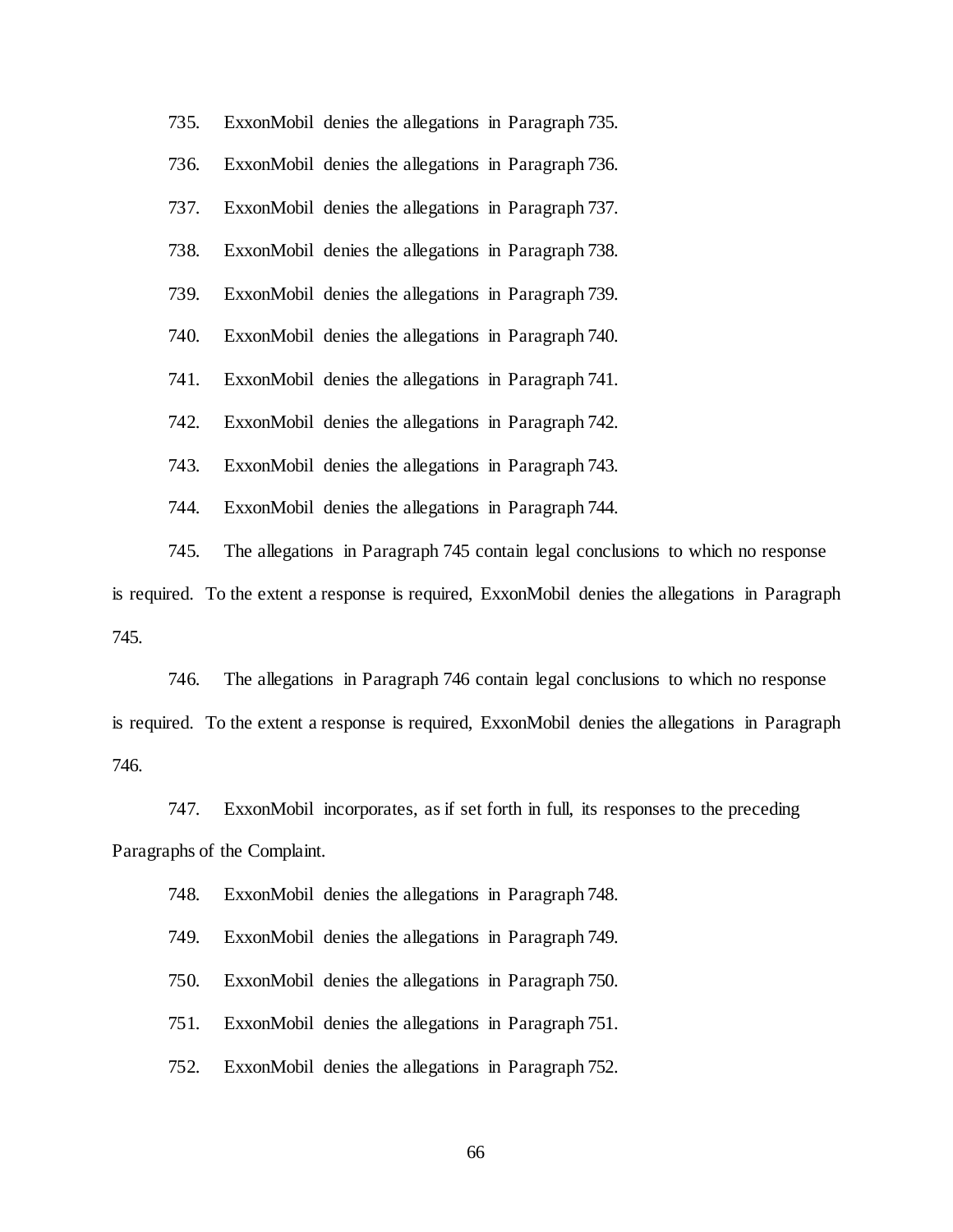753. ExxonMobil denies the allegations in Paragraph 753.

754. ExxonMobil denies the allegations in Paragraph 754.

755. ExxonMobil denies the allegations in Paragraph 755.

756. ExxonMobil denies the allegations in Paragraph 756.

757. ExxonMobil denies the allegations in Paragraph 757.

758. ExxonMobil denies the allegations in Paragraph 758.

759. The allegations in Paragraph 759 contain legal conclusions to which no response is required. To the extent a response is required, ExxonMobil denies the allegations in Paragraph 759.

760. The allegations in Paragraph 760 contain legal conclusions to which no response is required. To the extent a response is required, ExxonMobil denies the allegations in Paragraph 760.

761. ExxonMobil incorporates, as if set forth in full, its responses to the preceding Paragraphs of the Complaint.

| 762. |  | ExxonMobil denies the allegations in Paragraph 762. |
|------|--|-----------------------------------------------------|
| 763. |  | ExxonMobil denies the allegations in Paragraph 763. |
| 764. |  | ExxonMobil denies the allegations in Paragraph 764. |
| 765. |  | ExxonMobil denies the allegations in Paragraph 765. |
| 766. |  | ExxonMobil denies the allegations in Paragraph 766. |
| 767. |  | ExxonMobil denies the allegations in Paragraph 767. |
| 768. |  | ExxonMobil denies the allegations in Paragraph 768. |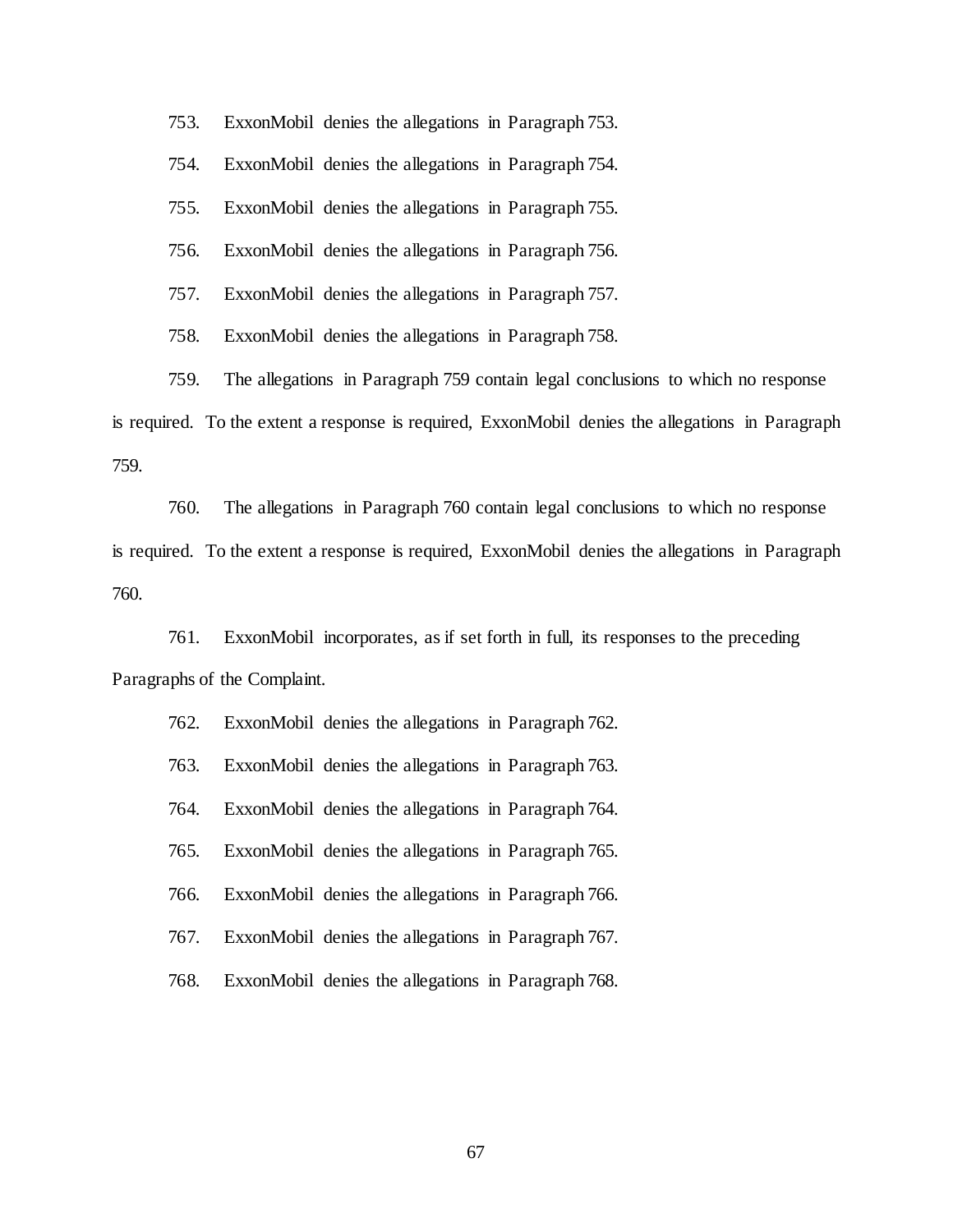769. The allegations in Paragraph 769 contain legal conclusions to which no response is required. To the extent a response is required, ExxonMobil denies the allegations in Paragraph 769.

770. The allegations in Paragraph 770 contain legal conclusions to which no response is required. To the extent a response is required, ExxonMobil denies the allegations in Paragraph 770.

ExxonMobil denies any remaining allegations contained in the Complaint, including any allegations or claims for relief set forth in the preamble, prayer for relief, unnumbered headings or titles, appendices, or exhibits which are not otherwise expressly and specifically admitted heretofore in this Answer as being true.

# **SEPARATE DEFENSES**

Without assuming any burden of proof it would not otherwise bear, ExxonMobil asserts the following defenses. By listing a defense here, ExxonMobil in no way concedes that it bears the burden of proving any fact, issue, or element of a cause of action (or any burden) where such burden properly belongs to Plaintiff. ExxonMobil reserves the right to assert further defenses as the case proceeds.

# **First Defense**

1. The Amended Complaint fails to state a claim upon which relief can be granted against ExxonMobil.

# **Second Defense**

2. The claims purportedly asserted by Plaintiff are barred, in whole or in part, because this Court lacks personal jurisdiction over ExxonMobil.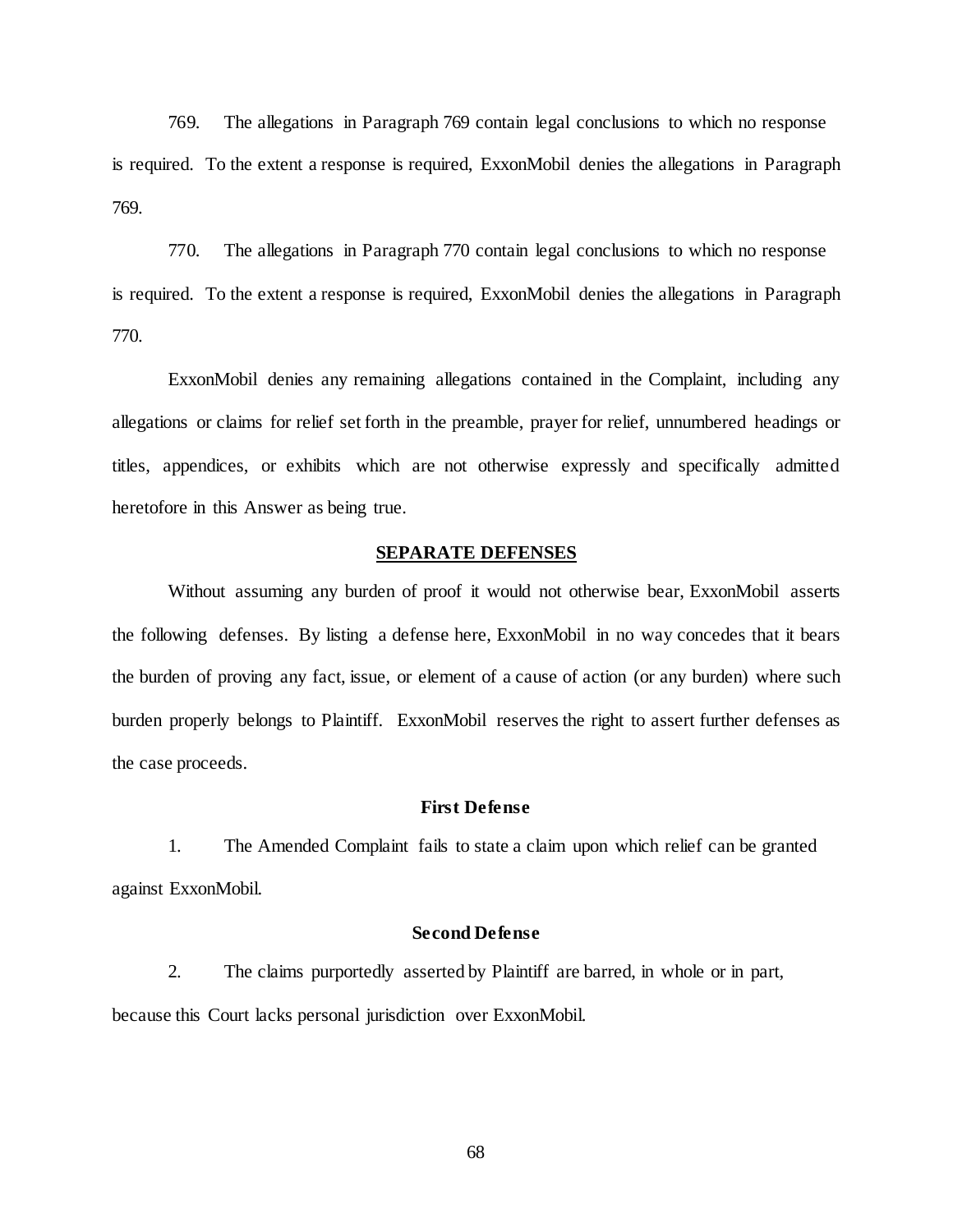# **Third Defense**

3. The claims purportedly asserted in the Amended Complaint are barred, in whole or in part, by the applicable statute of limitations for Chapter 93A claims and/or statute or repose. *See* G.L. c. 260, § 5A.

# **Fourth Defense**

4. The claims purportedly asserted by Plaintiff are barred, in whole or in part, by the doctrine of laches.

## **Fifth Defense**

5. The claims purportedly asserted by Plaintiff are barred, in whole or in part, because the complained-of conduct did not occur in trade or commerce within the meaning of

G.L. c. 93A.

## **Sixth Defense**

6. The claims purportedly asserted by Plaintiff are barred, in whole or in part, by the doctrines of res judicata and/or collateral estoppel.

# **Seventh Defense**

7. The claims purportedly asserted by Plaintiff are barred, in whole or in part, by the doctrines of waiver and estoppel.

# **Eighth Defense**

8. The claims purportedly asserted by Plaintiff are barred, in whole or in part, by the doctrines of unclean hands and unjust enrichment.

# **Ninth Defense**

9. The claims purportedly asserted by Plaintiff are barred, in whole or in part, because ExxonMobil's challenged statements were accurate in all material respects, and did not contain misleading representations or omissions.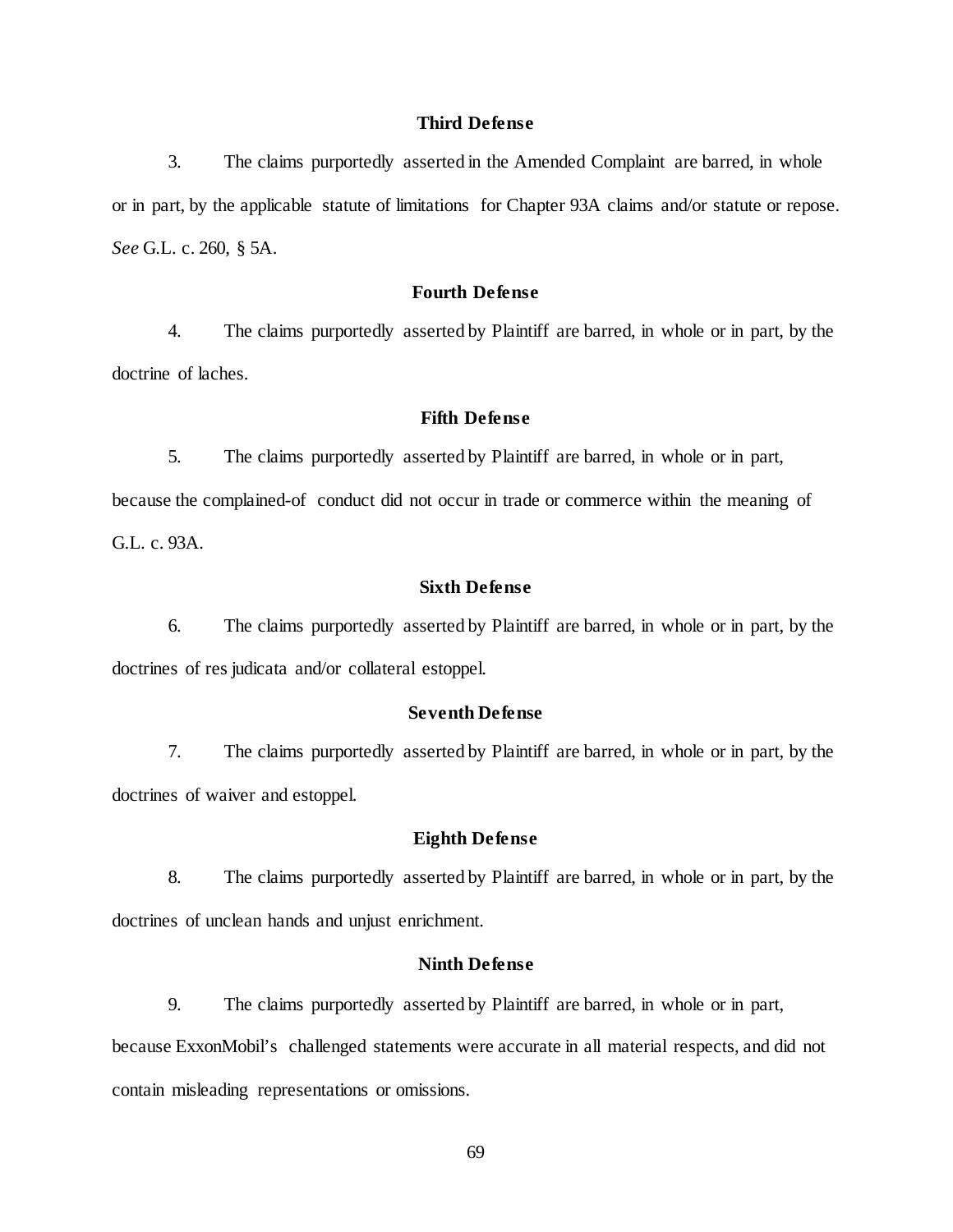#### **Tenth Defense**

10. The claims purportedly asserted by Plaintiff are barred, in whole or in part, because any alleged false or misleading statements or omissions were not material.

# **Eleventh Defense**

11. The claims purportedly asserted by Plaintiff are barred, in whole or in part,

because ExxonMobil acted at all times in good faith and had no knowledge, and was not reckless in not knowing, that any alleged misstatement or omission was false or misleading.

#### **Twelfth Defense**

12. The claims purportedly asserted by Plaintiff are barred, in whole or in part, because ExxonMobil lacked knowledge of any purported omission or nondisclosure, ExxonMobil did not willfully fail to disclose information, the purportedly omitted or undisclosed information was immaterial, and any alleged acts or practices of ExxonMobil were not made in bad faith or made knowingly or willfully.

# **Thirteenth Defense**

13. The claims purportedly asserted by Plaintiff are barred, in whole or in part, because ExxonMobil neither had a duty nor breached a duty to disclose any facts not allegedly disclosed.

# **Fourteenth Defense**

14. The claims purportedly asserted by Plaintiff are barred, in whole or in part, because some or all of the information that Plaintiff alleges was misrepresented or omitted was publicly available.

# **Fifteenth Defense**

15. The claims purportedly asserted by Plaintiff are barred, in whole or in part, because Plaintiff cannot establish reliance on any statement, omission, or act by ExxonMobil.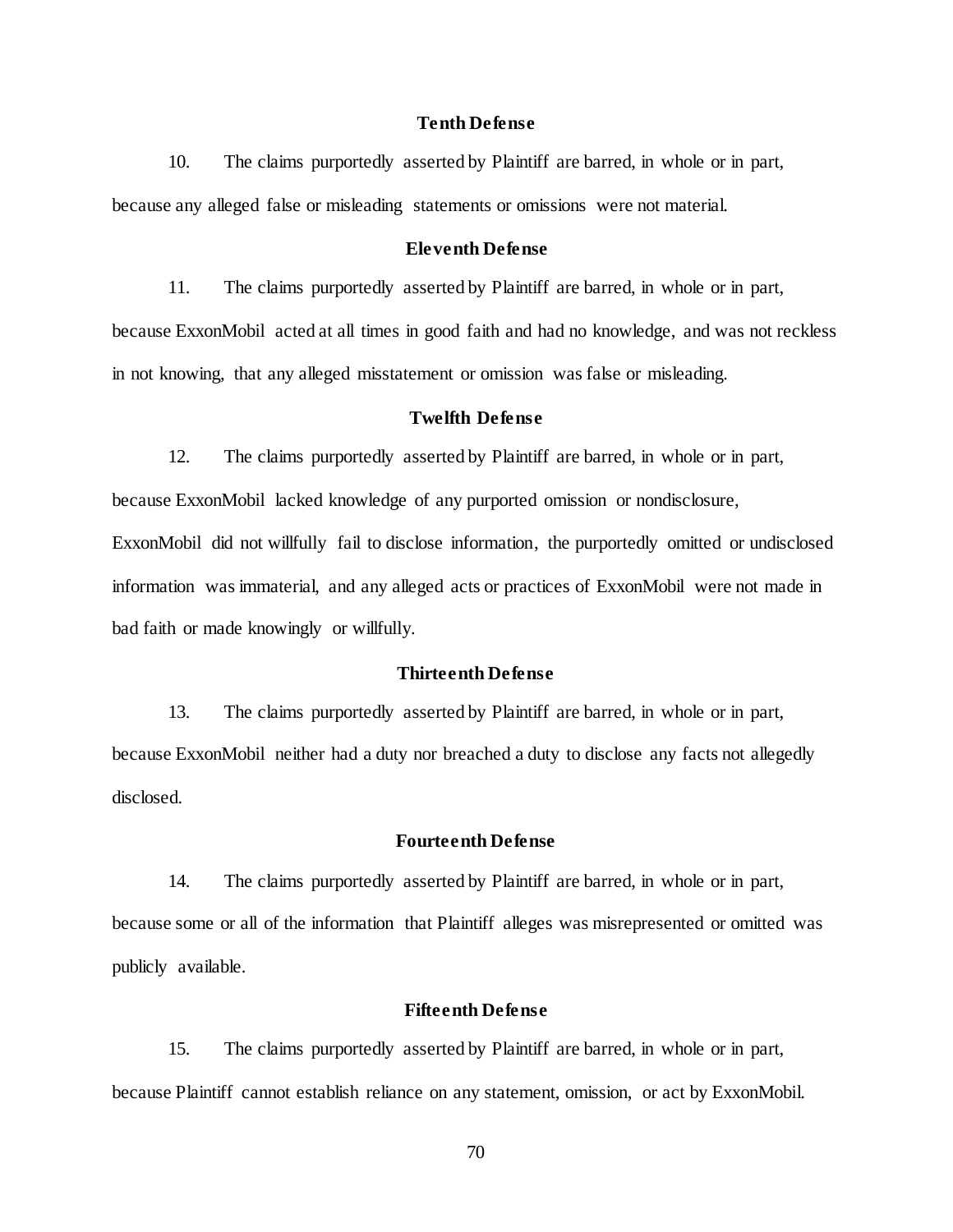## **Sixteenth Defense**

16. The claims purportedly asserted by Plaintiff are barred, in whole or in part, because any alleged statement of ExxonMobil is a non-actionable "forward-looking" statement of opinion.

## **Seventeenth Defense**

17. The claims purportedly asserted by Plaintiff are barred, in whole or in part, because ExxonMobil made adequate, truthful climate risk disclosures to investors and consumers in Massachusetts in accordance with its disclosure obligations under state and federal law.

### **Eighteenth Defense**

18. The claims purportedly asserted by Plaintiff are barred, in whole or in part, because the actions on which the claims are based are exempt from liability under G.L. c. 93A § 3, because they are otherwise permitted by laws as administered by any regulatory board or officer acting under statutory authority of the commonwealth or of the United States.

#### **Nineteenth Defense**

19. The claims purportedly asserted by Plaintiff are barred, in whole or in part, because the conduct that is alleged to have violated G.L. c. 93A did not occur primarily and substantially within Massachusetts.

# **Twentieth Defense**

20. The claims purportedly asserted by Plaintiff are preempted, in whole or in part, by federal laws and regulations.

# **Twenty-First Defense**

21. The claims purportedly asserted by Plaintiff are barred, in whole or in part, by the sophistication of the Plaintiff and/or the viewing audience.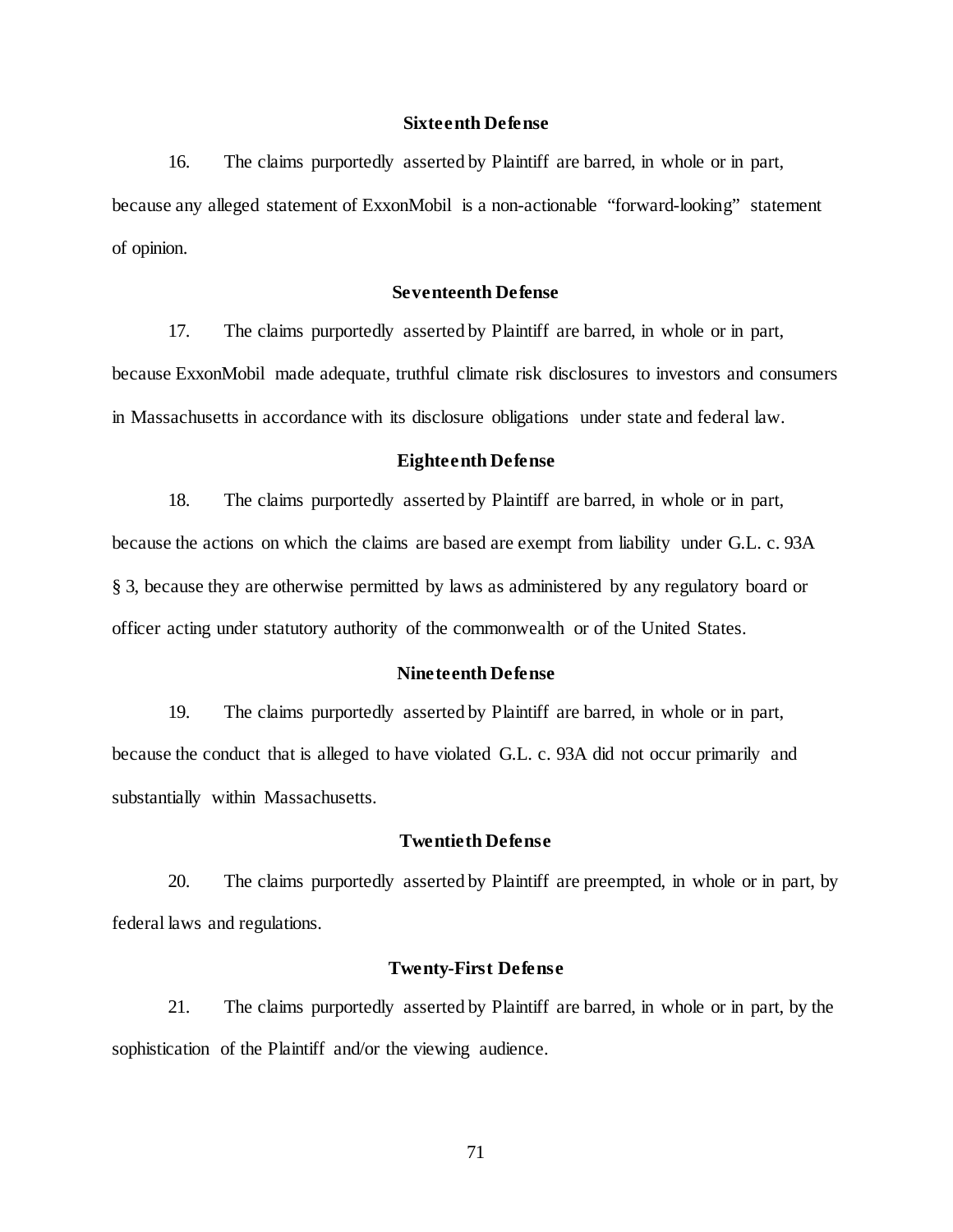## **Twenty-Second Defense**

22. The claims purportedly asserted by Plaintiff are barred, in whole or in part, because any alleged harm or injury was the result of superseding or intervening causes not under ExxonMobil's control.

# **Twenty-Third Defense**

23. The claims purportedly asserted by Plaintiff are barred, in whole or in part, because the conduct that purportedly violated G.L. c. 93A did not actually or proximately cause any alleged injury or harm.

# **Twenty-Fourth Defense**

24. The claims purportedly asserted by Plaintiff are barred, in whole or in part, because the purported injuries, if any, allegedly sustained were proximately caused or contributed to, in whole or in part, by market conditions and/or the conduct of others, or both, rather than any conduct of the ExxonMobil.

## **Twenty-Fifth Defense**

25. The claims purportedly asserted by Plaintiff are barred, in whole or in part, under the doctrine of *in pari delicto* because the Plaintiff participated in the conduct underlying its claim and any alleged harm resulted from its own wrongdoing, misconduct, or fault.

# **Twenty-Sixth Defense**

26. The claims purportedly asserted by Plaintiff are barred, in whole or in part, by G.L. c. 231 § 85 because its damages, if any, were caused by Plaintiff's own negligence, which equaled or exceeded any alleged negligence by ExxonMobil.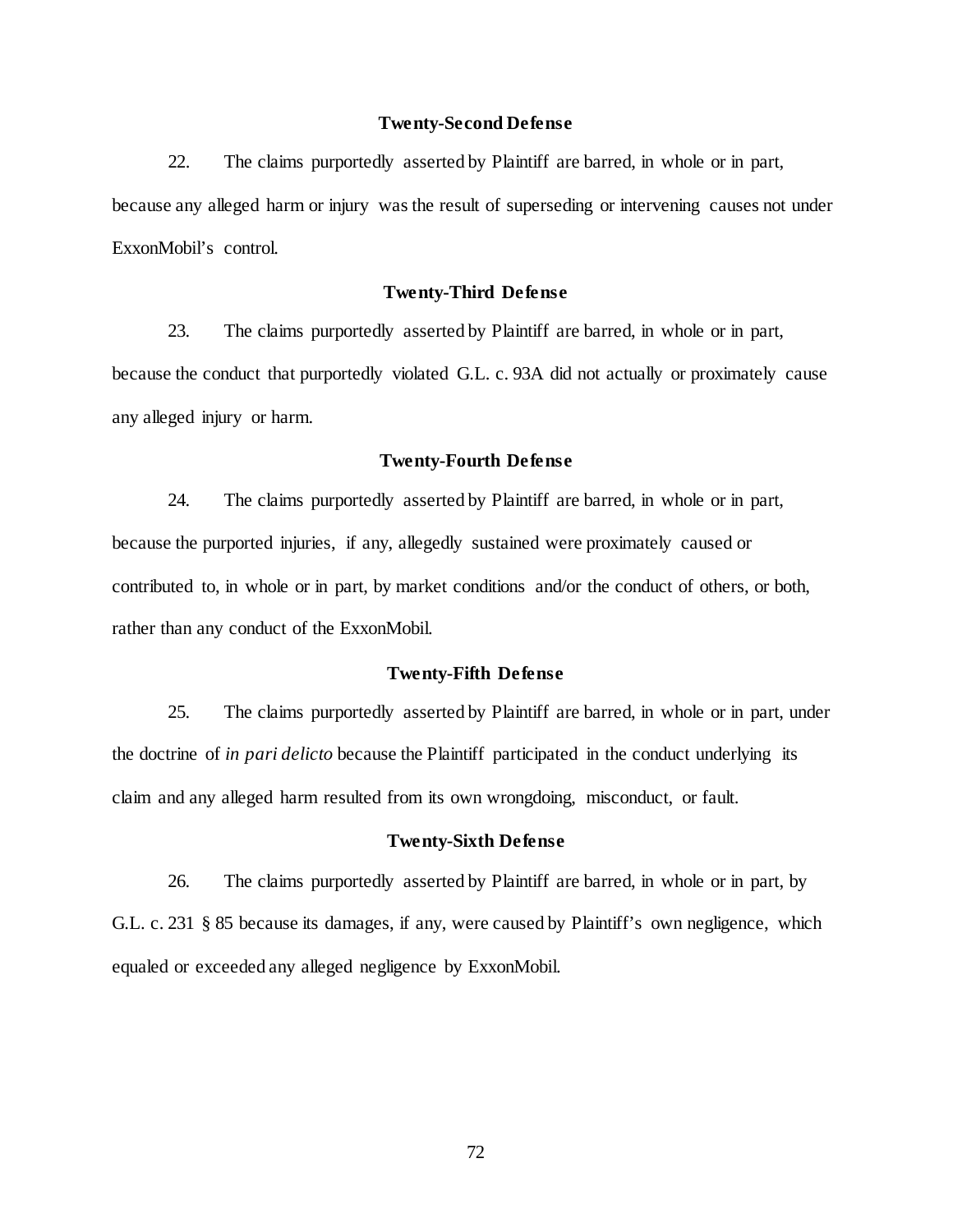#### **Twenty-Seventh Defense**

27. The claims purportedly asserted by Plaintiff are barred, in whole or in part, because Plaintiff failed to provide adequate pre-suit notice and an opportunity to meet and confer in person at least five days prior to commencing an action as required by G.L. c. 93A § 4.

#### **Twenty-Eighth Defense**

28. The claims purportedly asserted by Plaintiff are barred, in whole or in part, by ExxonMobil's disclaimer of warranty and remedies.

#### **Twenty-Ninth Defense**

29. The relief sought by the Plaintiff is barred, in whole or part, by the Excessive Fines Clause of the Eighth Amendment to the United States Constitution, as applied to the States through the Fourteenth Amendment to the United States Constitution, and by Article Twenty-Six of the Declaration of Rights of the Constitution of the Commonwealth of Massachusetts.

#### **Thirtieth Defense**

30. The claims purportedly asserted by the Plaintiff are barred, in whole or in part, due to official misconduct in violation of the Due Process Clause of the Fourteenth Amendment to the United States Constitution and Articles One and Ten of the Declaration of Rights of the Constitution of the Commonwealth of Massachusetts, and other clauses of the United States and Massachusetts Constitutions.

#### **Thirty-First Defense**

31. The claims purportedly asserted by the Plaintiff are barred, in whole or in part, due to Plaintiff's conflict of interest in violation of the Due Process Clause of the Fourteenth Amendment to the United States Constitution and Articles One and Ten of the Declaration of Rights of the Constitution of the Commonwealth of Massachusetts and other clauses of the United States and Massachusetts Constitutions.

73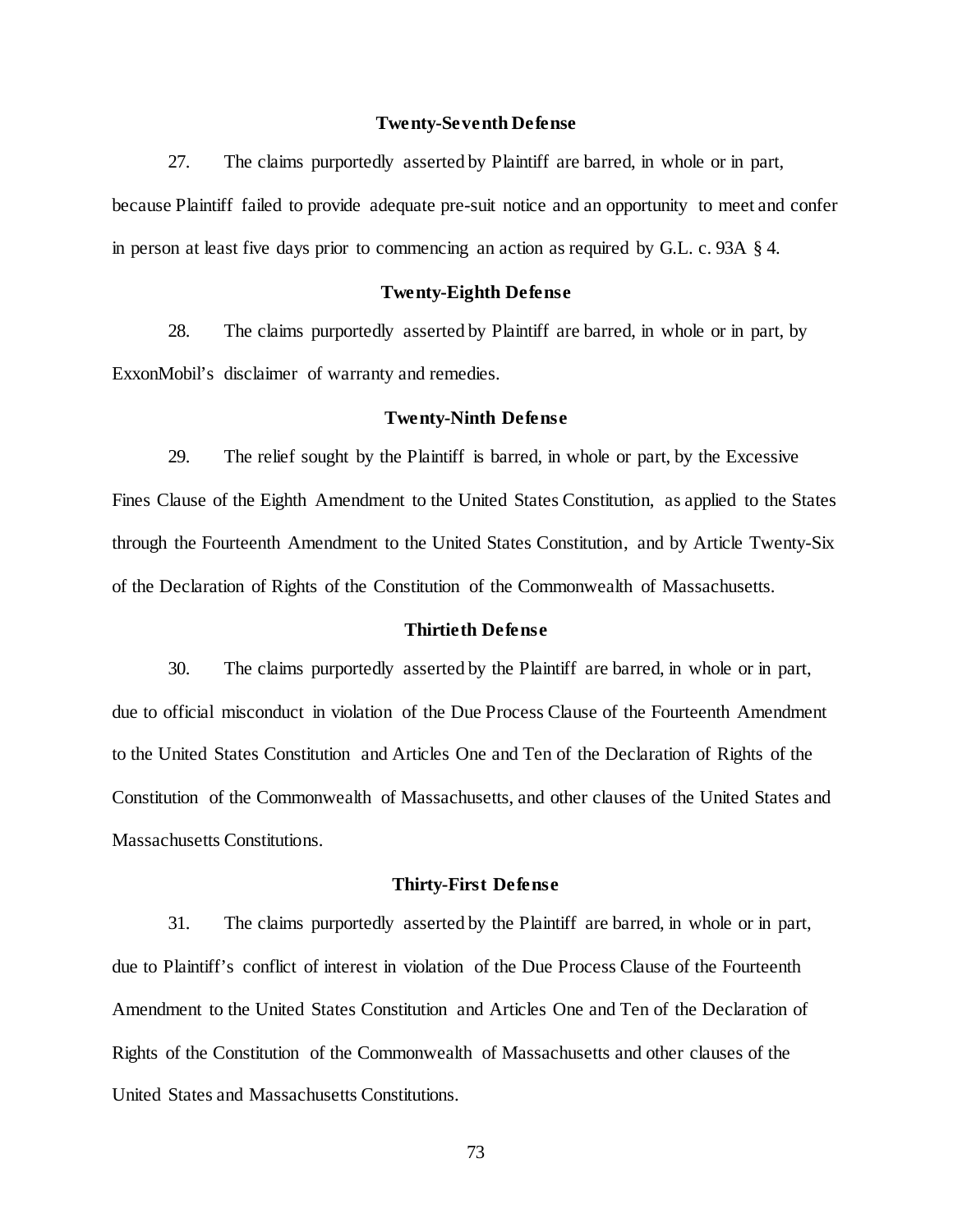#### **Thirty-Second Defense**

32. The claims purportedly asserted by the Plaintiff are barred, in whole or in part, due to selective enforcement of the law because Plaintiff has selectively treated ExxonMobil differently from others who are similarly situated and subjected ExxonMobil to unlawful oppression as the result of a malicious and bad faith intent to injure ExxonMobil, in violation of the Due Process Clause and Equal Protection Clause of the Fourteenth Amendment to the United States Constitution and Articles One and Ten of the Declaration of Rights of the Constitution of the Commonwealth of Massachusetts, and other clauses of the United States and Massachusetts Constitutions. Plaintiff seeks to punish and inhibit ExxonMobil's exercise of its constitutionally protected rights by singling out a subset of messages by ExxonMobil for disfavor based on disagreement with the particular views expressed or with the effects those viewpoints have on climate policy or the public's perception of climate policy.

### **Thirty-Third Defense**

33. The claims purportedly asserted by the Plaintiff are barred, in whole or in part, because the claims are based on ExxonMobil's exercise of its constitutionally protected right to free speech, free from viewpoint discrimination, under the First Amendment to the United States Constitution, as incorporated by the Fourteenth Amendment to the United States Constitution, and Article Sixteen of the Declaration of Rights of the Constitution of the Commonwealth of Massachusetts, as amended by Article 77 of the Amendments to the Massachusetts Constitution.

#### **Thirty-Fourth Defense**

34. The claims purportedly asserted by Plaintiff are barred, in whole or in part, because they require ExxonMobil to engage in state-compelled speech that is neither purely factual nor uncontroversial in violation of its constitutionally protected rights under the First Amendment to the United States Constitution, as incorporated by the Fourteenth Amendment to

74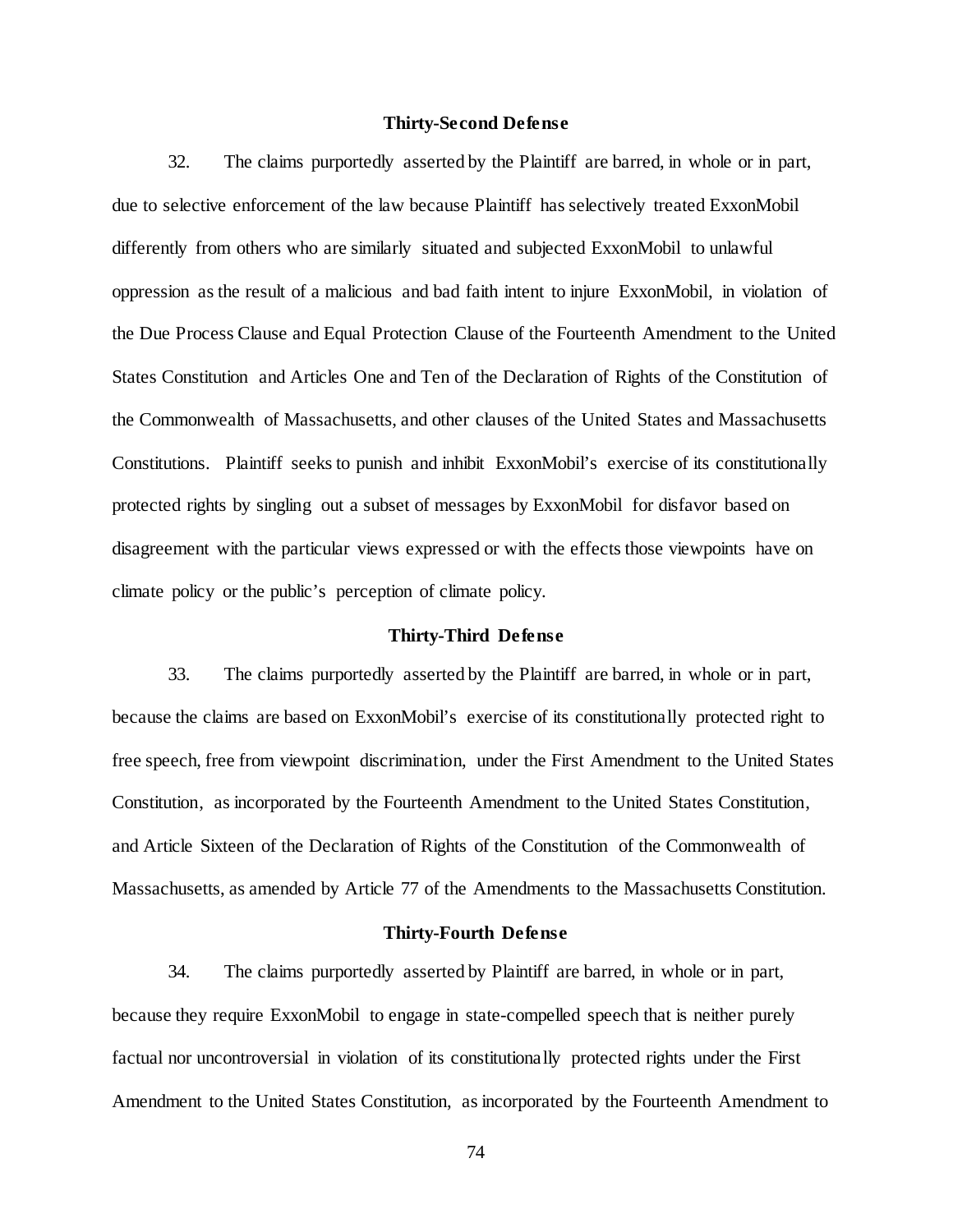the United States Constitution, and Article Sixteen of the Declaration of Rights of the Constitution of the Commonwealth of Massachusetts, as amended by Article 77 of the Amendments to the Massachusetts Constitution.

## **Thirty-Fifth Defense**

35. The claims purportedly asserted by the Plaintiff are barred, in whole or in part, because the claims are based solely on ExxonMobil's exercise of its constitutionally-protected right to petition under the First Amendment to the United States Constitution, as incorporated by the Fourteenth Amendment to the United States Constitution, Article Nineteen of the Declaration of Rights of the Constitution of the Commonwealth of Massachusetts, and G.L. c. 231, § 59H.

#### **Thirty-Sixth Defense**

36. The claims purportedly asserted by Plaintiff are barred, in whole or in part,

because they violate Article One, Section Eight, Clause Three of the United States Constitution (*i.e.*, the Commerce Clause).

#### **Thirty-Seventh Defense**

37. The claims purportedly asserted by Plaintiff are barred, in whole or in part, because they concern conduct beyond the territorial reach of Chapter 93A.

#### **Thirty-Eighth Defense**

38. Plaintiff is not entitled to recover civil penalties.

#### **Thirty-Ninth Defense**

39. The Amended Complaint fails to allege facts sufficient to support any granting of injunctive relief.

## **Fortieth Defense**

40. The claims purportedly asserted by plaintiff Commonwealth of Massachusetts are barred, in whole or in part, because the alleged damages to investors or consumers in

75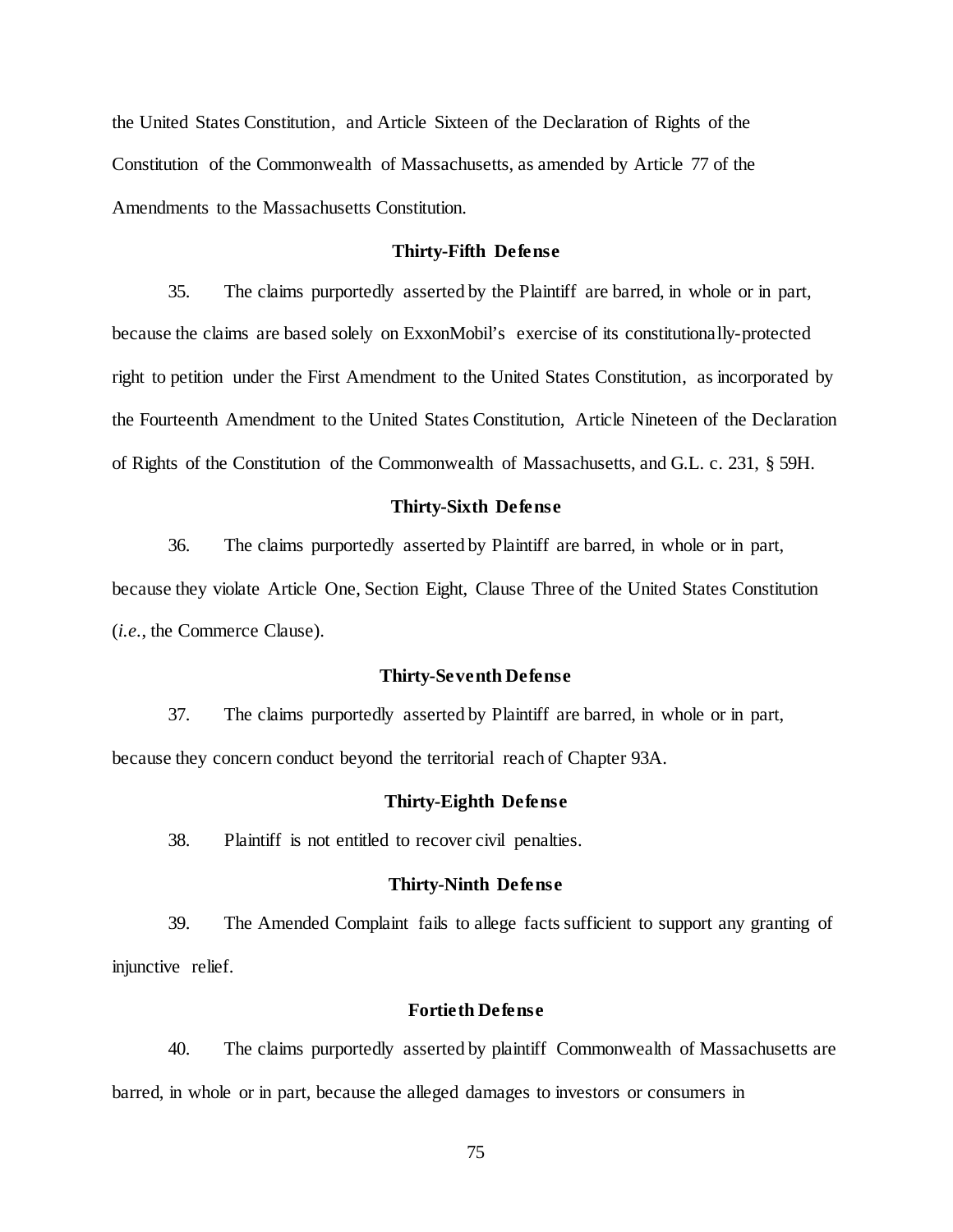Massachusetts, if any, are speculative and because of the impossibility of ascertaining or allocating any alleged damages.

#### **Forty-First Defense**

41. Plaintiff is not entitled to recover attorney's fees, experts' fees, or other costs and expenses.

### **RESERVATION OF RIGHTS**

Additional facts that are unknown to ExxonMobil may be revealed through the course of discovery and further investigation that will support additional defenses. ExxonMobil reserves the right to assert such additional defenses in the future. In addition, ExxonMobil expressly reserves the right to amend and/or supplement this Answer, its defenses, and all other pleadings. ExxonMobil asserts all defenses (affirmative or otherwise) that may be revealed during the course of discovery or other investigation.

### **PRAYER FOR RELIEF**

WHEREFORE, ExxonMobil respectfully requests that judgment be entered in its favor and against Plaintiff dismissing the Complaint with prejudice, with costs, disbursements, and attorneys' fees to ExxonMobil, and such other legal and equitable relief as the Court may deem just and proper.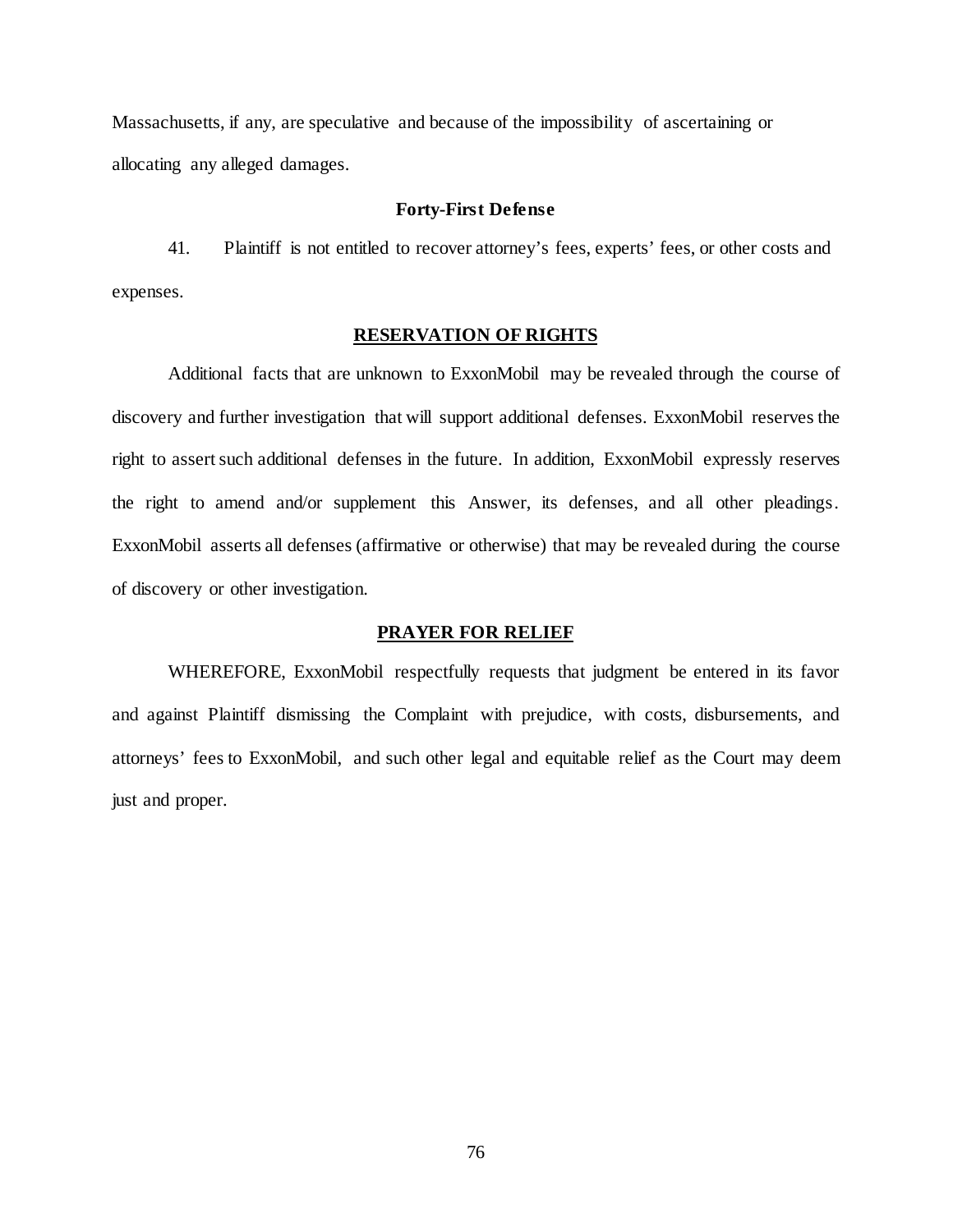Dated: July 27, 2021

Respectfully submitted,

## EXXON MOBIL CORPORATION

Patrick J. Conlon (*pro hac vice*) patrick.j.conlon@exxonmobil.com 22777 Springwoods Village Parkway Spring, TX 77389 (832) 624-6336

## CAMPBELL CONROY & O'NEIL, PC

Thomas C. Frongillo (BBO No. 180690) tfrongillo@campbell-trial-lawyers.com 1 Constitution Wharf, Suite 310 Boston, MA 02129 (617) 241-3092

*Counsel for Exxon Mobil Corporation*

# PAUL, WEISS, RIFKIND, WHARTON & GARRISON, LLP

Theodore V. Wells, Jr. (*pro hac vice*) twells@paulweiss.com Daniel J. Toal (*pro hac vice*) dtoal@paulweiss.com 1285 Avenue of the Americas New York, NY 10019-6064 (212) 373-3000 Fax: (212) 757-3990

 $\overline{a}$ 

Justin Anderson (*pro hac vice*) janderson@paulweiss.com Jamie Brooks (*pro hac vice*) jbrooks@paulweiss.com 2001 K Street, NW Washington, D.C. 20006-1047 (202) 223-7300 Fax: (202) 223-7420